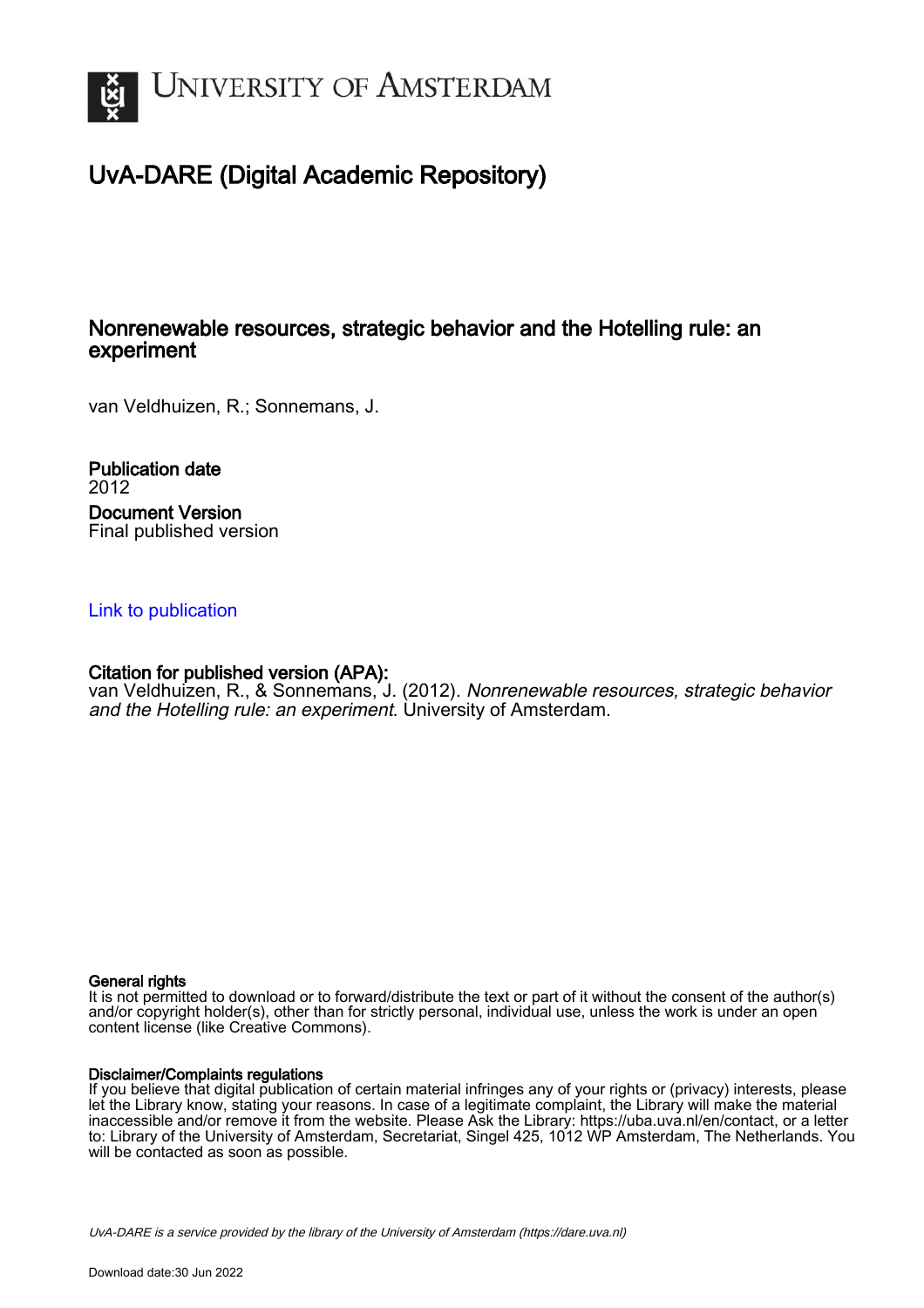# Nonrenewable Resources, Strategic Behavior and the Hotelling Rule: An Experiment<sup>∗</sup>

Roel van Veldhuizen†and Joep Sonnemans CREED, University of Amsterdam and the Tinbergen Institute

January 31, 2012

#### Abstract

This study uses the methods of experimental economics to investigate possible causes for the failure of the Hotelling rule for nonrenewable resources. We argue that as long as resource stocks are large enough, producers may choose to (partially) ignore the dynamic component of their production decision, shifting production to the present and focusing more on strategic behavior. We experimentally vary stock size in a nonrenewable resource duopoly setting and find that producers with large stocks indeed pay significantly less attention to variables related to dynamic optimization, leading to a failure of the Hotelling rule.

Key Words: Experiments, Nonrenewable Resources, Dynamic Oligopoly JEL Classification: C90, Q31, Q41, L13

<sup>∗</sup>We would like to thank Thomas de Haan, Jona Linde, Arthur Schram, Jeroen van de Ven and Ailko van der Veen. We are also grateful to seminar participants at the University of Heidelberg, the University of Amsterdam, the Tinbergen Institute, the 2010 ESA World Meeting, EERTEC 2010, IMEBE 2011 and M-BEES 2011 for their helpful comments. Financial support from the University of Amsterdam Research Priority Area in Behavioral Economics is gratefully acknowledged.

<sup>†</sup>Corresponding author. E-mail: rrvanveldhuizen@gmail.com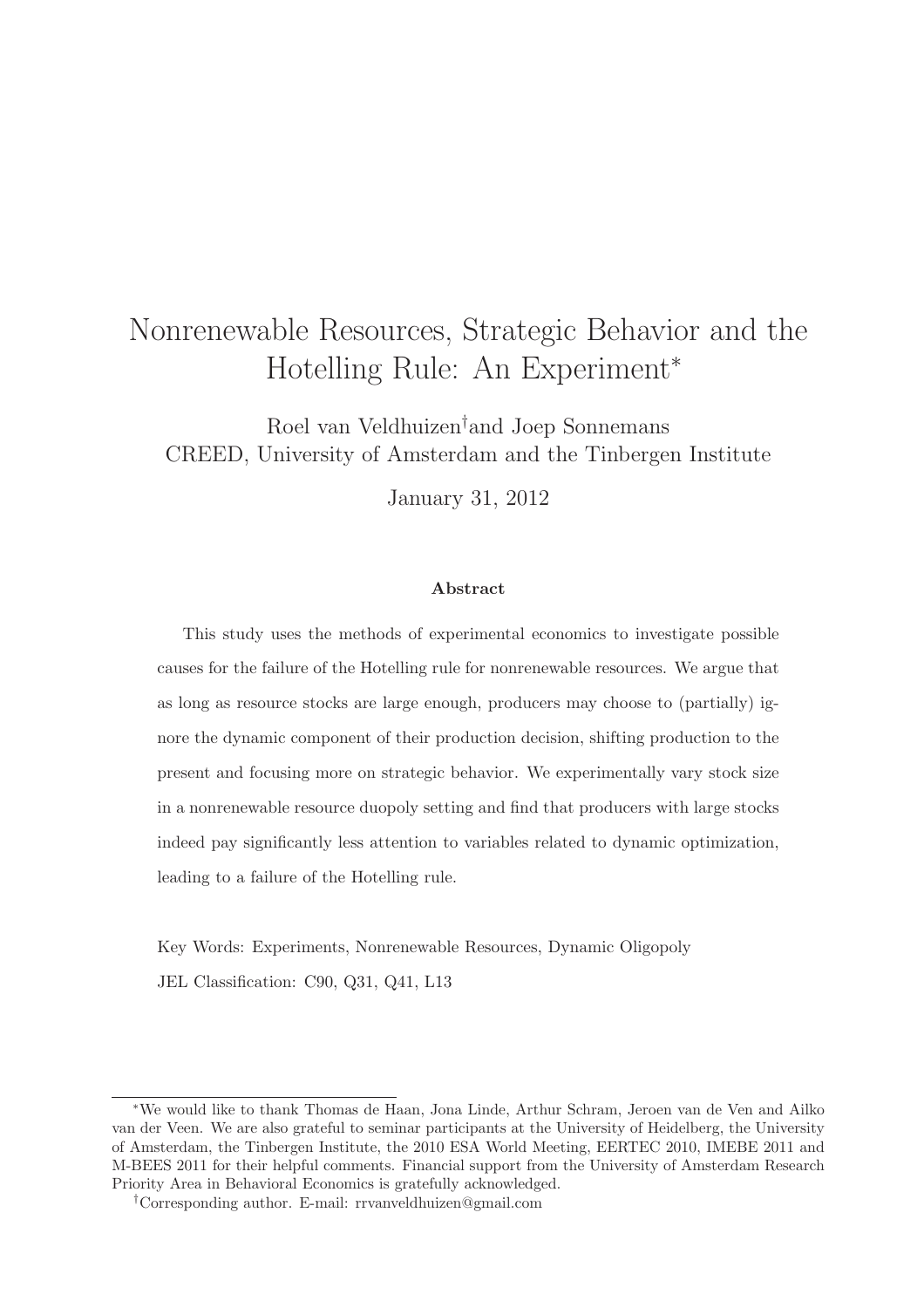# 1 Introduction

Today those who plan for the future prosperity of their nation realize the extent to which other raw materials are essential to the general well-being, and for some of these we can see no adequate substitutes. Foremost among these most useful and least abundant (...) commodities stands mineral oil. (...) [Even] the most optimistic American may well ask himself, Where will my children and children's children get the oil? - George Otis Smith, National Geographic [\(1920](#page-49-0))

From the 19th century American gold rushes to the 21st century quest for drilling rights on the North Pole, there has always been something special about nonrenewable resources. Nonrenewable resources share the characteristic that they cannot be replenished, meaning that persistent use will eventually lead to physical or economic depletion (i.e. such that the remaining stock will not be worth extracting anymore). The nonrenewable resource family contains a broad variety of materials from oil and natural gas to iron and phosphate. Many nonrenewable resources have been an important part of our daily lives for so long that even in 1920 the geologist George Otis Smith deemed them "essential" (quote above; Smith, [\(1920\)](#page-49-0)).

It is precisely because of the importance of these nonrenewable resources that politicians, geologists and companies alike have been concerned with resource depletion for a long time. Indeed, the words George Otis Smith wrote down some 90 years ago are surprisingly similar to comments made in recent years about coal depletion (e.g. [Heinberg,](#page-47-0) 2007), phosphate depletion (e.g. Déry and Anderson, 2007) or oil depletion (e.g. [Deffeyes,](#page-45-1) [2005](#page-45-1)). These concerns are rooted in the fear that if we continue to remain dependent on nonrenewable resources, we run the risk of economic (and military) collapse once these resources are no longer available. This has led to calls for governments to actively inter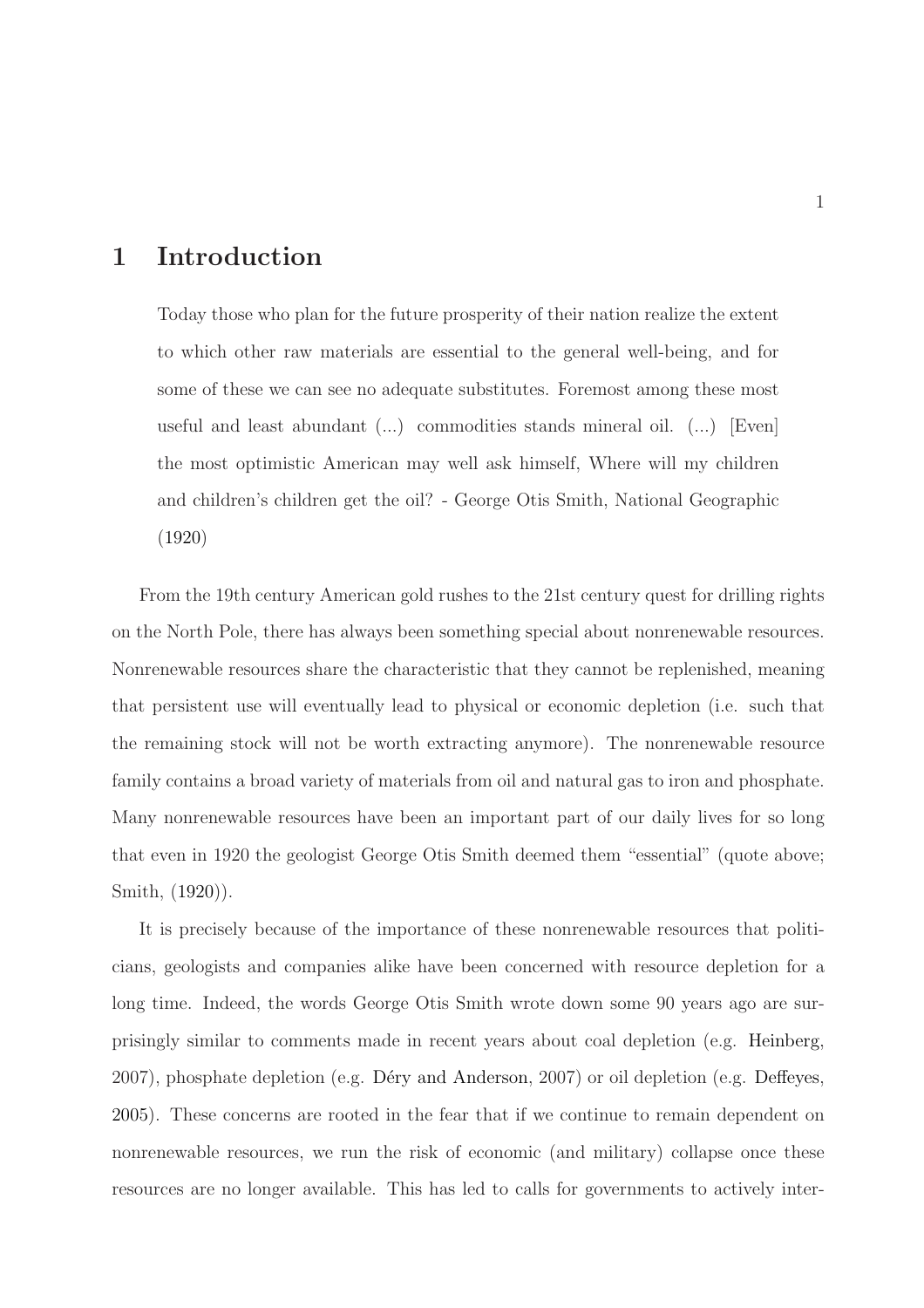vene and aid in the development of renewable alternatives. Indeed, former president Bill Clinton remarked in 2006 that "we may not have as much oil as we think, so we need to get in gear [and reduce oil dependence]" (Energy Bulletin, 2006), with then president George W. Bush going one step further by stating that the United States should "get off oil" [\(Mouawad,](#page-48-0) 2008).

Luckily, economic theory suggests that the situation may not be quite so bad. [Hotelling](#page-47-1) [\(1931\)](#page-47-1) showed that in a perfectly competitive industry, nonrenewable resource producers will deplete the resource at the socially optimal rate. Moreover, in the presence of market power [\(Solow,](#page-49-1) [1974\)](#page-49-1) or the presence of a constant severance tax [\(Heaps](#page-47-2), [1985](#page-47-2)), the market will actually extract at a lower rate. To the extent that these factors are important, we should therefore be worried aboutr nonrenewable resources being exhausted too slowly. In theory, the ideological successors of George Otis Smith can thus relax knowing that depletion -when it occurs- is likely to occur at the socially optimal time or later, provided that Hotelling's framework holds. Yet how confident can we be that nonrenewable resource producers actually follow the Hotelling approach? Hotelling (1931) showed that in a perfectly competitive environment with zero marginal costs and constant demand (real) prices should grow at the rate of interest -a result which has become known as the Hotelling rule. More generally, prices may in fact grow at a larger or smaller rate depending on the assumptions, yet they should always grow in the long run.<sup>1</sup> How well, then, does Hotelling's framework fit the real world? Figure [1](#page-4-0) gives a time series of crude oil prices since the 1860s. Clearly, there are occasional periods of increasing prices, yet real prices have overall remained around the same level despite an enormous increase in production [\(Hall and Hall,](#page-46-0) [1984](#page-46-0); [Adelman](#page-44-0), [2002](#page-44-0)). Moreover, this pattern is by no means unique to oil prices; figure [2](#page-4-1) shows that -like crude oil- copper, zinc and iron ore prices have also not reliably increased.

<sup>&</sup>lt;sup>1</sup>In the short run they may temporarily decrease under some assumptions, for example if extraction costs are positive and decreasing over time. However, prolonged stretches of non-increasing resource prices are implausible; see the next section for more details.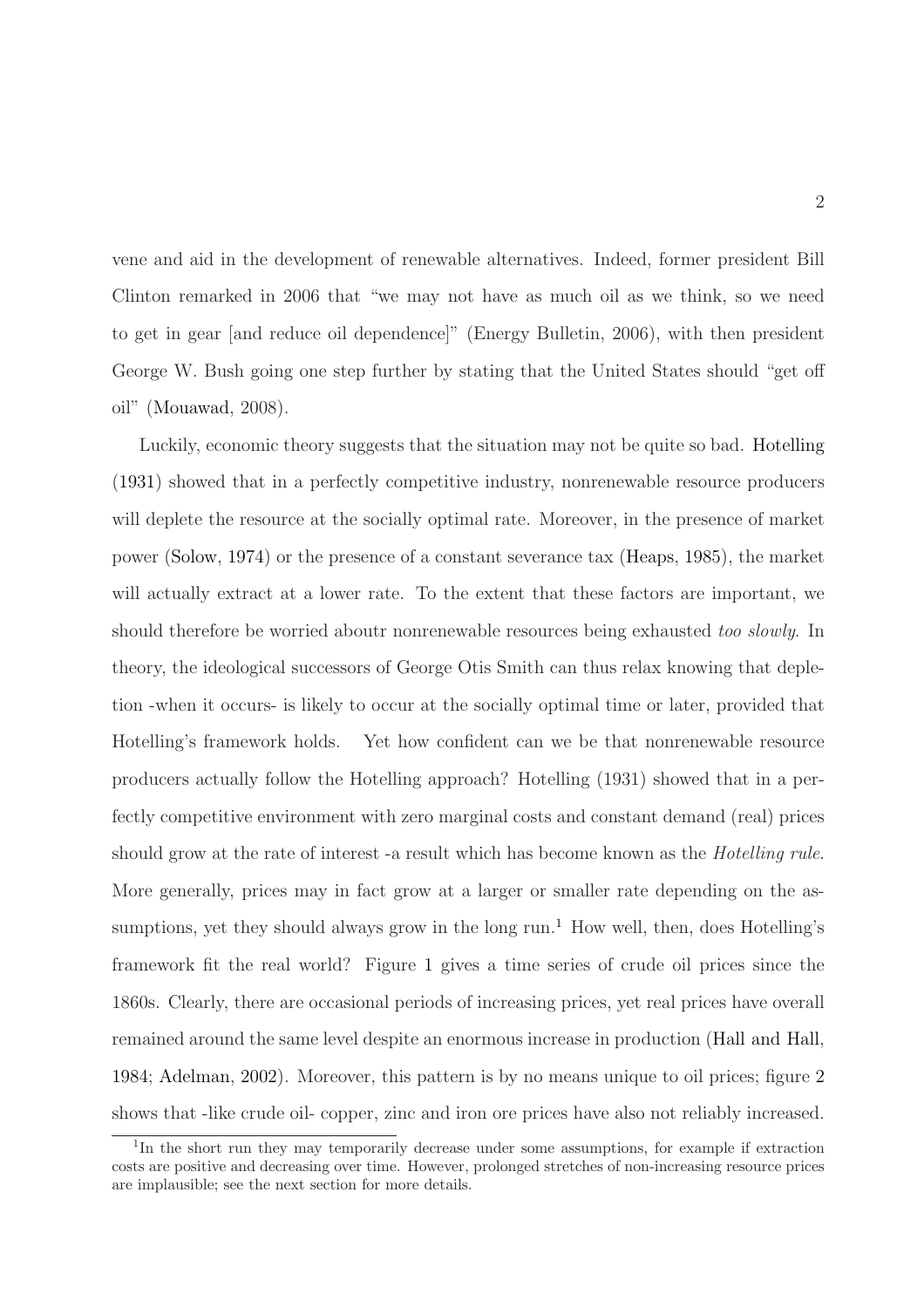

<span id="page-4-0"></span>Figure 1: Crude Oil Prices (2008 dollars)

Note. This figure is adapted from "Oil Price History and Analysis (Updating)" by J.L. Williams, http://www.wtrg.com/prices.htm, 2009 (accessed April 22nd, 2010).



<span id="page-4-1"></span>Figure 2: Resource prices (1949 dollars)

Note. This figure is reprinted from "Should We Worry About The Failure Of The Hotelling Rule" by T. Kronenberg, 2008, Journal of Economic Surveys, 22(4), 774-93.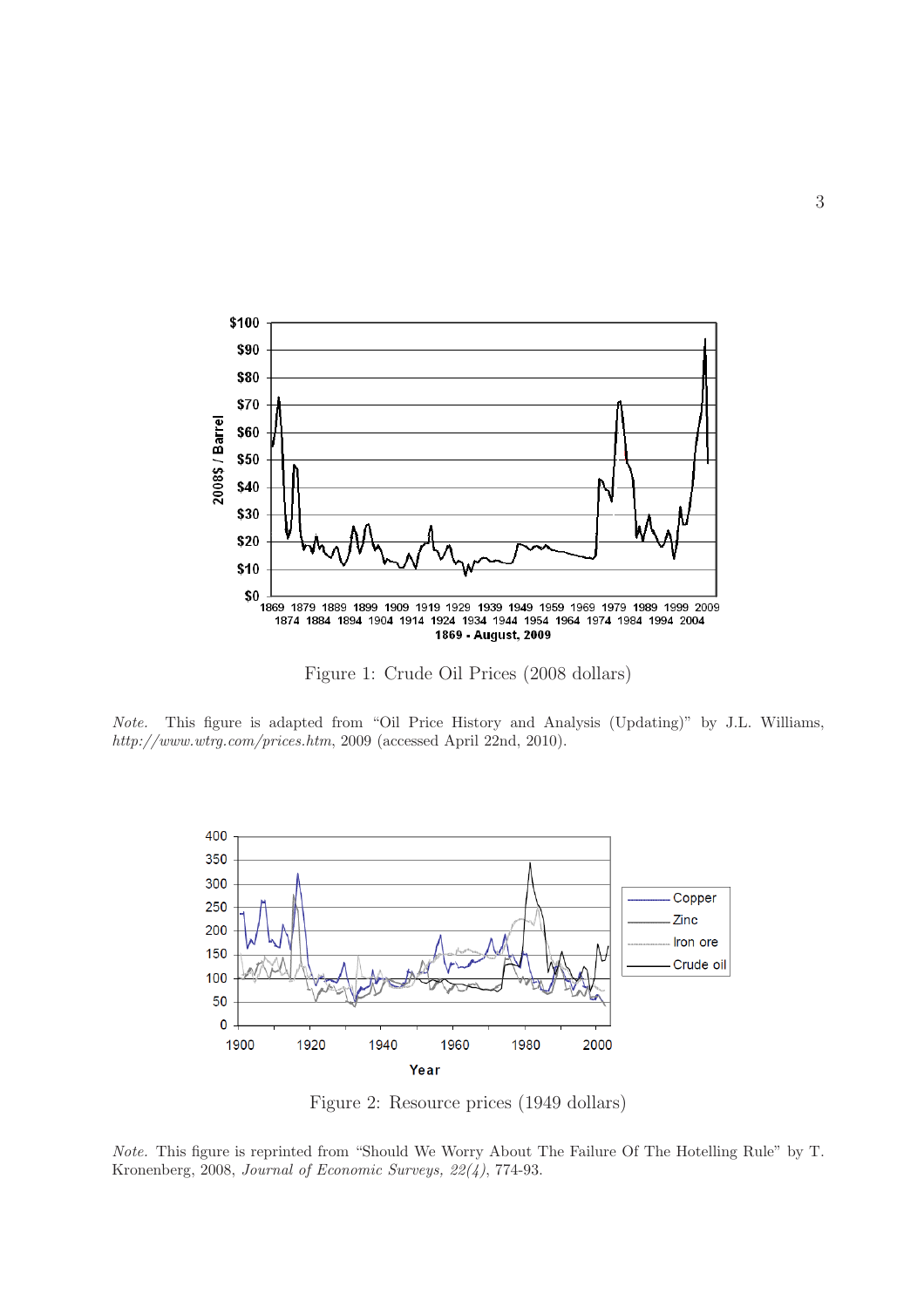More formally, in reviews of the empirical literature [Krautkraemer](#page-47-3) [\(1998\)](#page-47-3), [Kronenberg](#page-47-4) [\(2008\)](#page-47-4) [Livernois](#page-47-5) [\(2009\)](#page-47-5) argue that support for the Hotelling framework is very limited.

Yet if the Hotelling framework is normatively the best way to approach the nonrenewable resource problem, this raises the question of what reason nonrenewable resource owners have had for not adopting it. In this paper, we argue that the failure of the Hotelling rule may be the result of the multifacetedness of the nonrenewable resource problem. In particular, we argue that the nonrenewable resource problem consists of many different aspects (e.g. exploration, strategic behavior, technological developments, dynamic optimization etc.) and that in practice, producers may not be willing or able to take every aspect fully into account. Moreover we argue that the degree to which a nonrenewable resource producer pays attention to a given aspect of the resource problem depends on whether it can be feasibly included in the optimization problem, whether the benefits of including it outweigh the costs and whether the aspect is salient to the producer.

Indeed, many nonrenewable resource owners may not have sufficient computational capacity to take every aspect into account for all future periods. In fact, even including more than one aspect into a single model has proven very difficult.<sup>2</sup> Moreover even if a nonrenewable resource producer did have the ability to include all aspects of the nonrenewable resource problem in its decision making process, it might not be beneficial for her to do so from a cost-benefit perspective. For example, making accurate predictions about market demand in 15 or 20 years is likely to be quite costly, whilst a transient change would have a negligible effect on present-day extraction rates. Moreover not all aspects of the nonrenewable resource problem may be equally salient to a producer. For example, the manager of a resource firm may not be directly concerned with long-run profits if she expects to retire long before the date of exhaustion has been reached.<sup>3</sup>

<sup>2</sup>See e.g. [Groot, Withagen, and de Zeeuw](#page-46-1) [\(2003](#page-46-1)) for a discussion of some of the difficulties associated with incorporating both dynamic optimization and strategic behavior into a single model.

<sup>3</sup>[Pindyck](#page-48-1) [\(1981\)](#page-48-1) and [Farrow](#page-45-2) [\(1985\)](#page-45-2) give evidence that resource firms may ignore some aspects of the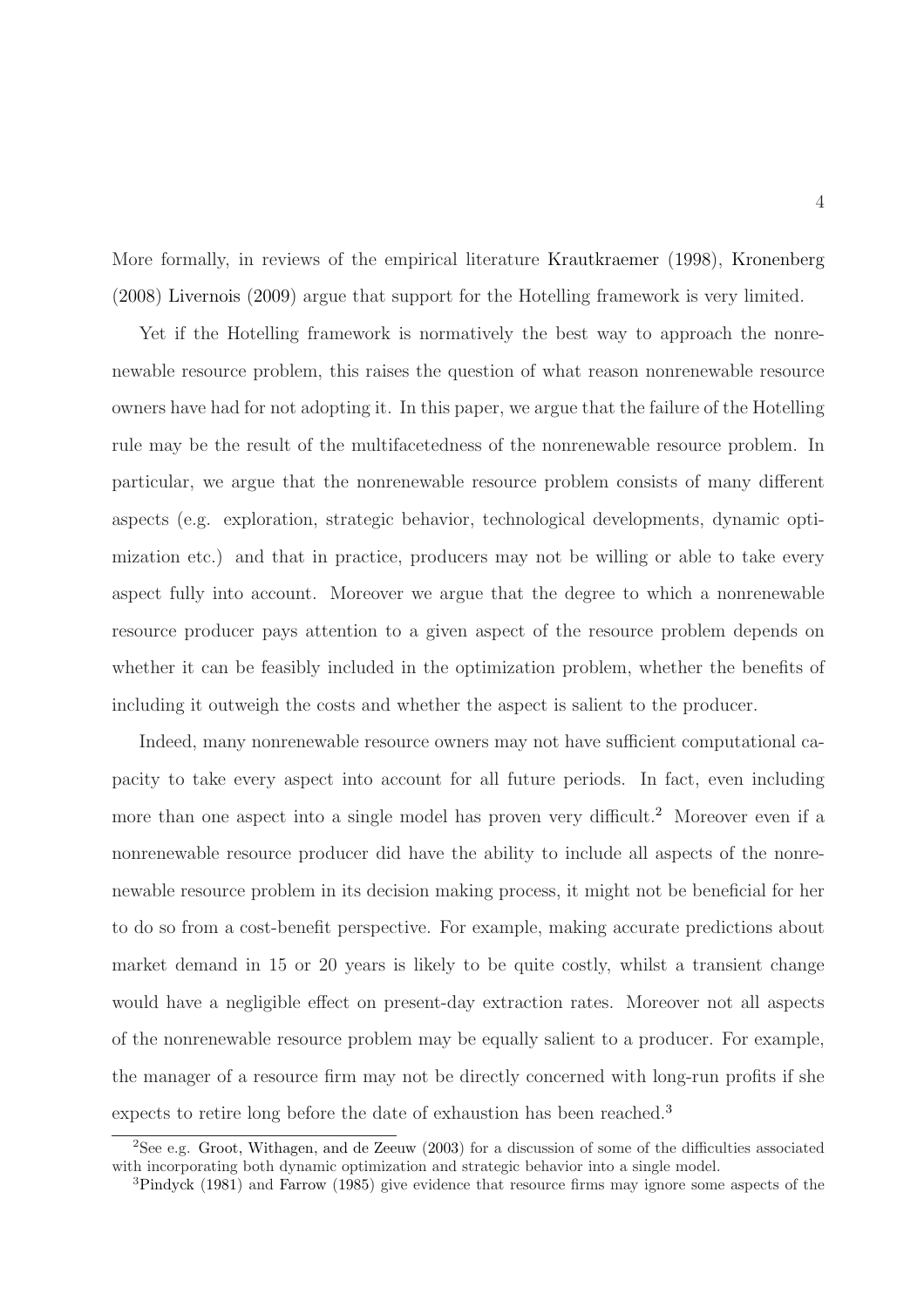Although in principle there are many possible aspects to consider, in this article we will focus on the two aspects that are in our opinion the most crucial parts of the nonrenewable resource problem. The first key aspect of the nonrenewable resource problem is that producers always have to take into account that their current extraction decision is going to affect future extraction possibilities. This is a necessary characteristic of the Hotelling framework and a necessary condition for the Hotelling rule to hold; we will refer to it as the dynamic optimization aspect. The less attention producers pay to the dynamic optimization aspect, the further away from the optimal Hotelling rule their production path will be.

The other key element of most real-life incarnations of the nonrenewable resource problem is that multiple producers are active on the market, leading to the possibility of strategic behavior with respect to other producers. Though strategic behavior may not be present on all nonrenewable resource markets, it is still an element of great economic interest, as evidenced by the large number of papers focusing on this topic (see [Newbery](#page-48-2), [1981;](#page-48-2) [Lewis and Schmalensee,](#page-47-6) [1980](#page-47-6); [Groot, Withagen, and de Zeeuw,](#page-46-1) [2003](#page-46-1); [Loury](#page-48-3), [1986](#page-48-3); [Smith,](#page-49-2) [2005](#page-49-2) among others). The less attention producers pay to the strategic behavior aspect, the less they update their production decision on the basis of the production decision of other producers.

Moreover we argue that the degree to which nonrenewable resource producers pay attention to a given aspect of the resource problem depends on the size or longevity of their resource stock. In particular, the larger the resource stock is, the less (more) attention a producer will pay to dynamic optimization (strategic behavior). Indeed, for a large stock producer the date of exhaustion is still far in the future, which may make it computationally difficult to stick to a dynamically optimal time path for all periods, whereas the benefits of doing so may not outweigh the costs in any case. Moreover, neither she nor her stockholders

resource problem in practice. [Cairns](#page-44-1) [\(1986](#page-44-1)) argues that mining firms may ignore the dynamic optimization aspect in the Nickel industry.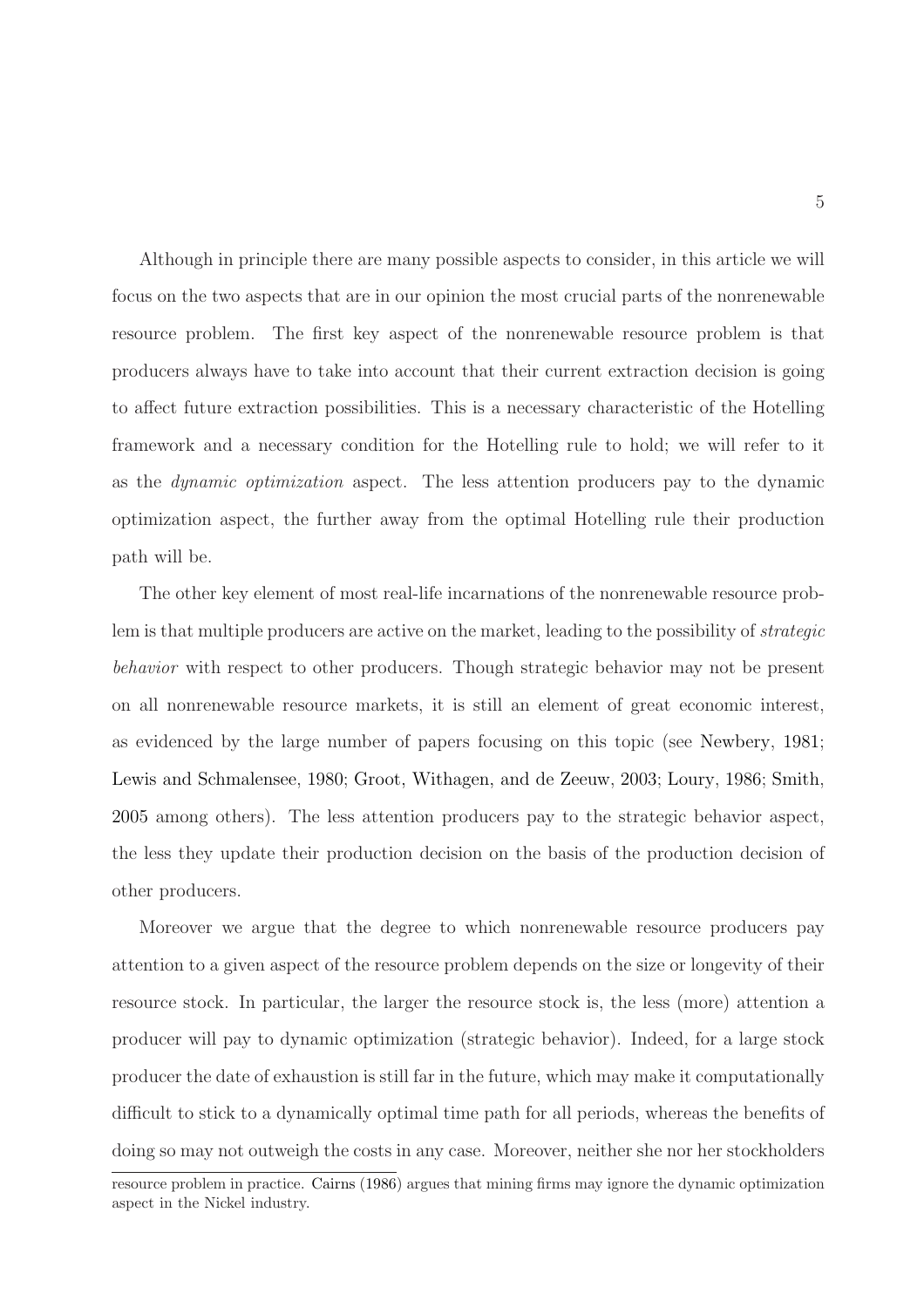or head of state may be particularly interested in getting a dynamically optimal production path; present profits may be much more salient. On the other hand, it will be relatively profitable to behave strategically with respect to other producers and perhaps even create a cooperative agreement. Similarly, the date of exhaustion for a small stock producer is more imminent, making it more beneficial, computationally easier and more salient to take the imminent exhaustion into account. Since most nonrenewable resource producers in practice still have a large remaining stock [\(Zwanenburg](#page-49-3), 2010), we should thus expect them to focus more on strategic behavior than on dynamic optimization, leading to a failure of the Hotelling rule.

Ideally, it would be possible to investigate the relationship between stock size and the applicability of the Hotelling framework using field data. However, using field data to investigate this relationship might be problematic for several reasons. One problem is that field data may be biased (a well-known example is OPEC 'proven reserve' data).<sup>4</sup> Field data may also be unavailable altogether (especially marginal cost data; [Krautkraemer](#page-47-3), [1998](#page-47-3)) or may simply be very noisy (e.g. because of unobserved demand shifts, small changes in technology etc., see e.g. [Griffin,](#page-46-2) [1985\)](#page-46-2). Moreover, even if good data are available, it may be hard to compare large stock and small stock producers, since they are likely to differ on more than just the stock dimension.<sup>5</sup> Also, any observed production differences may be the result of changes in factors outside the model of interest (such as government interventions, oil booms on the stock market, see e.g. [Hamilton](#page-46-3), [2009\)](#page-46-3) which might not be extractable from the data or otherwise may not be easily incorporated into a dynamic model. Moreover, output changes may be the result of revised expectations, which are also

<sup>&</sup>lt;sup>4</sup>In particular, since OPEC production quotas became based on proven reserves in the early 1980s, the official estimates of some OPEC states (including Saudi Arabia, UAE, Iran and Iraq) have shown suspiciously large upward jumps in reserve levels. For example, the UAE's proven reserve increased by nearly 200% from 1985 to 1986 [\(BP,](#page-44-2) 2010). See [Gerlagh and Liski](#page-46-4) [\(2011\)](#page-46-4) for a theoretical model that provides one explanation why it may be optimal to overstate reserves.

<sup>5</sup>Also, small stock nonrenewable resource markets are quite hard to find, since in most cases resource pools are still projected to be sufficient for several decades [\(Zwanenburg](#page-49-3), 2010).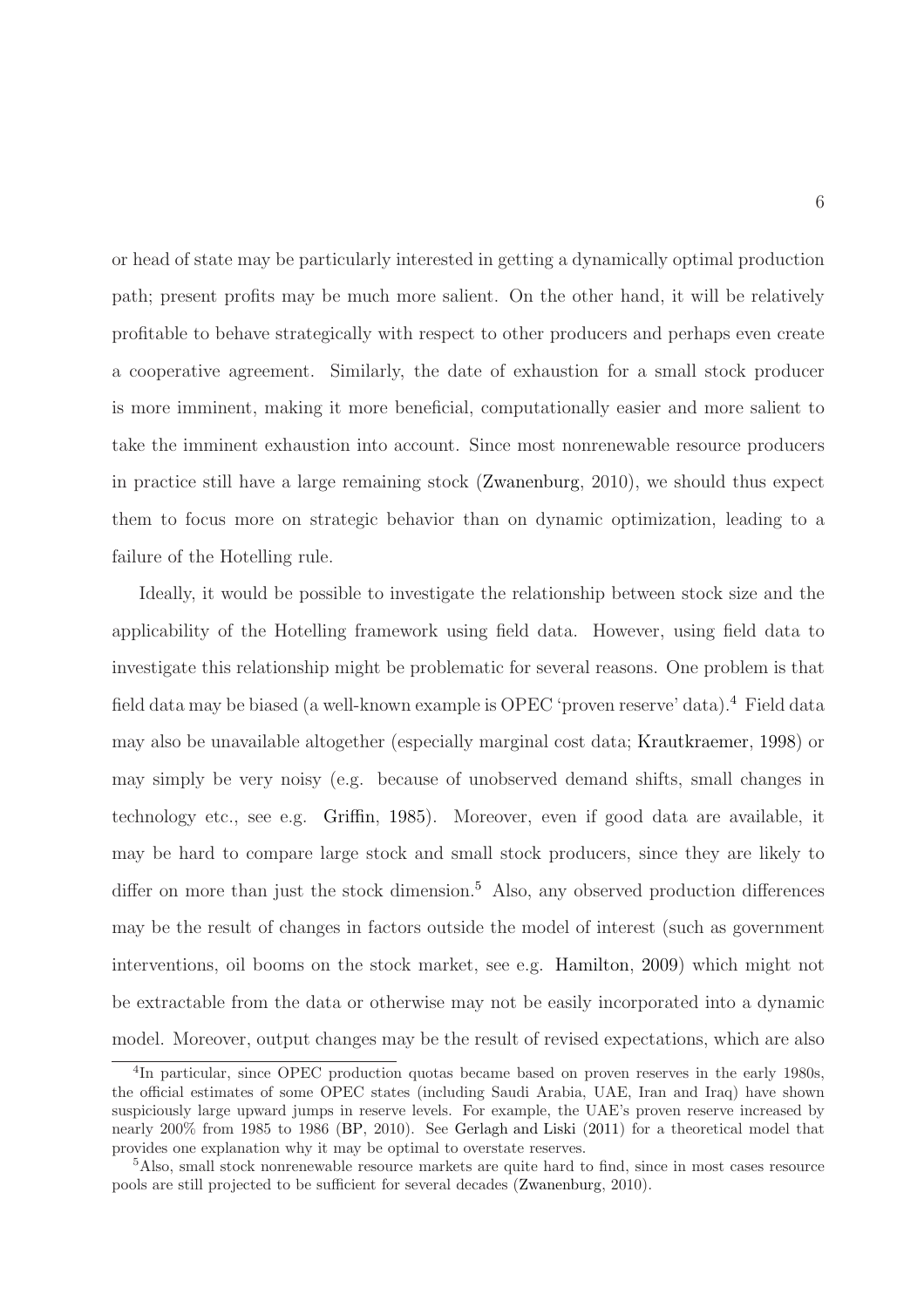rarely available from field data.

These data concerns can, however, be addressed using laboratory experiments. In a controlled laboratory environment, it is possible to exclude factors outside the model as well as possible biases or noise by keeping the environment fixed between sessions. Expectations can also be obtained, such that revised expectations can be taken into account and be disentangled from strategic concerns. Indeed, the field of experimental economics has a large tradition of experiments in oligopoly<sup>6</sup>. To our knowledge, this is the first study to investigate producer behavior in a nonrenewable resource oligopoly in an experimental setting.

We run an experiment in which two producers with a limited stock of nonrenewable resources are paired on a nonrenewable resource market. In this way the experimental setting allows for strategic behavior and dynamic optimization whilst abstracting away from other aspects. We experimentally vary stock size and find that producers with small stocks pay significantly more attention to variables related to dynamic optimization, although the evidence for strategic behavior is not so clear-cut. The change in focus on dynamic optimization is reflected by market outcomes: in the large stock treatment extraction rates are persistently above the Nash level, whereas in the small stock treatment they are never higher than the Nash level in any period. As a consequence, the Hotelling rule is almost perfectly observed in the small stock treatment, whereas in the large stock treatment it is persistently violated through overproduction.

In the next section, we will review Hotelling's work as well as several previous attempts at explaining the failure of the Hotelling rule. In section 3 we formulate the model that forms the basis of the experiment, which brings us to the hypotheses for the experiment in section 4. In section 5, we then go over the design of the experiment before we show the

<sup>6</sup>See for example [Huck, Normann, and Oechssler](#page-47-7) [\(1999](#page-47-7), [2000](#page-47-8)); [Abbink and Brandts](#page-43-0) [\(2008](#page-43-0), [2009](#page-43-1)) or see [Engel](#page-45-3) [\(2010](#page-45-3)) for an overview of the literature. See also [Chermak and Krause](#page-44-3) [\(2002](#page-44-3)); [Fischer, Irlenbusch, and Sadrieh](#page-46-5) [\(2004\)](#page-46-5); [Sadrieh](#page-48-4) [\(2003](#page-48-4)); [Brown, Chua, and Camerer](#page-44-4) [\(2009](#page-44-4)) for experiments on dynamic optimization tasks.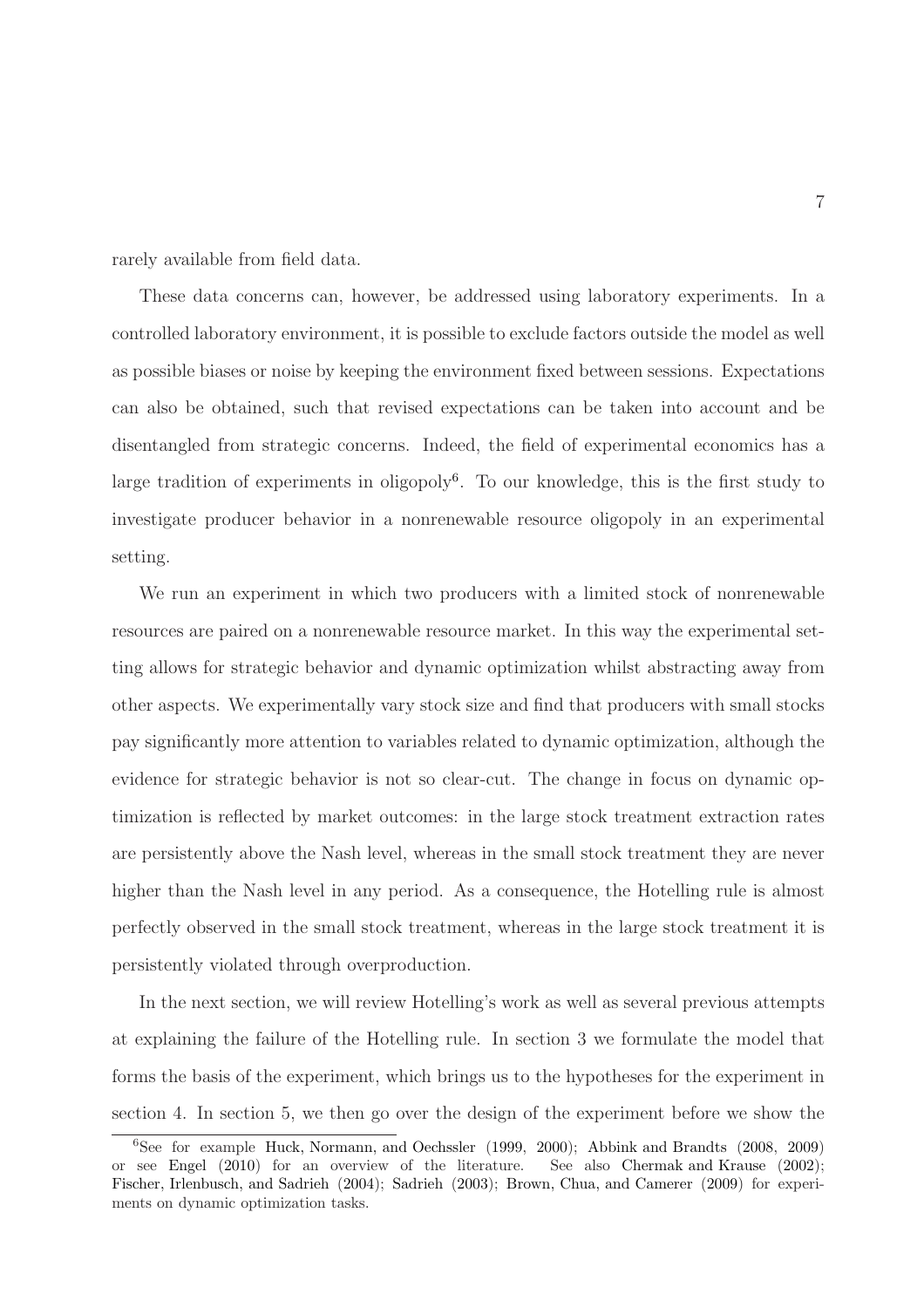results in section 6. Finally, section 7 concludes.

# 2 Literature Review

The origins of the field of nonrenewable resource economics can be traced back to Harold Hotelling [\(1931](#page-47-1)). In the spirit of an earlier work by [Gray](#page-46-6) [\(1914\)](#page-46-6), Hotelling sets out the problem of a firm -in his case the owner of a mine<sup>7</sup>- facing a limited stock of resources. Hotelling's work is notable for its novelty and for its sheer scope: it addresses not just a then new economic problem but also discusses many relevant extensions, including uncertainty, the possibility of exploration and market power.<sup>8</sup>

Hotelling starts his analysis by examining the problem of a resource-constrained firm in a fully competitive market. Firms in a competitive market face a trade-off between extracting their resource in the present and extracting it at some future date. For the market to be in equilibrium and to prevent arbitrage opportunities, firms have to be indifferent about when to extract their resource. Hotelling shows that in a competitive environment with zero marginal costs, the only way to keep resource owners indifferent between extracting in the present and extracting in the future is for resource prices to grow at the rate of interest. That way, extracting a marginal unit in the present means a loss of today's price plus the interest over today's price, and this is equal to the benefit of extracting a marginal unit in the future. This result has become known as the Hotelling rule.

The Hotelling rule in its original form is valid only in a competitive environment with zero marginal costs. However, it can be generalized to other environments as well. In a more general form, the Hotelling rule states that the *scarcity rent* should grow at the rate of interest. The scarcity rent represents the excess return that producers get to compensate them for exhausting their resource. The scarcity rent is thus equal to the difference between

<sup>&</sup>lt;sup>7</sup>In this article, we shall use the terms firms, producers and resource owners interchangeably.

<sup>8</sup>See [Devarajan and Fisher](#page-45-4), [1981](#page-45-4) for an early overview of the impact of Hotelling's work on the field.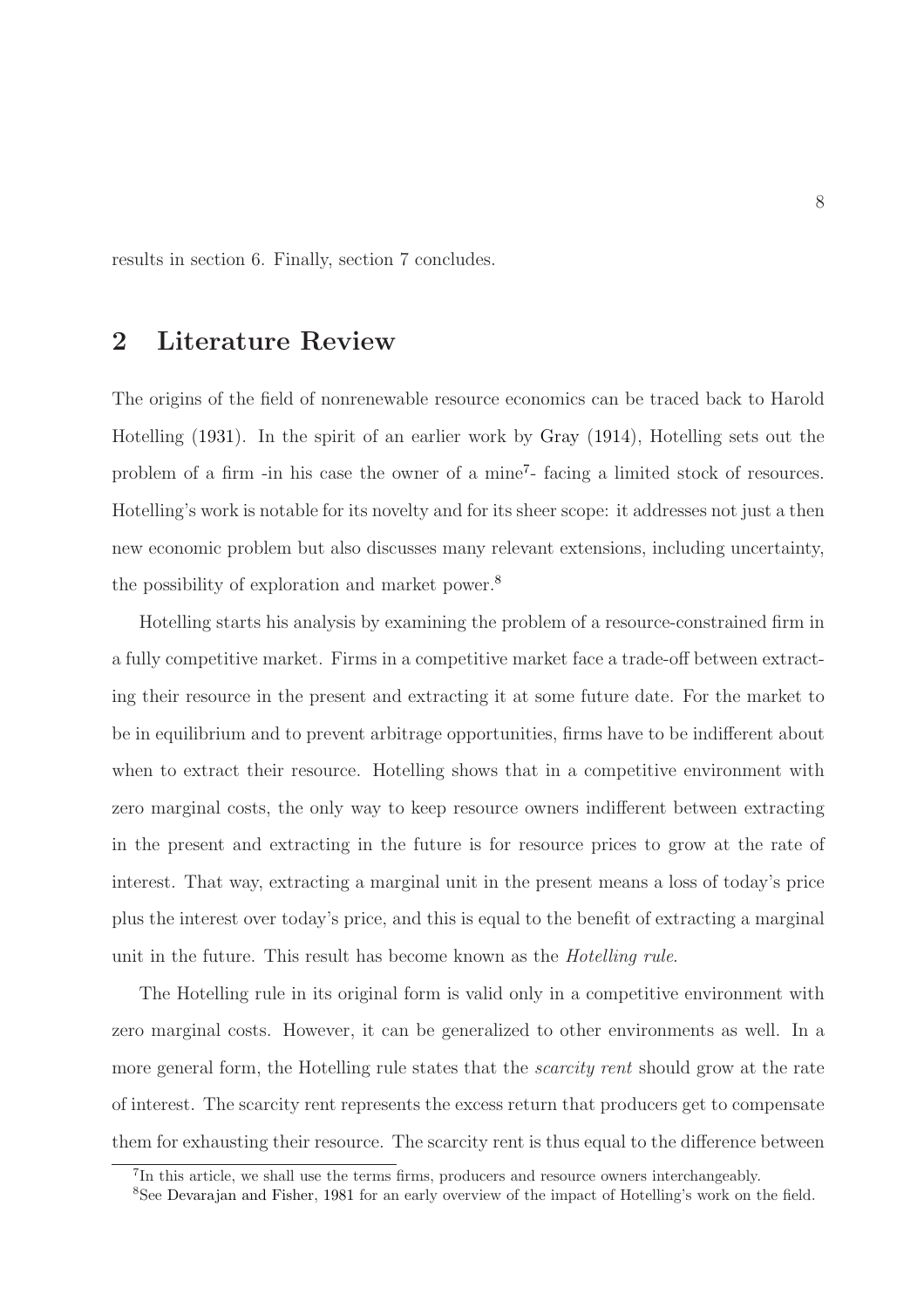the equilibrium price on a nonrenewable resource market and the equilibrium price on the same market if the resource had been abundant. It is also sometimes referred to as the in situ value, (marginal) user cost or shadow price of the resource. Examples of generalized Hotelling rules are presented in studies which allow for exploration possibilities or technical innovation [\(Pindyck](#page-48-5), [1978](#page-48-5), [1980;](#page-48-6) [Arrow and Chang](#page-44-5), [1978](#page-44-5)), allow producers to have non-profit maximizing motives [\(Mead,](#page-48-7) [1979](#page-48-7)) and allow the market to be less than fully competitive [\(Newbery,](#page-48-2) [1981;](#page-48-2) [Loury](#page-48-3), [1986](#page-48-3); [Polasky](#page-48-8), [1992](#page-48-8); [Salo and Tahvonen,](#page-49-4) [2001;](#page-49-4) [Groot, Withagen, and de Zeeuw,](#page-46-1) [2003](#page-46-1)).

Many of these generalizations were created to provide an explanation for the failure of the original [Hotelling](#page-47-1) [\(1931](#page-47-1)) rule. It is possible for a generalized Hotelling rule to imply non-increasing prices under certain conditions. Intuitively, in any Hotelling-type model prices are pushed upwards over time by increasing scarcity rents. For a model to be consistent with non-increasing prices, there thus needs to be an alternative force that provides enough downward pressure on prices to compensate the upward pressure created by the increasing scarcity rents. Previous work has suggested several mechanisms through which non-increasing prices can occur within a generalized Hotelling rule.

Firstly, including *exploration possibilities* can lead to a U-shaped price pattern if there are stock effects in the cost function [\(Pindyck](#page-48-5), [1978](#page-48-5)). That is, newly found resource stocks may be cheaper to extract, which means that marginal cost decreases may more than match increasing scarcity concerns, leading to decreasing prices. Relatedly, *technological* developments can also lead to decreasing marginal costs and (non-increasing or) decreasing price patterns in the short to medium run [\(Slade,](#page-49-5) [1982](#page-49-5)). In both cases price decreases are the result of marginal costs decreases which more than match scarcity rent increases. However, since marginal costs are bounded from below, prices will eventually have to start rising. Thus, either exploration possibilities or technological developments can only explain non-increasing resource prices in the short run; in the long run they imply a U-shaped price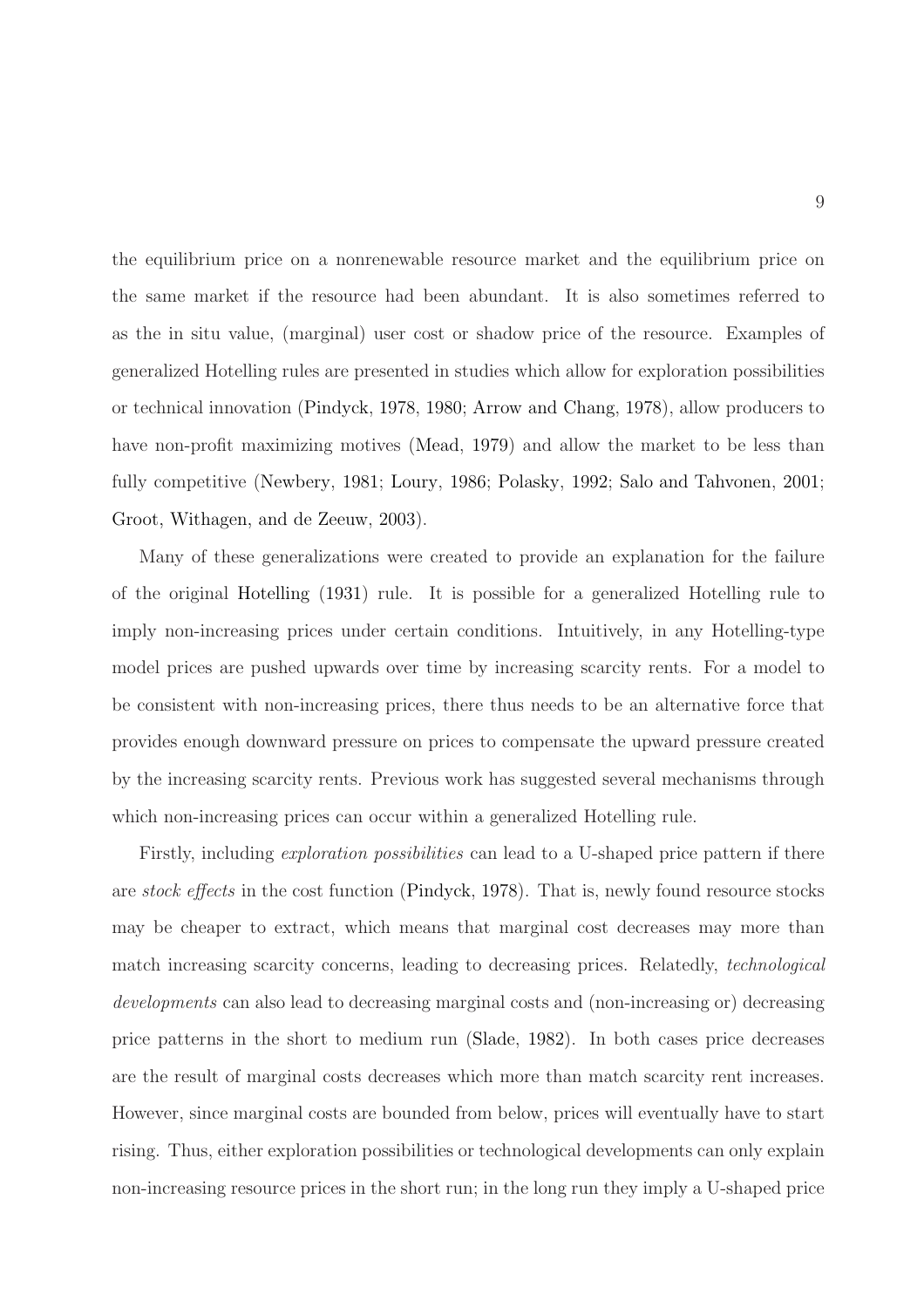pattern. However, there is little evidence for a long-run U-shaped price pattern for any nonrenewable resource.<sup>9</sup>

It is also possible for non-increasing prices to occur for strategic reasons. For example, if price is taken as a signal of resource abundance, it may be beneficial for resource owners to keep prices artificially low to prevent a third party from developing a renewable alternative as in [Gerlagh and Liski](#page-46-4) [\(2011\)](#page-46-4). However, their model with discounting predicts increasing prices in the short run and falling prices in the long run, which seems hard to reconcile with current price data. Alternatively, non-increasing prices can also be caused by *insecure* property rights. This applies for example to the early history of American oil drilling, when property rights applied to land parcels and not oil fields, meaning that there were often multiple pumpjacks extracting oil from the same field.<sup>10</sup> More recently, it also applied to the Middle East oil fields of the 1960s and 1970s, when the big American oil firms correctly anticipated that their resources would be confiscated in the near future [\(Mead](#page-48-7), [1979\)](#page-48-7). Yet although property rights may explain non-increasing prices for some resources in some periods, they have been quite well defined for other resources and other time periods and there, too, prices have rarely consistently increased.

There are several more extensions of the Hotelling set-up which allow prices to be nonincreasing, including capacity constraints and stochastic exploration (see Krautkraemer's 1998, Gaudet's 2007 or Livernois' 2009 survey of the literature for more details). Each of these mechanisms could explain the empirically observed pattern of non-increasing resource prices in the short run. At the same time, scarcity rents should still be increasing even in the short run.<sup>11</sup> However, studies examining (constructed estimates of) scarcity rents have

<sup>9</sup>A notable exception is formed by oil prices from 1870 to 1978. Indeed [Slade](#page-49-5) [\(1982](#page-49-5)) finds a U-shaped time pattern for this time period. However, prices have since fallen back to World War II levels and then risen again. Thus her results may no longer be applicable if price data are extended beyond the 1970s.

<sup>&</sup>lt;sup>10</sup>This led [Smith](#page-49-0) [\(1920\)](#page-49-0) to lament "the waste of capital and labor under conditions of competitive drilling".

<sup>11</sup>An important exception to this point are possible stock degradation effects. Indeed, if extraction costs increase sufficiently strongly as the resource stock gets depleted, it is possible for scarcity rents to decrease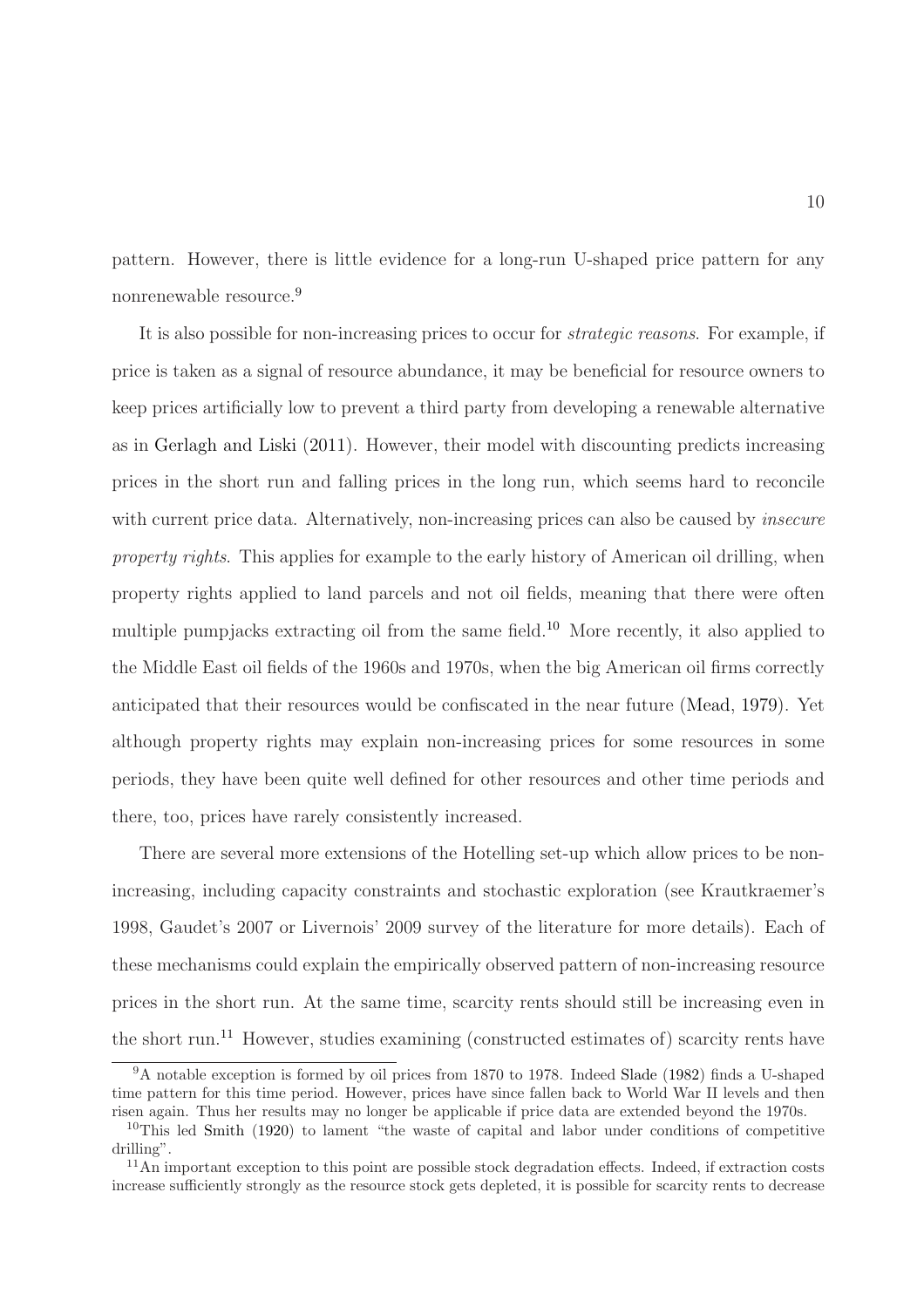also failed to consistently reveal increasing trends [\(Farrow,](#page-45-2) [1985](#page-45-2); [Halvorsen and Smith,](#page-46-7) [1991](#page-46-7); [Cairns and Davis](#page-44-6), [1998\)](#page-44-6). For example, [Farrow](#page-45-2) [\(1985](#page-45-2)) gives a case where scarcity rents actually seem to decrease over time.

What all these extensions have in common is that they attempt to reverse the implications of the basic Hotelling rule (i.e. find a model that predicts decreasing prices instead of increasing prices) while keeping the main assumption -firms dynamically optimize profits over a long time horizon- intact. However, following [Pindyck](#page-48-1) [\(1981](#page-48-1)) and [Cairns](#page-44-1) [\(1986\)](#page-44-1) in the next sections we argue that in fact the assumption that firms dynamically optimize profits over a long time horizon -though normatively appealing- may not be descriptively accurate. Indeed, as [Adelman](#page-44-0) [\(2002](#page-44-0)) and [Hamilton](#page-46-3) [\(2009](#page-46-3)) argue, another way to interpret historical data on oil prices is to say that "oil prices historically have element influenced little or none at all by the issue of exhaustability" [\(Hamilton](#page-46-3), [2009](#page-46-3)). This line of reasoning is consistent with non-increasing resource prices; it is also consistent with anecdotal and empirical evidence suggesting that simple heuristics (mining practice) may provide a better description of actual behavior (see [Farrow,](#page-45-2) [1985](#page-45-2); [Cairns,](#page-44-1) [1986\)](#page-44-1). We will come back to this idea in section IV. First, however, we will derive the Hotelling model that forms the benchmark for the remainder of the article.

# 3 Theoretical Framework

We generalize the Hotelling set-up by allowing for market power in the Cournot sense. This way, the model allows for both dynamic optimization and strategic behavior. Other than allowing for market power, we stick to the original Hotelling set-up as much as possible. Hence, we abstract away from possibilities of exploration, capital investments et cetera.

Let there thus be  $N$  symmetric producers indexed  $i$  with a per-period profit function

over time, whilst prices would then be increasing [\(Livernois and Martin](#page-47-9), [2001](#page-47-9)). However, this pattern is inconsistent with the empirically observed pattern of non-increasing prices.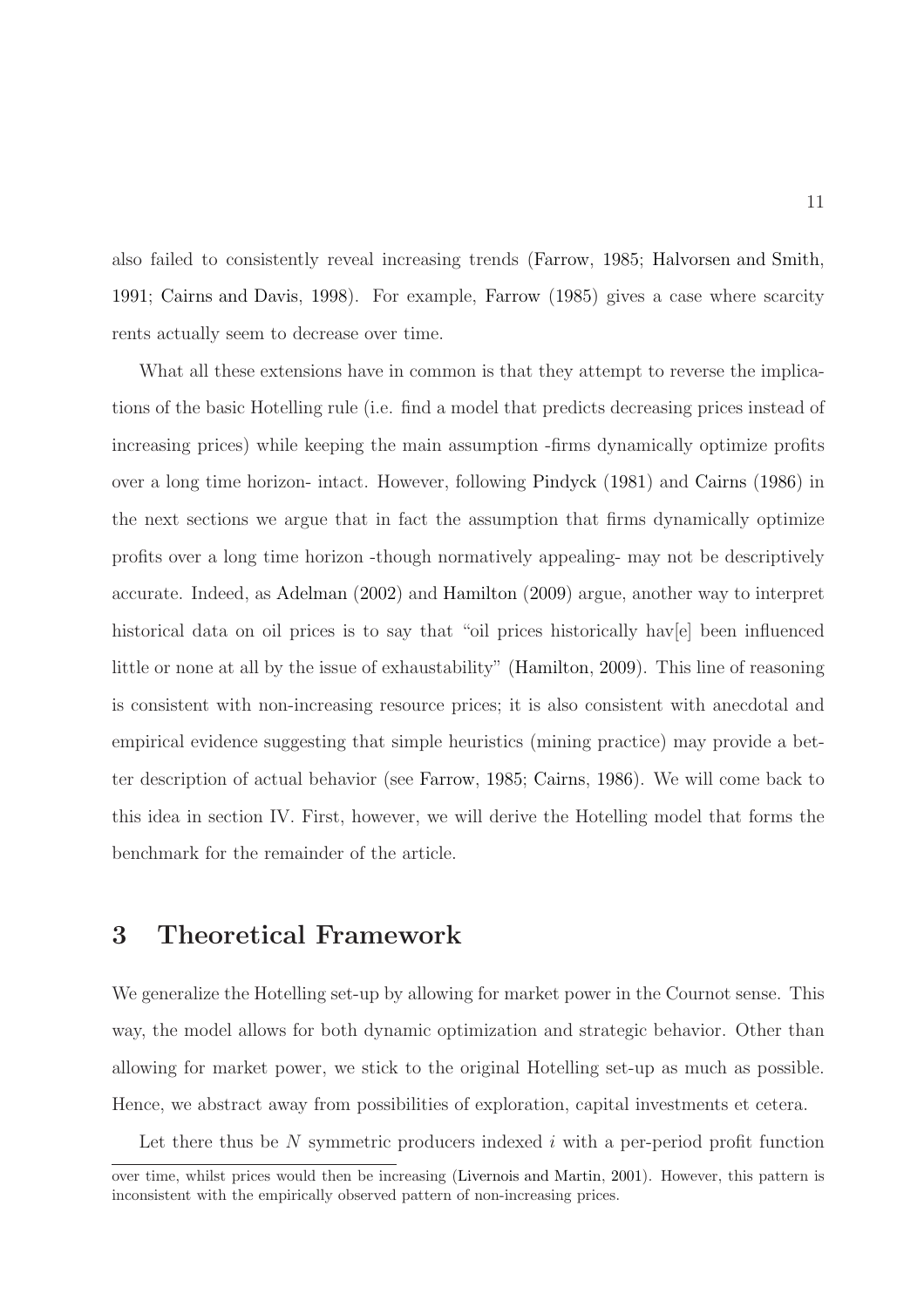$\Pi(q_t^i, Q_t)$  that depends on the producer's quantity of the resource sold in period  $t(q_t^i)$  as well as the market quantity sold in period  $t (Q_t = \sum_{j=1}^N q_t^j)$  $t<sub>t</sub>$ ). Moreover, each producer i faces a resource constraint which limits total production over all periods to be no larger than an initial private resource stock  $S_0^i$ . There is a common discount factor  $\delta$  which is equal to  $\frac{1}{1+r}$ , where r is the market interest rate.

A first thing to note about this setup is that we use a discrete time rather than a continuous time framework. Although a continuous time framework is more commonplace in the literature, a discrete time framework fits in better with the experiment. To keep the experiment as simple as possible for participants, we also adopt a linear demand framework with  $\alpha$  the choke price and  $\delta$  the slope of the demand function. We also assume that marginal costs are constant and (without further loss of generality) equal to zero. We then get the following specification for the profit function:

$$
\Pi(q_t^i, Q_t) = (a - bQ_t)q_t^i
$$

Producers maximize the sum of discounted profits subject to the resource constraint. The solution to the producer problem depends on the assumptions that the producer makes about the market quantity  $Q_t$ . Offerman, Potters and Sonnemans (2002) mention three benchmarks, which differ only in the degree to which individual producers think they can influence the market quantity  $Q_t$ . For the Nash equilibrium benchmark, producers assume that they can only influence their own production strategies; they treat the production strategies of other producers as given. In the second benchmark -Collusion- producers maximize joint profits. Finally, for the Walras (or competitive) benchmark, producers (mistakenly) believe that no firm has the ability to influence the market price and hence the market quantity (i.e. producers assume that  $Q_t \perp q_t^i \,\forall i$ ).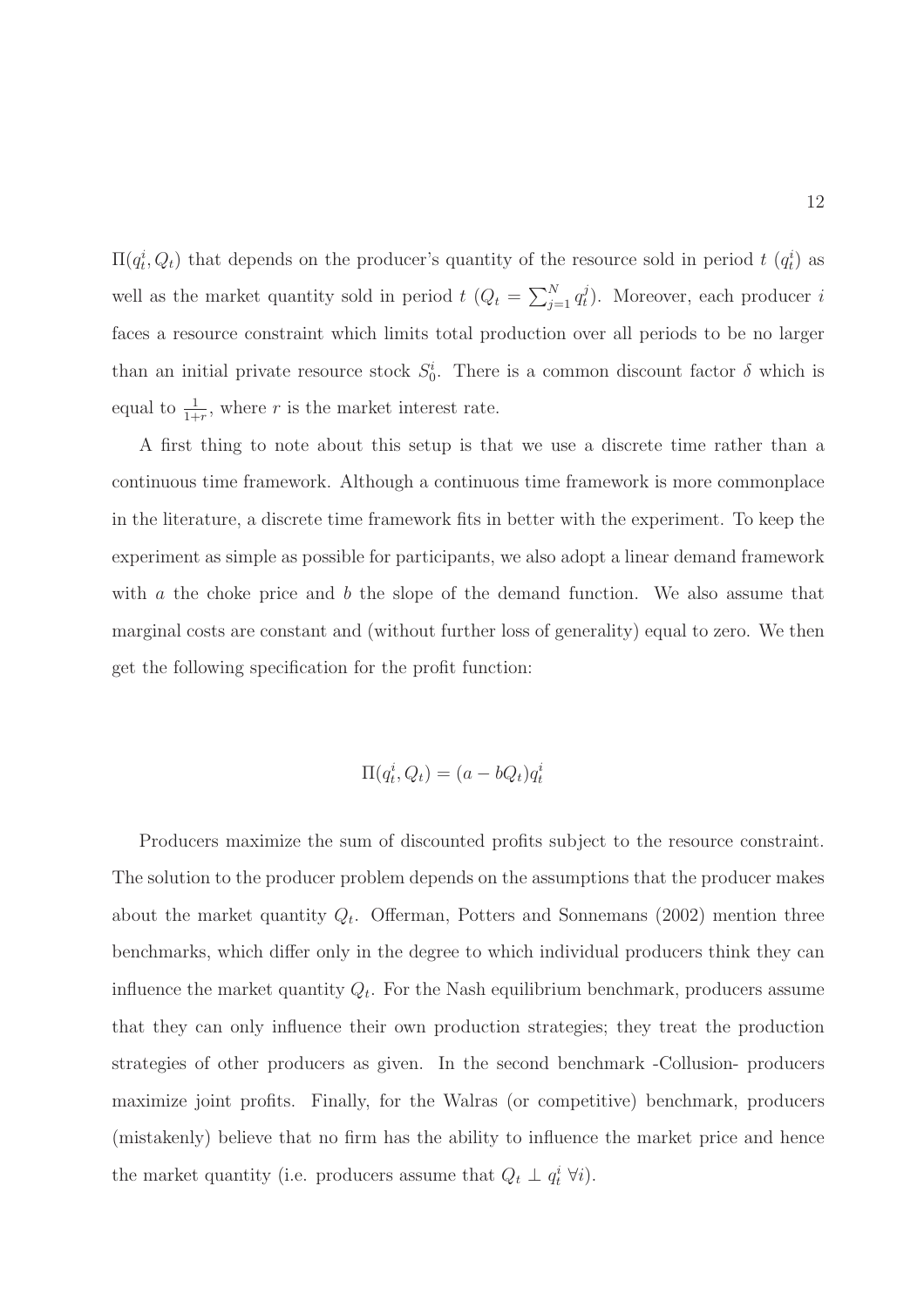Of the three benchmarks, the Collusive and Walras benchmarks are essentially individual optimization problems, since in both cases producers assume that there are no other parties on the market that can influence their profits. Thus, both the Collusive problem and the Walras problem can be solved using calculus of variations. Letting  $0 < T \leq \infty$  be the maximum number of periods, the Lagrangian becomes:

$$
L = \sum_{t=0}^{T} \delta^t (a - bQ_t) q_t^i - \lambda^i (\sum_{t=0}^{T} q_t^i - S_0^i)
$$

Here  $Q_t = Nq_t^i$  for the Collusive benchmark and  $Q_t = Nq_t^W$  for the Walras benchmark, where  $q_t^W$  is the average quantity on the Walrasian market. Plugging these expressions for  $Q_t$  into the Lagrangian, taking the derivative with respect to  $q_t^i$  and  $q_0^i$ , and then by symmetry putting  $q_t^i = q_t^W$  for the Walras benchmark yields the following expression:

<span id="page-14-0"></span>
$$
q_t^i \ge q_U - \frac{q_U - q_0^i}{\delta^t} \text{ with } q_U^C = \frac{a}{2Nb} \text{ and } q_U^W = \frac{a}{Nb} \tag{1}
$$

This is the Hotelling rule for Walrasian or Collusive symmetric oligopolies expressed in terms of quantities. Here,  $q_U$  is the unconstrained or static benchmark quantity, which differs depending on the benchmark that is adopted; it is equal to the quantity that would be produced in the absence of resource scarcity, see below. By summing over all firms, equation [1](#page-14-0) can also be rewritten in terms of prices:

<span id="page-14-1"></span>
$$
p_t^i \leq p_U + \frac{p_0 - p_U}{\delta^t} \text{ with } p_U^C = \frac{a}{2} \text{ and } p_U^W = 0 \tag{2}
$$

The two remaining steps are to use the resource constraint to find the optimal  $q_0$  (or equivalently  $p_0$ ) and the optimal time of exhaustion  $t^*$ . This procedure, though mathematically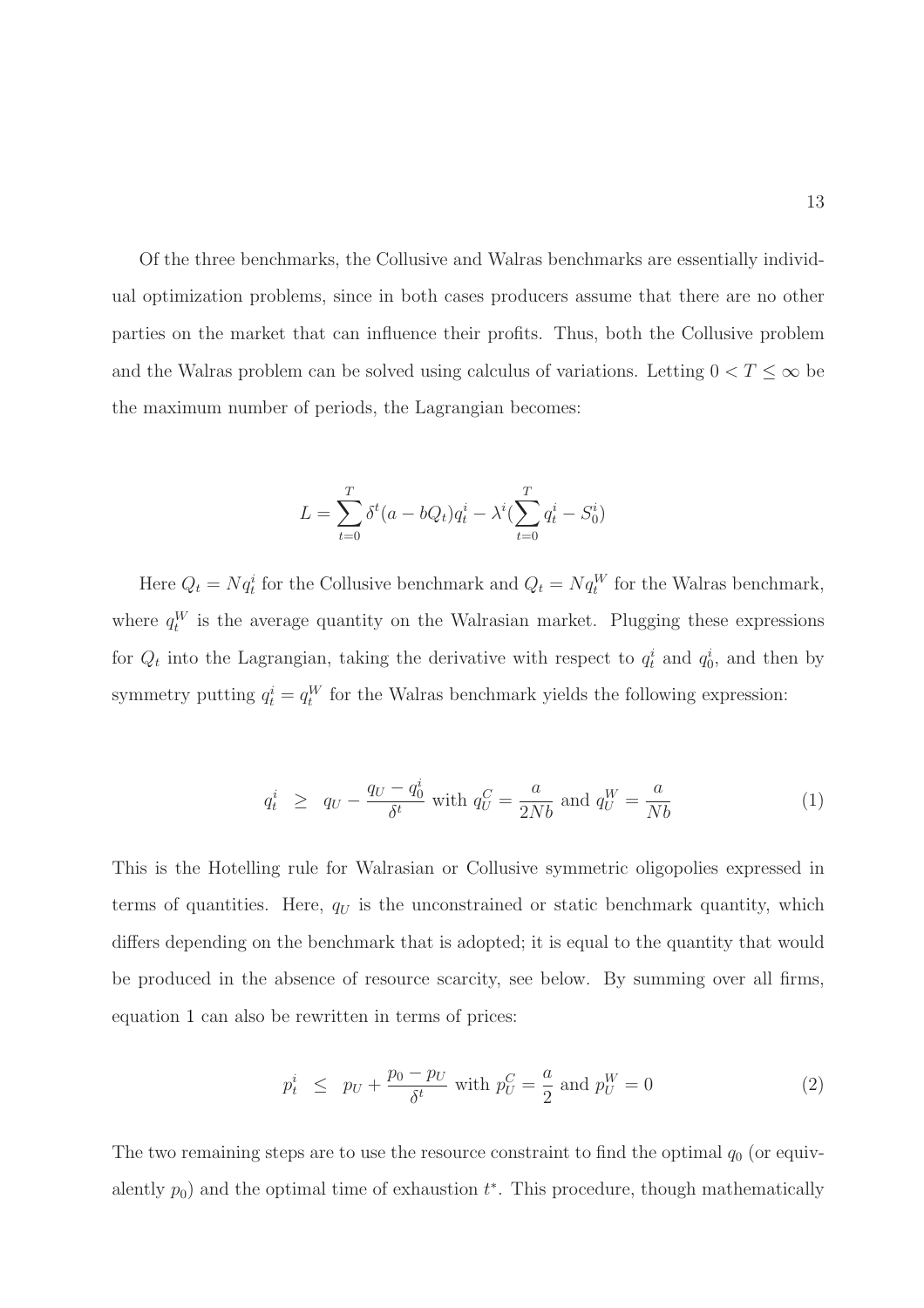straightforward, is somewhat tedious and thus omitted. Turning our attention back to equation [2,](#page-14-1) the first term on the right is the unconstrained benchmark price. The difference between the actual market price and the unconstrained market price is made up by the second term on the right  $\left(\frac{p_0-p_U}{\delta^t}\right)$  which is the scarcity rent of the resource. This term is positive and exponentially increasing; as a result prices will increase exponentially with respect to the unconstrained benchmark.

Solving for the Nash equilibrium requires the use of dynamic game theory (see Başar and Olsder, 1999). [Salo and Tahvonen](#page-49-4) [\(2001\)](#page-49-4) solve for the Nash equilibrium for a continuous and infinite time framework with a continuous action space. However, the setup we use in the experiment is simpler to analyze because it uses a finite time horizon, a discrete time framework and integer production quantities. This allows us to solve for the Nash equilibrium numerically using a recursive procedure.<sup>12</sup> Figure [3](#page-17-0) shows the benchmark price and quantity levels for one of the parameter combinations used in the experiment (for treatment HIGH). The figure shows that prices are increasing at the highest rate in the Walras benchmark and at the lowest rate in the Collusive benchmark. This implies that  $p_0$  is lowest for the Walras benchmark and highest for the Collusive benchmark.<sup>13</sup>

It is important to note that for figure [3](#page-17-0) we assumed that producers stick to each benchmark perfectly. However, both in the experiment and in real life it is possible that producers make mistakes or switch between benchmarks after period 1. To allow for these possibilities, we also calculated the Nash, Collusive and Walras strategies for every possible state of the market (i.e. every possible period/stock combination); these are the

 $12$ In the terminology of Başar and Olsder, [1999,](#page-44-7) we are solving for the feedback Nash equilibrium. Since the producer problem in the experiment is a ladder-nested multi-act feedback game, the numerical procedure we use for the feedback Nash equilibrium is the one described by Başar and Olsder [\(1999\)](#page-44-7) on page 119-121.

<sup>&</sup>lt;sup>13</sup>Since high prices and low production levels go together, collusion actually leads to slower extraction and greater conservation of the resource. This point was also noted by Solow, 1974, who argued that "if a conservationist is someone who would like to see resources conserved beyond the pace that competition would adopt, then the monopolist is the conservationists friend. No doubt they would both be surprised to know it." [\(Solow](#page-49-1), [1974](#page-49-1), p. 5)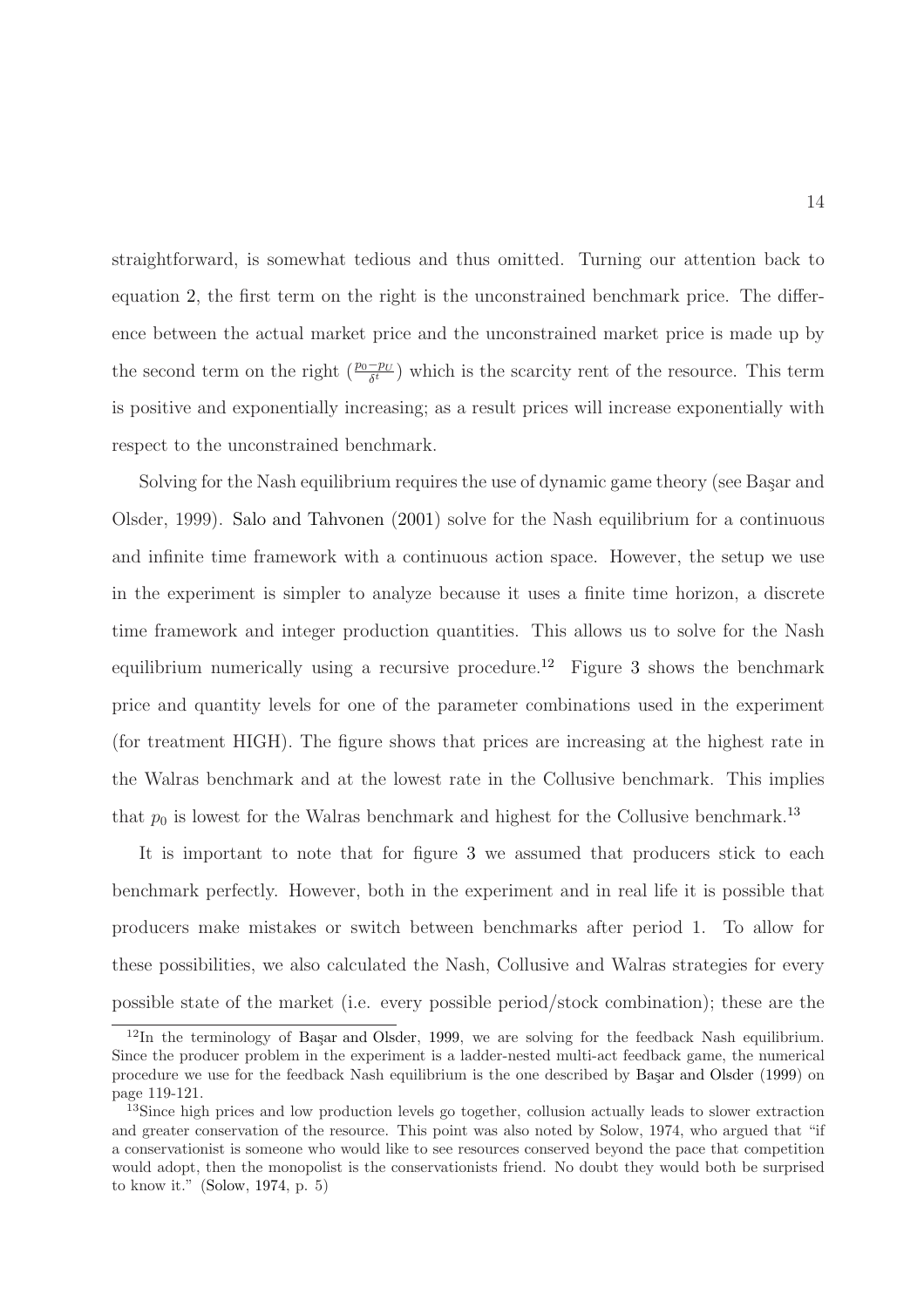benchmarks we compare our results to in the results section.

Finally, in what follows we will sometimes refer to unconstrained or static benchmarks. The unconstrained benchmark quantities are the quantities that would be adopted in the absence of resource scarcity; the market quantities  $Q_t$  are equal to  $\frac{N}{N+1}$ a  $\frac{a}{b}$ ,  $\frac{1}{2}$  $\overline{2}$ a  $\frac{a}{b}$  and  $\frac{a}{b}$  for Nash, Collusion and Walras respectively. From equation [1](#page-14-0) it is easy to see that unconstrained benchmarks always encompass larger production levels (and thus lower prices) than their dynamic counterparts.

# 4 Hypotheses

In previous sections we saw that the Hotelling rule does not seem to describe the data very well. In this paper, we argue that the failure of the Hotelling rule may be the result of the multifacetedness of the Hotelling framework. Indeed the nonrenewable resource problem is a mixture of several aspects, including for example exploration, strategic behavior, technological developments, dynamic optimization etc. Moreover, we argue that resource owners do not always take every aspect fully into account in their decision making process. In this section, we will examine this line of reasoning in greater detail and relate it to the hypotheses that are tested in the experiment.

One reason why producers do not take all aspects fully into account simultaneously is that doing so may be computationally impossible. Indeed, despite the enormous financial capabilities of some nonrenewable resource producers, even a very rich nonrenewable resource owner may not have a large enough computational capacity to take every aspect into account for all future periods. [Pindyck](#page-48-1) [\(1981](#page-48-1)) argues that having a limited computational capacity may induce producers to (partially) ignore the dynamic consequences of their extraction decision. In general, including more than two aspects into a Hotelling framework may make the optimization problem intractable. Thus, resource owners have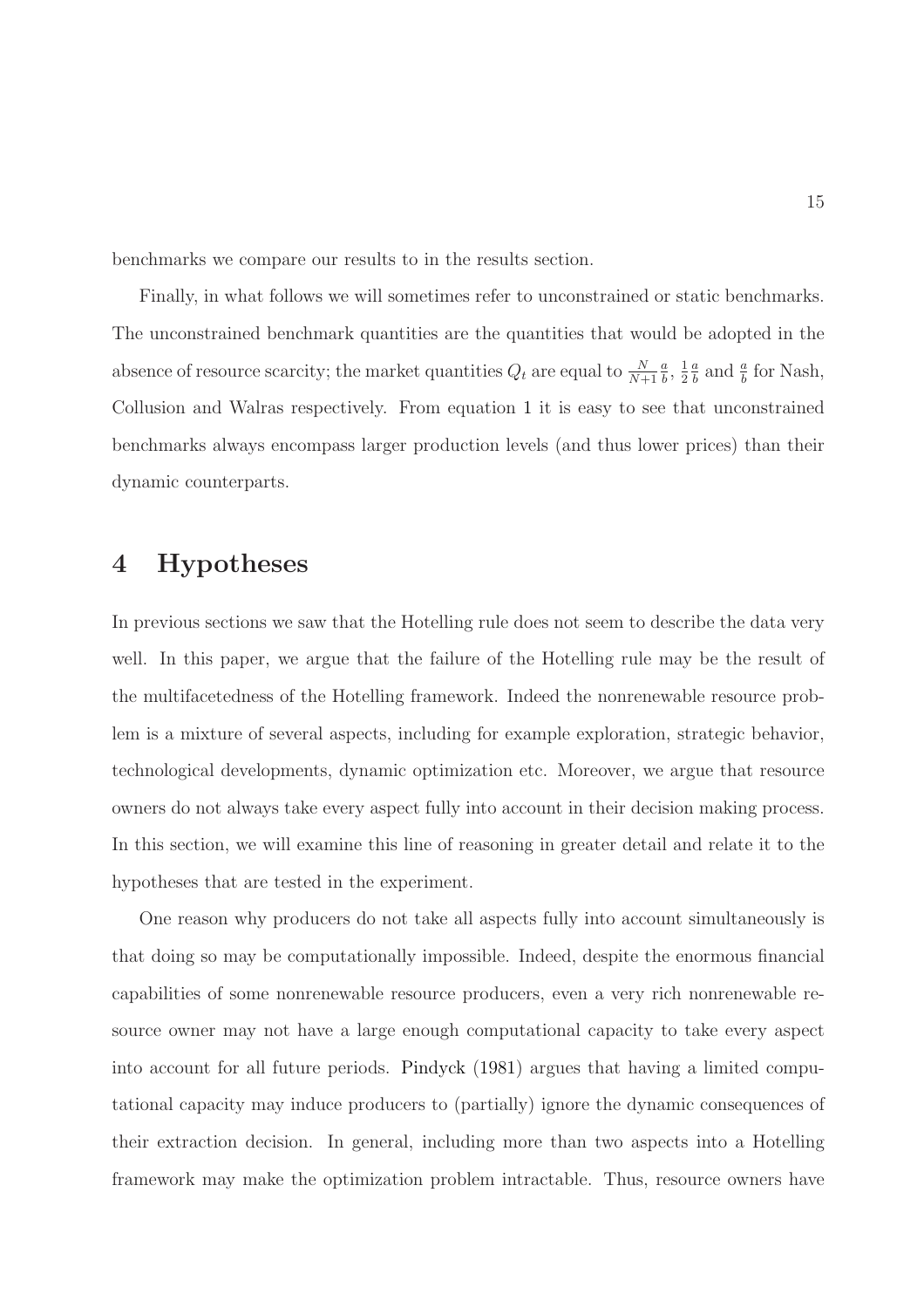

<span id="page-17-0"></span>Figure 3: Benchmark Prices and Quantities

Note. This figure plots the symmetric benchmark market prices and quantities for treatment HIGH of the experiment for all periods.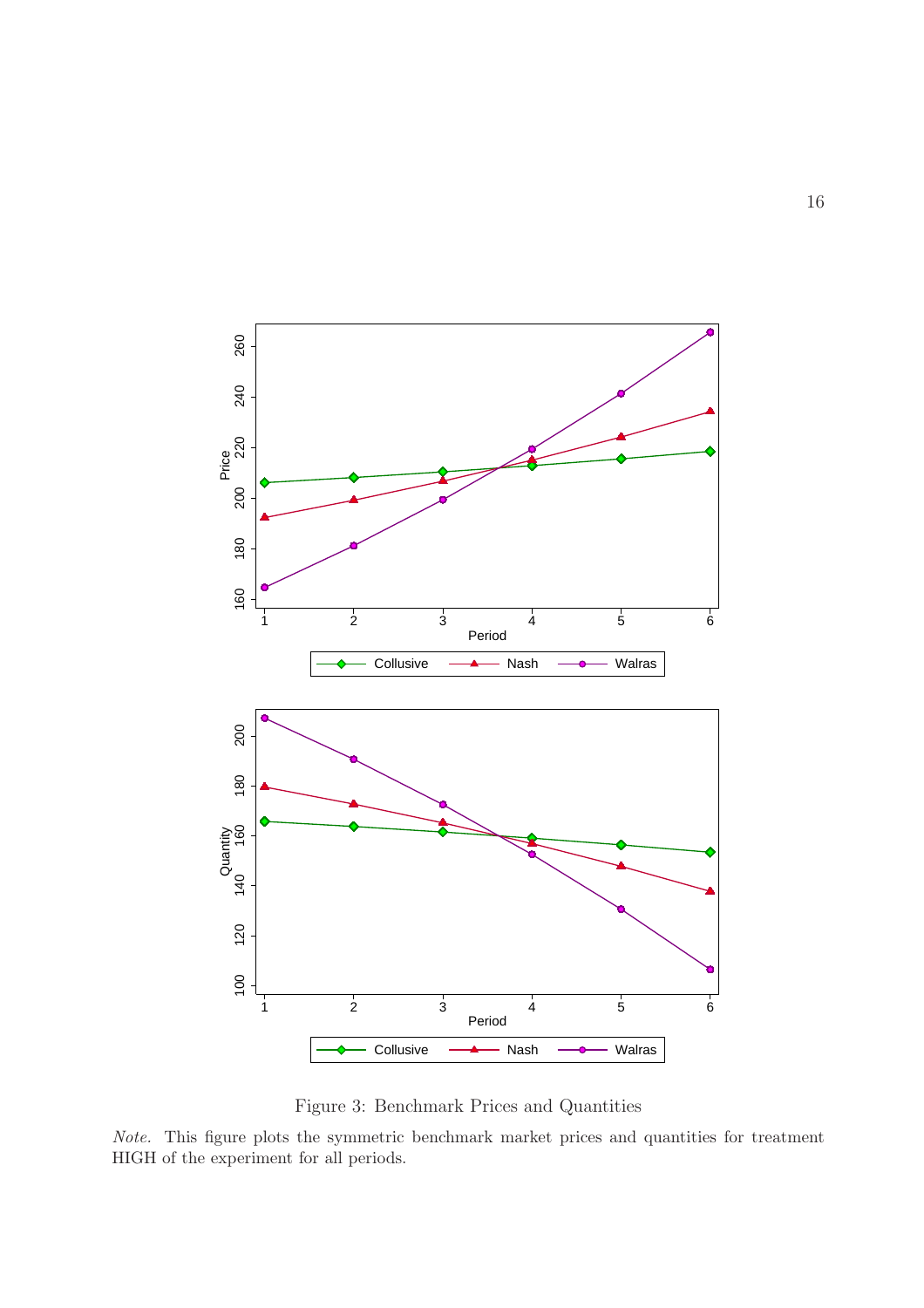to make choices on what aspects of the decision problem they are going to focus their computational resources.

Secondly, even if a producer did have the ability to include every aspect of the nonrenewable resource problem in its decision making process, it might not be beneficial for her to do so from a cost-benefit perspective. For example, computing the dynamically optimal time path would require a knowledge of future demand elasticities. However, making accurate predictions about future demand elasticities is likely to be quite costly. An accurate prediction would for example require incorporating the expected availability of a backstop technology in the future, the expected sensitivity of consumers to environmental issues, expected population growth etc. At the same time, even a sizable change in the expected demand elasticity in 15 or 20 years may not affect the optimal current extraction rate very much. Indeed, for a resource stock that will not be depleted for many decades, even ignoring the resource constraint completely may not lead to a very different time path in the short run, since initial production levels may already be quite close to the unconstrained level. Thus, if fully incorporating certain aspects of the resource problem is costly and the benefits of doing so are small at least in the short run, then incorporating these aspects into the decision process may not be worth the costs.

Thirdly, not all aspects of the nonrenewable resource problem may be equally salient to a producer. For example, the manager of an oil firm with a substantial remaining resource pool -particularly one who expects to retire or move jobs in the not too distant future- may not be very mindful of finding a dynamically optimal production strategy. Indeed, doing so will be beneficial for the company in the long run only and may even reduce profits in the short run. As [Cairns](#page-44-1) [\(1986](#page-44-1)) and [Slade](#page-49-6) [\(1988\)](#page-49-6) have argued, this means that in practice the concerns of mining firms are likely to be dominated by price volatility, capital accumulation or cost control rather than dynamic optimization. Similarly, resource state companies might be under pressure from their government to acquire immediate income to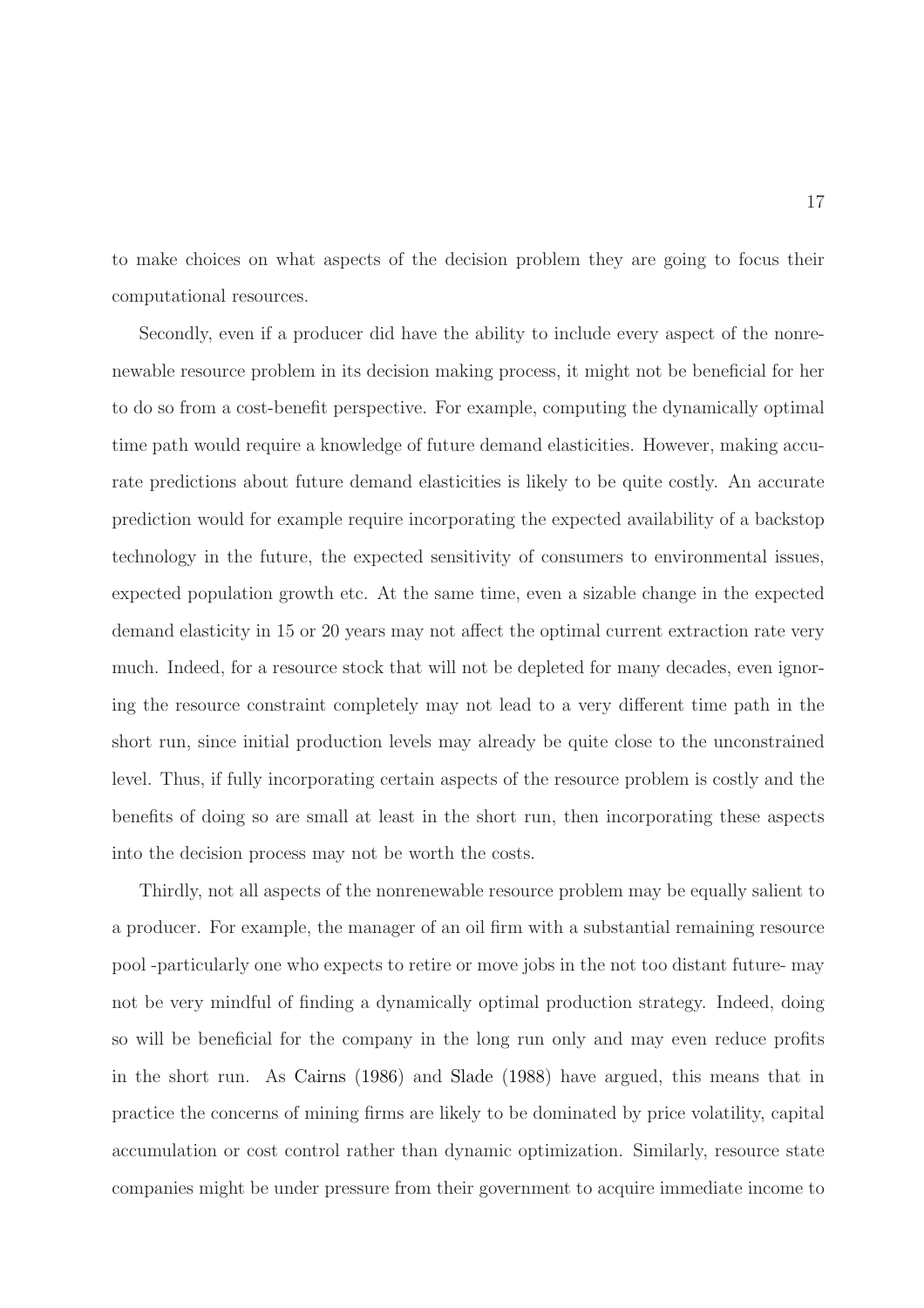finance public spending (see e.g. [Ezzati](#page-45-5), [1976](#page-45-5); [Teece](#page-49-7), [1982](#page-49-7); [Griffin,](#page-46-2) [1985\)](#page-46-2). Since the goal of increasing short term revenue is likely to be in direct conflict with maximizing long term profits, this will also lead the producer off the dynamically optimal path.<sup>14</sup>

Thus, the degree to which a nonrenewable resource producer pays attention to a given aspect of the resource problem depends on whether it can be feasibly included in the optimization problem, whether the benefits of including it outweigh the costs and whether the aspect is salient to the producer. In this article, we focus on what we have previously argued are two of the most important aspects of the nonrenewable resource problem: dynamic optimization and strategic behavior.<sup>15</sup> Here, the dynamic optimization aspect refers to the ability to allocate resource production over time in a dynamically efficient way, whereas the strategic behavior aspect refers to the ability to base a production strategy on the expected production strategy of other producers. Moreover, we propose that the degree to which producers focus on either dynamic optimization or strategic behavior is a function of the size of the remaining private resource stock.

We experimentally induced variation in stock size by running two treatments of a non-renewable resource duopoly along the lines of the previous section (with N equal to 2). In treatment LOW, the unconstrained collusive quantity -which is the lowest of the three unconstrained benchmarks- could be maintained for only one period. In treatment HIGH, firms had a larger stock; as a result the unconstrained collusive benchmark could be maintained for up to five periods. Table [I](#page-20-0) gives an overview of the parameters corresponding to the three treatments.<sup>16</sup>

<sup>14</sup>An interesting example is provided by the island republic of Nauru. The surface of the island of Nauru consisted almost entirely of phosphate, a nonrenewable resource used to produce fertilizer. In the late 60s and early 70s, phosphate production had made Nauru so rich that as a country it had the highest GDP per capita in the world. However, its government used the proceeds to finance lavish public spending which eventually led to bankruptcy when the phosphate income started to fall in the 1990s (see e.g. [Cox and Kennedy,](#page-45-6) [2005\)](#page-45-6).

<sup>15</sup>Although the rest of the article will focus on these two aspects, we do believe that the subsequent analysis also extends to other aspects.

<sup>&</sup>lt;sup>16</sup>Besides stock there were two other parameters which differed between treatments. These were fixed costs and the conversion rate of experimental points to Euros. They were changed to create similar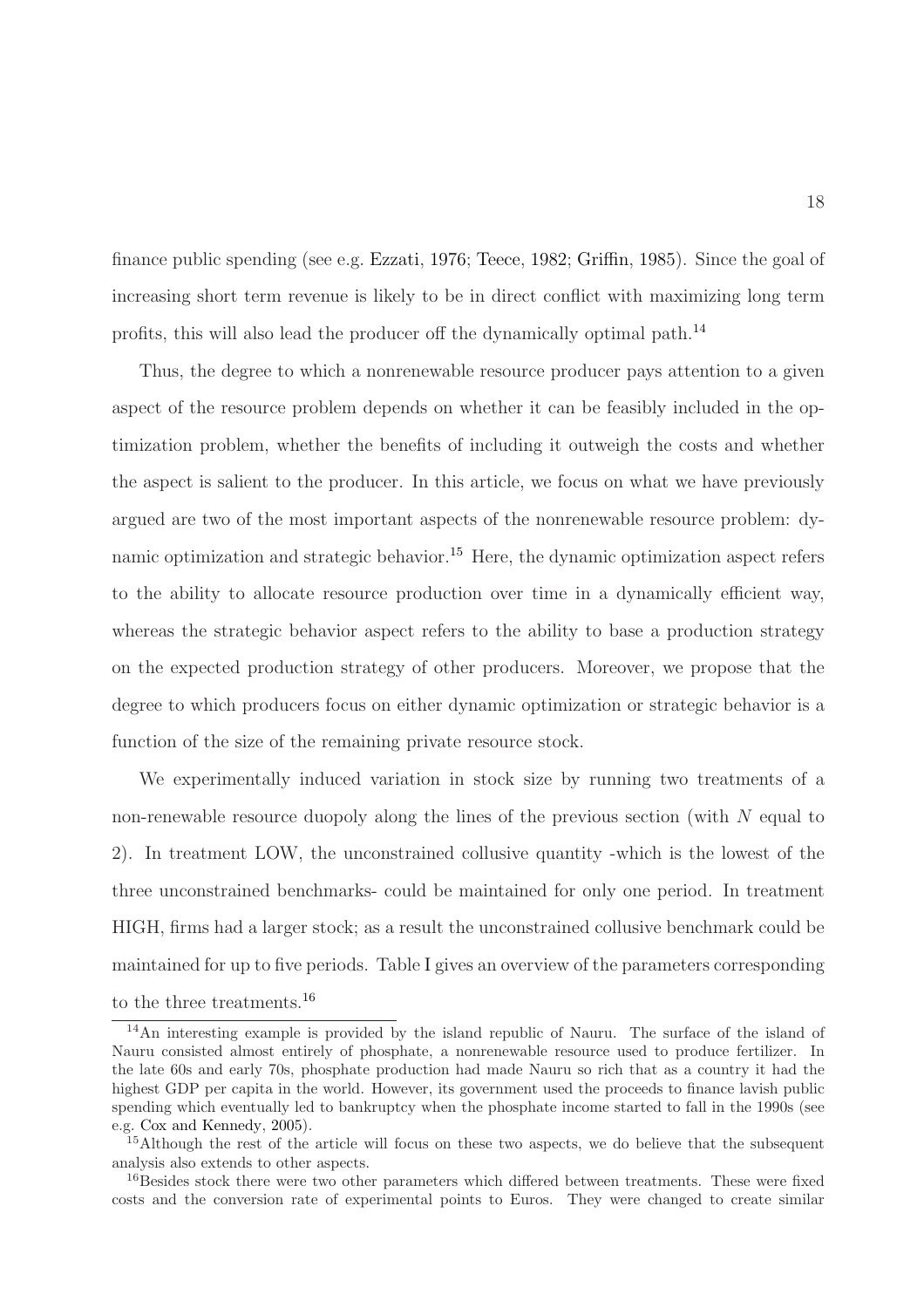<span id="page-20-0"></span>Table I: Experimental Time Line

| Prologue 1:        |                                        | Nonrenewable Resource Monopoly         |            |                |  |  |  |
|--------------------|----------------------------------------|----------------------------------------|------------|----------------|--|--|--|
|                    |                                        | 1. Introduction $& Check up Questions$ |            |                |  |  |  |
| $(35 \text{ min})$ | 2. Practice                            |                                        |            |                |  |  |  |
|                    | 3. 1 Incentivized Round                |                                        |            |                |  |  |  |
|                    |                                        |                                        |            |                |  |  |  |
| Prologue 2:        |                                        | Unconstrained Oligopoly                |            |                |  |  |  |
|                    |                                        | 1. Introduction $& Check up Questions$ |            |                |  |  |  |
| $(30 \text{ min})$ | 2. 3 Incentivized Rounds               |                                        |            |                |  |  |  |
|                    |                                        |                                        |            |                |  |  |  |
| Main:              |                                        | Nonrenewable Resource Oligopoly        |            |                |  |  |  |
|                    | 1. Introduction $& Check up Questions$ |                                        |            |                |  |  |  |
| $(65 \text{ min})$ | 2. 10 Incentivized Rounds              |                                        |            |                |  |  |  |
|                    |                                        |                                        |            |                |  |  |  |
|                    |                                        | Parameters                             |            |                |  |  |  |
|                    |                                        | PROLOGUE 1 PROLOGUE 2                  | <b>LOW</b> | <b>HIGH</b>    |  |  |  |
| Stock              | 280                                    | $\infty$                               | 170        | 480            |  |  |  |
| $\alpha$           | 372<br>360<br>372<br>372               |                                        |            |                |  |  |  |
| h                  | $\overline{2}$<br>1<br>1<br>1          |                                        |            |                |  |  |  |
| Interest Rate      | 10\%<br>$10\%$<br>$10\%$<br>10\%       |                                        |            |                |  |  |  |
| Periods            | 6                                      | 6                                      | 6          | 6              |  |  |  |
| Producers          | 1                                      | $\overline{2}$                         | 2          | $\overline{2}$ |  |  |  |
|                    |                                        |                                        |            |                |  |  |  |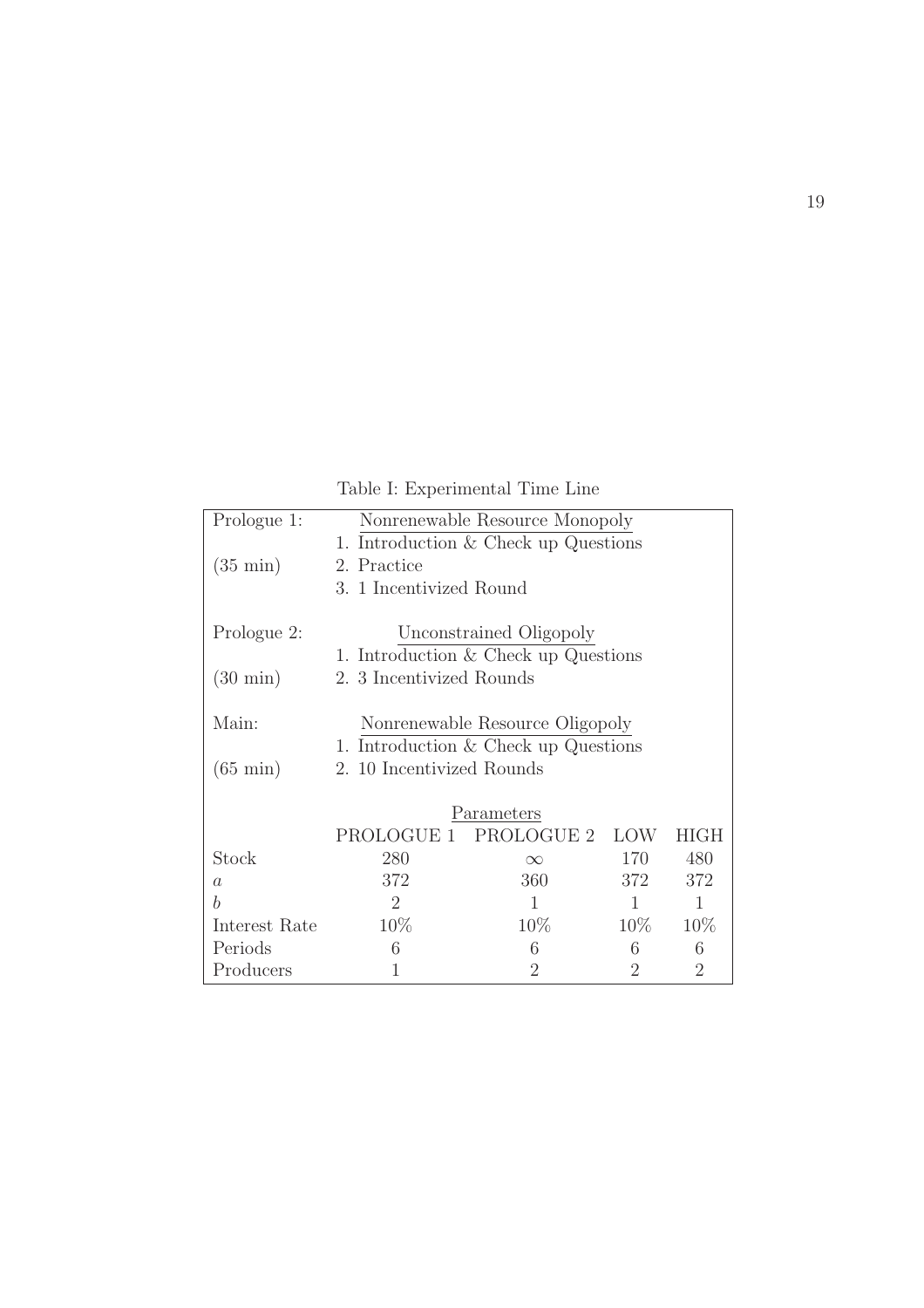We propose that the experimentally induced variation in stock size results in a shift of relative focus between strategic behavior and dynamic optimization. We assume that producers in both treatments are computationally constrained, so that they cannot fully take both aspects into account. Moreover, we assume that the dynamic optimization aspect is both more salient and more cost-beneficial in treatment HIGH than in treatment LOW.<sup>17</sup> In other words, we argue that producers in treatment HIGH will pay less attention to dynamic optimization than producers in treatment LOW; conversely producers in treatment HIGH will pay more attention to strategic behavior.

To test this idea we estimate producers' production functions by means of a panel regression. With regard to the dynamic optimization aspect, a dynamically optimized strategy requires the extraction decision to be a function of the remaining resource stock. In terms of the estimated production function, producers who take dynamic optimization into account should -all other things being equal- extract a larger quantity of resources for higher levels of their resource stock. To the extent that producers in treatment HIGH pay less attention to dynamic optimization, these producers should then be less likely to condition their production decision on their remaining resource stock. This leads to the following hypothesis:

Hypothesis 1A: Producers in treatment HIGH condition their production decision less strongly on their own stock than producers in treatment LOW.

With regard to the strategic behavior aspect, a dual line of reasoning holds. In particular, for producers who behave strategically the extraction decision should be a function of the expected production level of the other producer on the market. To the extent that producers in treatment HIGH pay more attention to strategic behavior, we expect firms in

incentives in all treatments; they did not affect any of the benchmarks in any way.

<sup>&</sup>lt;sup>17</sup>Relative to the static Nash level, producing according to the dynamic Nash level yields a 61% higher revenue for treatment LOW compared to a 48% higher revenue in treatment HIGH.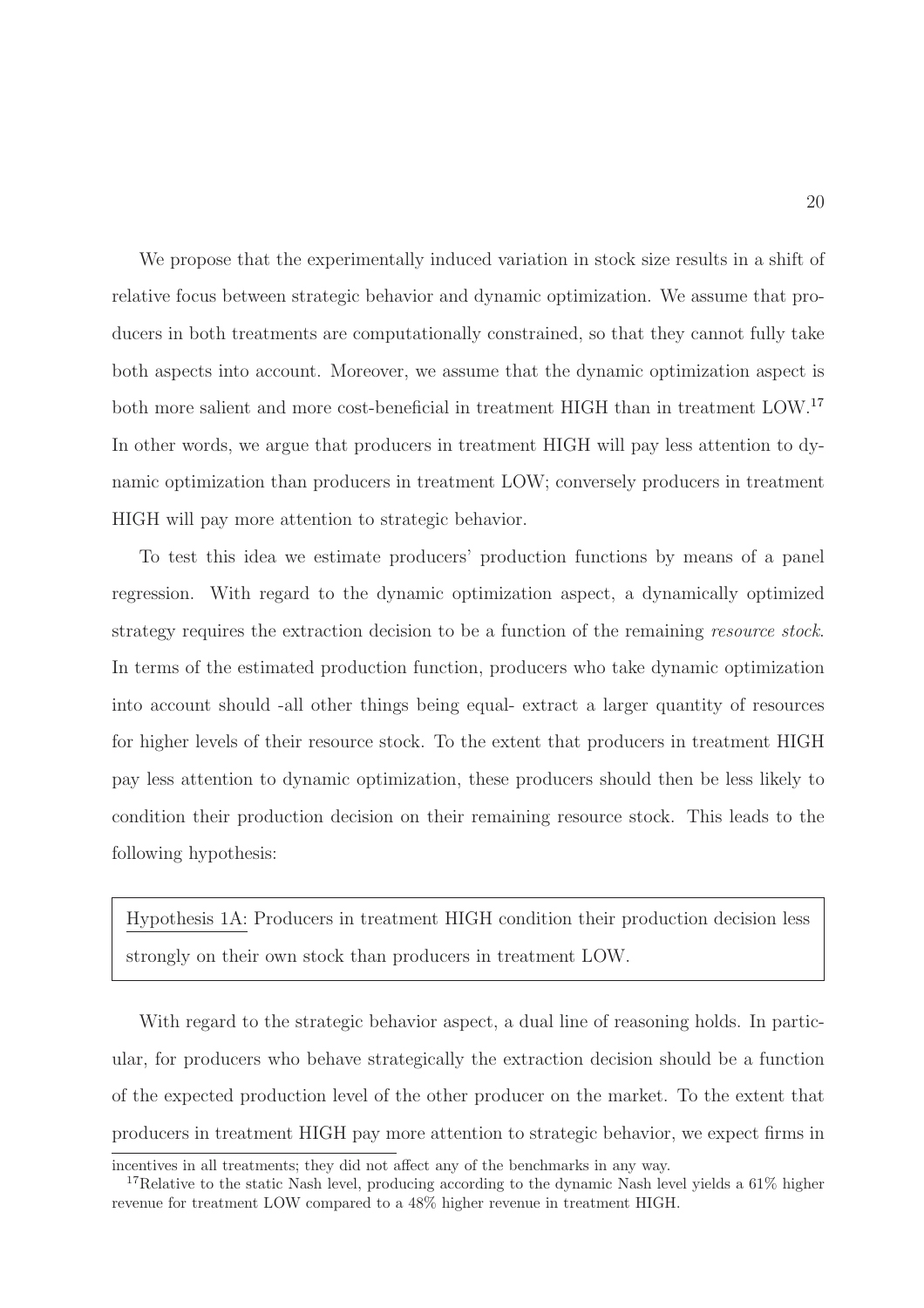treatment HIGH to be more likely to base their production decision on the expected production level of the other producer on the market. This leads to the following hypothesis:

Hypothesis 1B: Producers in treatment HIGH condition their production decision more strongly the expected production level of the other producer than producers in treatment LOW.

If producers in treatment HIGH indeed focus less on the dynamic optimization aspect than producers in treatment LOW, this should also be visible in market production levels. In particular, a producer who pays no heed to the dynamic optimization aspect cannot produce according to a dynamic benchmark. Instead, the only available alternative is to produce according to an unconstrained benchmark. Since unconstrained benchmarks have a higher extraction rate than their dynamic counterparts, producers who adopt an unconstrained benchmark will push up average production levels away from the Nash level. This will also pull down prices and scarcity rents, leading to a failure of the Hotelling rule. All in all, to the extent that producers in treatment HIGH are more likely to produce according to a static benchmark, production levels should be further away from the Nash benchmark in treatment HIGH. This leads to the following hypothesis:

Hypothesis 2: Producers in treatment HIGH are more likely to overproduce relative to the Nash benchmark than producers in treatment LOW.

# 5 Experimental Design

The experiment was computerized using PhP/MySQL and consisted of two stages: the prologue and the main part (see table [I\)](#page-20-0). We realized that the nonrenewable resource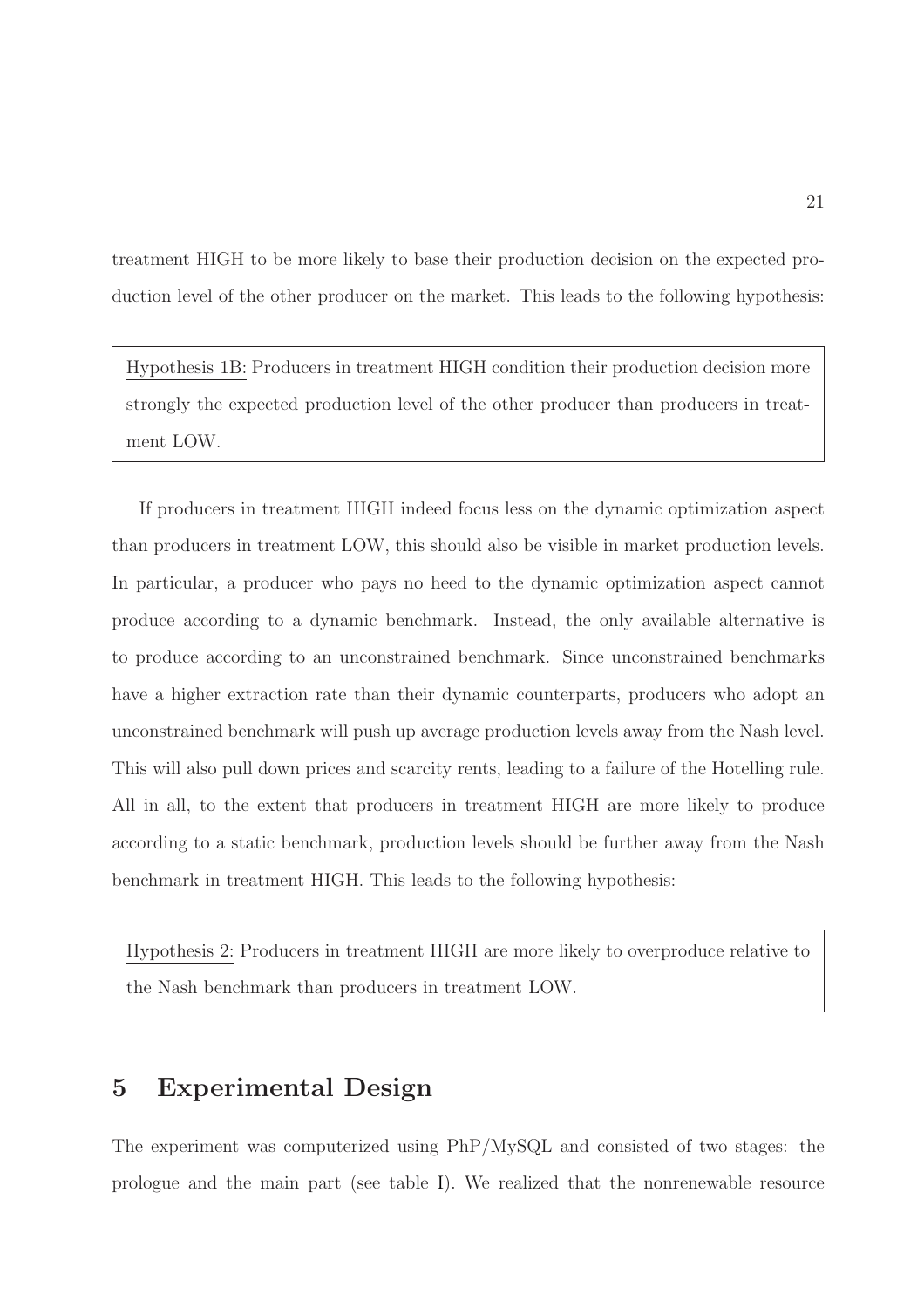problem would initially be difficult for many participants to tackle. Since we did not want the Hotelling rule to fail because of a lack of understanding, we instituted a prologue that helped participants get to know the nonrenewable resource oligopoly problem in a stepwise way. The first phase of the prologue familiarized participants with the dynamic optimization aspect and the second phase familiarized them with strategic behavior. All in all, the prologue lasted for approximately  $65$  minutes.<sup>18</sup> The prologue was identical for both treatments; treatment variation took place in the main part only. The main part consisted of a nonrenewable resource duopoly; it will be the focus of the analysis in the next section. It lasted for approximately 65 minutes as well, bringing the total duration of the experiment to 2 hours and 30 minutes including a questionnaire and payment.

The first phase of the prologue consisted of a nonrenewable resource monopoly. Participants first received a set of instructions and check-up questions (all instructions, questions and questionnaires are reprinted in appendix B). Once every participant had finished these, the experiment moved to a 15 minute practice stage. In this practice stage each participant represented a resource owner with a limited stock of resources to be allocated over a total of 6 time periods, along the lines of the model of section 3 with  $N = 1$ . Thus, participants were monopolists, which allowed them to learn about the the dynamic optimization aspect without having to worry about strategic behavior. In every time period, each participant decided how much of her resource to extract in the current period and how much to save for the remainder. After making a decision, the participant moved on to the next period where she again had to decide how much of her resource to extract. The resulting decision problem is non-trivial because of discounting;<sup>19</sup> we incorporated discounting into the experiment by explicitly introducing an interest rate, such that income earned in earlier

<sup>&</sup>lt;sup>18</sup>As a bonus, the prologue also allowed us to compare behavior in the prologue to behavior in the main part of the experiment.

<sup>19</sup>Without discounting, all three benchmarks would collapse into extracting one sixth of the stock in every period.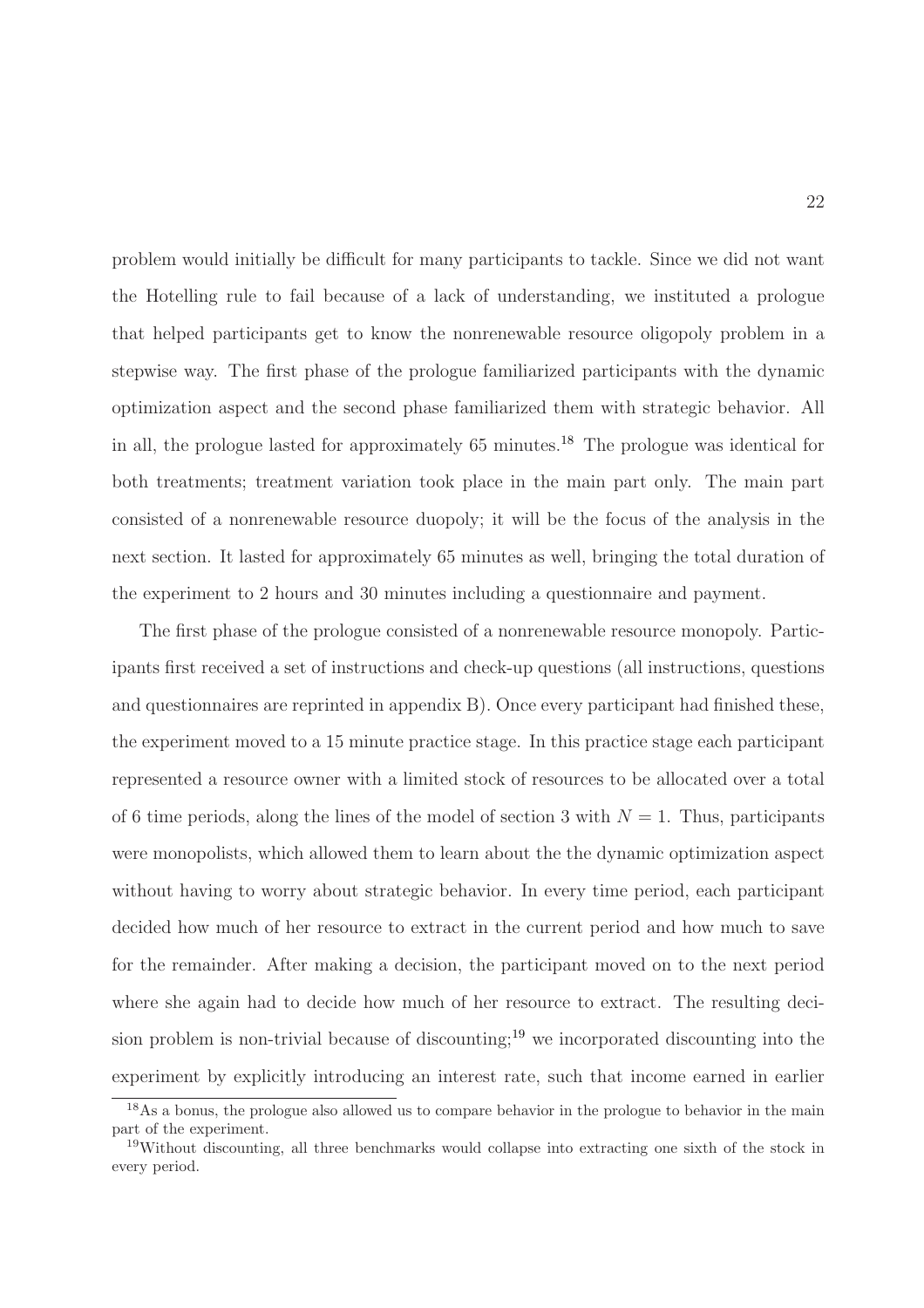periods would be worth more.<sup>20</sup>

After the sixth and final time period, participants were informed of their total income, which was calculated by adding profits and interest incomes from all periods and subtracting a fixed cost. This ended the first practice round; participants could then immediately proceed to the next practice round. During practice time participants could go through as many practice rounds of the monopoly set-up as they liked.<sup>21</sup> Thus, each participant had the time to check many possible production paths; as a result we expected most to get to know at least the basic rule of dynamic optimization in a nonrenewable resource context -which is to produce more in early periods than at the end. To make sure that every participant put in sufficient effort during practice, we also included a fully incentived round after practice. All in all, the first phase of the prologue took approximately 35 minutes.

The next phase of the prologue consisted of an unconstrained duopoly. As a result, phase two allowed participants to familiarize themselves with the presence of another producer on the market (the strategic behavior aspect) without having to worry about dynamic optimization. In particular, we expected that phase two would teach participants at least the basic rule of Cournot oligopoly -which is that (up to a point) increasing production in a given period will increase your profits, but decrease the profits of the other producer on the market. Like phase one, phase two started off with a new set of instructions and questions. Participants then went through three rounds of the unconstrained oligopoly set-up; in every round participants were matched with one other participant, so that there were always two active producers on every market. Each round consisted of six periods as in the previous phase of the prologue; each market moved on to the next period once

 $^{20}$ A possible alternative sometimes used in the literature is to use a stochastic ending mechanism. However, explicitly incorporating an interest rate avoids issues of risk aversion, the gambler's fallacy (see e.g. [Terrel](#page-49-8), [1994](#page-49-8)) and keeps all rounds comparable (same number of periods), whilst also staying close to the theoretical framework. In any case, [Brown, Flinn, and Schotter](#page-44-8) [\(2011](#page-44-8)) show that both mechanisms may yield very similar results.

 $21$ On average, participant went through 26 practice rounds, with a minimum of 10 and a maximum of 53.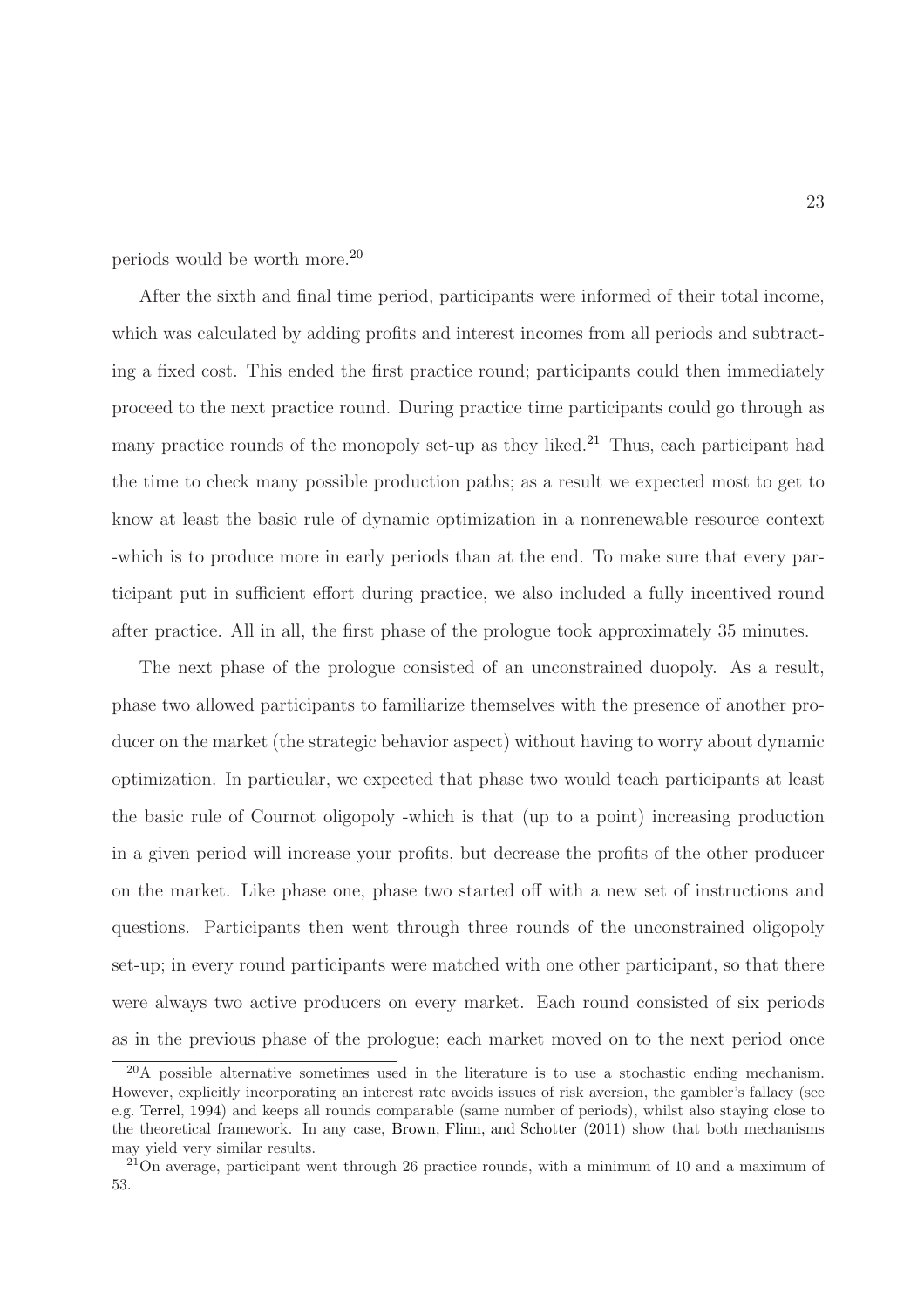both producers had made their production decision. The experiment then moved forward towards the next round once all markets had finished all six periods; all three rounds contributed to final earnings. In total, phase two of the prologue lasted approximately 30 minutes.

After everyone had finished the prologue, the experiment moved on to the main part, which forms the basis for the analysis presented in the next section. All participants received a final set of instructions and questions and then went through ten incentivized rounds of the nonrenewable resource oligopoly framework of section 3. The main part thus incorporated both the dynamic optimization aspect and the strategic behavior aspect. Each participant represented a resource owner with a limited stock of resources (as in the first phase of the prologue); moreover participants were paired so that there were always two active producers on every experimental market (as in the second phase of the prologue).

During the decision process the decision screen gave participants access to the production decisions of both participants as well as the price levels in preceding periods and remaining resource stocks.<sup>22</sup> After the sixth and final time period, participants were informed of their total income, which was calculated by adding profits and interest incomes from all periods and subtracting a fixed cost. Once all other pairs were done as well, the experiment moved on to the next round, where the same set-up was repeated. In every round, participants were matched to a different participant in their matching group.<sup>23</sup> In total, there were ten rounds, each of which was incentivized.

In general, we realized that the decision problem would be quite hard for many participants for a large time horizon or a large number of competitors, even after having familiarized them with both aspects of the nonrenewable resource problem in the prologue.

<sup>22</sup>An example of a decision screen is given at the end of Appendix B.

<sup>&</sup>lt;sup>23</sup>Matching groups consisted of between 6 and 10 participants, depending on the number of participants in the session. Participants could only be matched to participants from their matching group. Moreover, participants could never face the same participant twice in succession. Finally, participants never learned the identity of the other participant.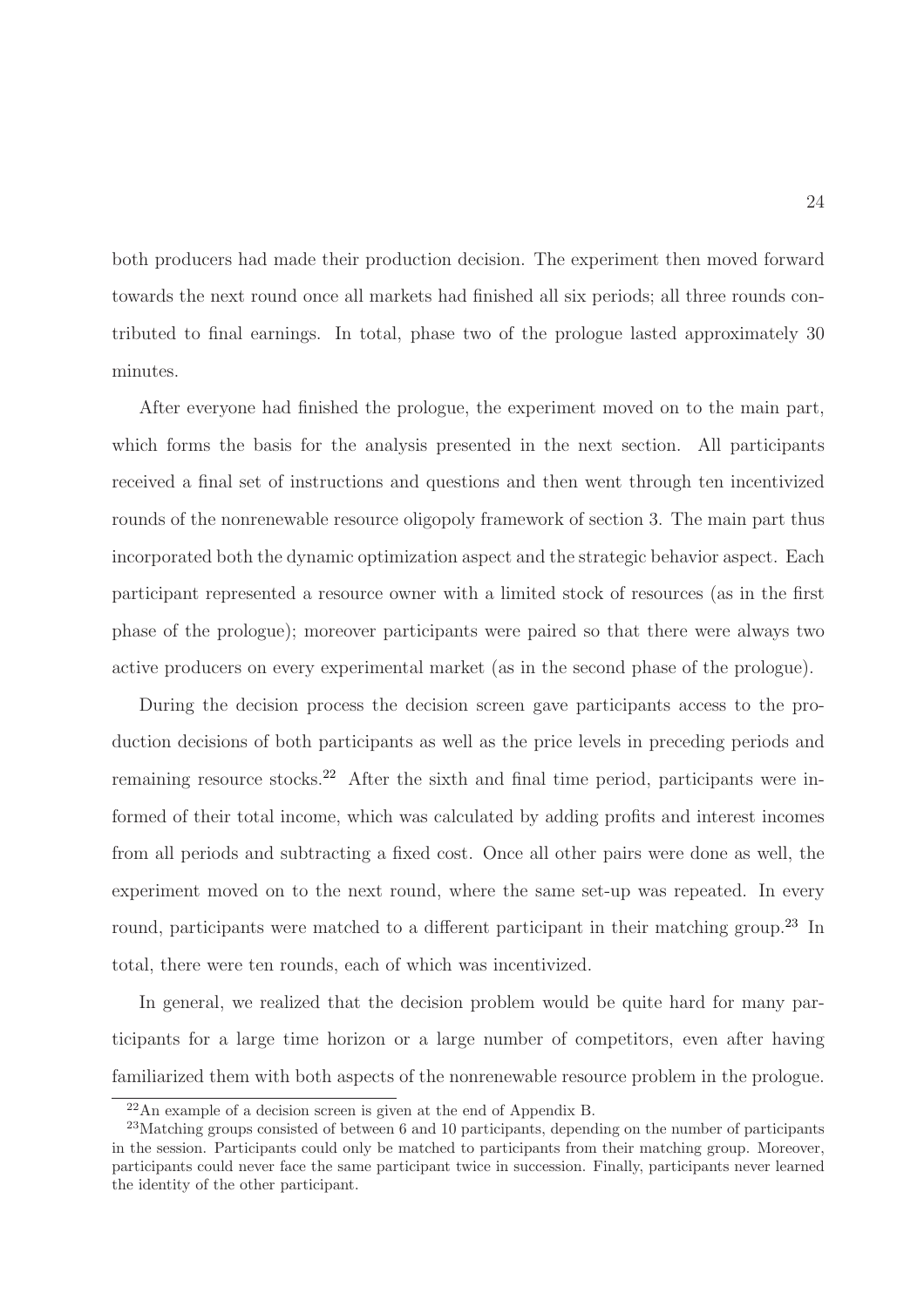Hence, we stuck to a relatively simple set-up by limiting the number of periods to six and market size to two firms.<sup>24</sup> Moreover, all participants had access to an on-screen calculator which allowed them to compute the profits and interest incomes for any period and any production level of themselves and the other producer.

One final thing to note about the main part is that in every even round participants were asked in every period to indicate to predict how much the other firm to produce in that period. Any strategic production decision directly depends on the expected production strategy of other producers; a big advantage of experiments is that expectations can be elicited directly.<sup>25</sup> Predictions were incentivized; at the end of the experiment, participants received a payment depending on the accuracy of one randomly determined prediction. For this purpose, we asked one subject to come forward and roll a die to determine the prediction round and period that would be used to determine payment. Prediction income was then computed using a linear scoring rule, where a unit deviation from the actual value would reduce earnings by 20 cents, from a maximum of five to a minimum of zero Euros.

After finishing the last round of the main part, participants received an overview of their earnings over the whole experiment. They were then asked to fill out a questionnaire, which consisted of some background questions, some questions relating to the way they played in the experiment as well as the shortened version of the Stanford Time Perspective Inventory [\(D'Alessio et al.,](#page-45-7) [2003](#page-45-7)) -a questionnaire related to time preferences.

<sup>&</sup>lt;sup>24</sup>Indeed, we had previously run a pilot (Van Veldhuizen, 2009) where we had 10 periods and a group size of three and found that a small number of participants occasionally took a very long time (sometimes nearly 10 minutes) to make a single production decision. Since 98% of all decisions in the pilot were made within 90 seconds, we decided to limit the decision time per period to two minutes.

<sup>&</sup>lt;sup>25</sup>However, elicited expectations are not uncontroversial in the literature. In particular, they might suffer from a false consensus or reciprocity effect (see e.g. [Croson,](#page-45-8) [2000](#page-45-8)) and even the elicitation procedure itself may change behavior in a round (see e.g. Gächter and Renner, [2010](#page-46-8)). We come back to this issue in appendix A.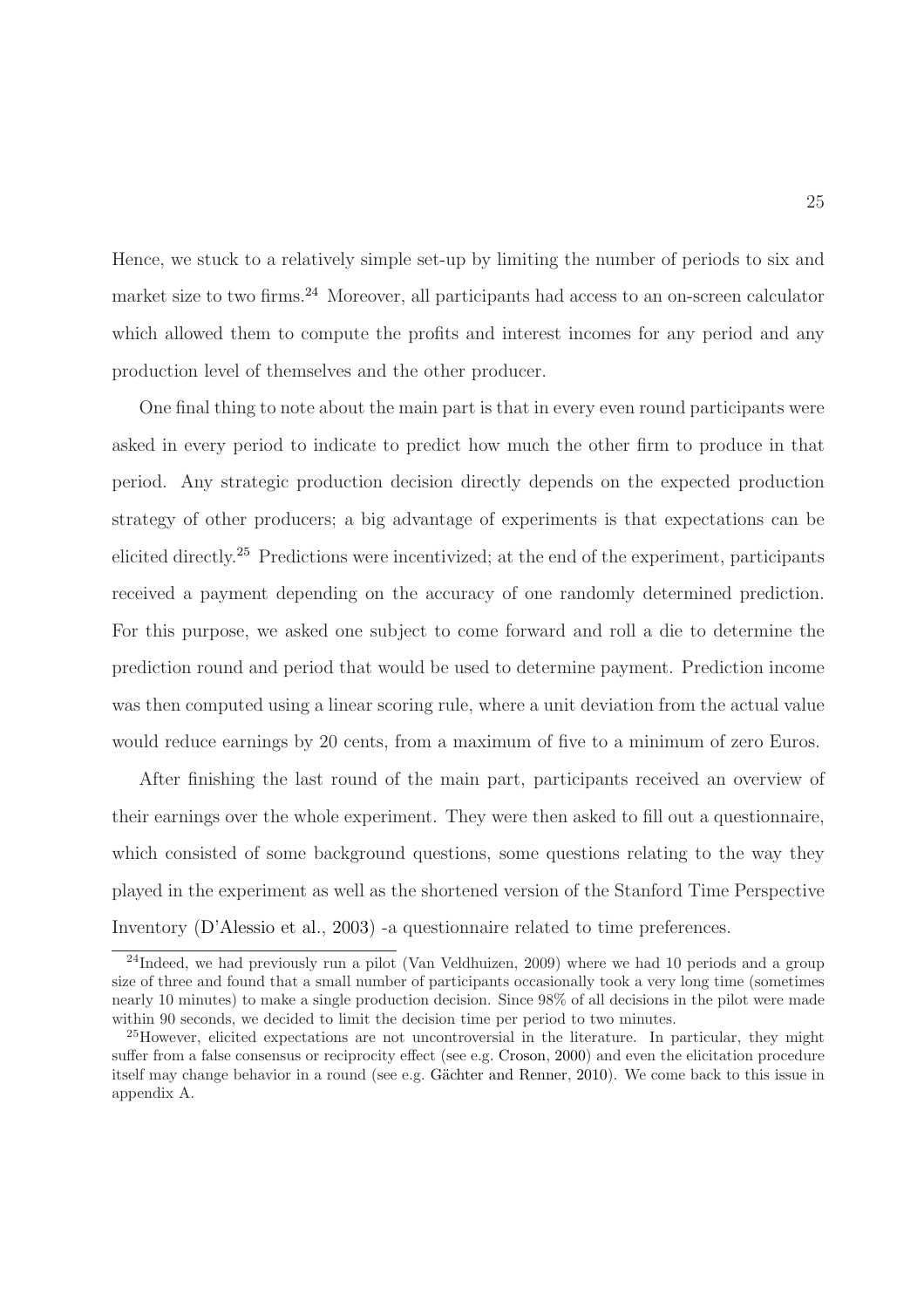# 6 Results

The experiment was conducted in February 2010 at the CREED laboratory of the University of Amsterdam. Participants were recruited using an online registration system. Most participants were students coming from various disciplines, with the largest fraction (58%) studying economics. In total, there were 6 sessions (3 for treatment HIGH and 3 for treatment LOW) in which a total of 136 subjects took part (72 for treatment HIGH, 64 for treatment LOW). On average, participants earned 29.27 euros.

In this section, we first take a brief look at the results of the prologue to check if participants were able to independently understand both strategic behavior and dynamic optimization. We then estimate their production function to gain insight into which aspect producers paid most attention to when making their production decision. The next subsection then brings together the prologue and the main part as a second way to investigate what aspect producers paid most attention to. Finally, we examine if differences in the production function are reflected by market outcomes as well.

### 6.1 Prologue

The purpose of the first phase of the prologue (monopoly) was to familiarize participants with the dynamic optimization aspect of the nonrenewable resource problem. In particular, we expected participants to learn at least the basic rule of dynamic optimization, which dictates that scarcity rents should be monotonically nondecreasing over time. This expectation is supported by the data: scarcity rents were nondecreasing for 90% of our participants (or  $123/136$ ). Moreover,  $89\%$  ( $121/136$ ) displayed a significant positive time trend in scarcity rents.<sup>26</sup> Furthermore,  $87\%$  (118/136) exceeded the earnings corresponding

<sup>&</sup>lt;sup>26</sup>The trend was estimated using a linear regression of scarcity rent on a constant and a linear time trend; significance was obtained using a two-sided t-test with a significance level of 5%.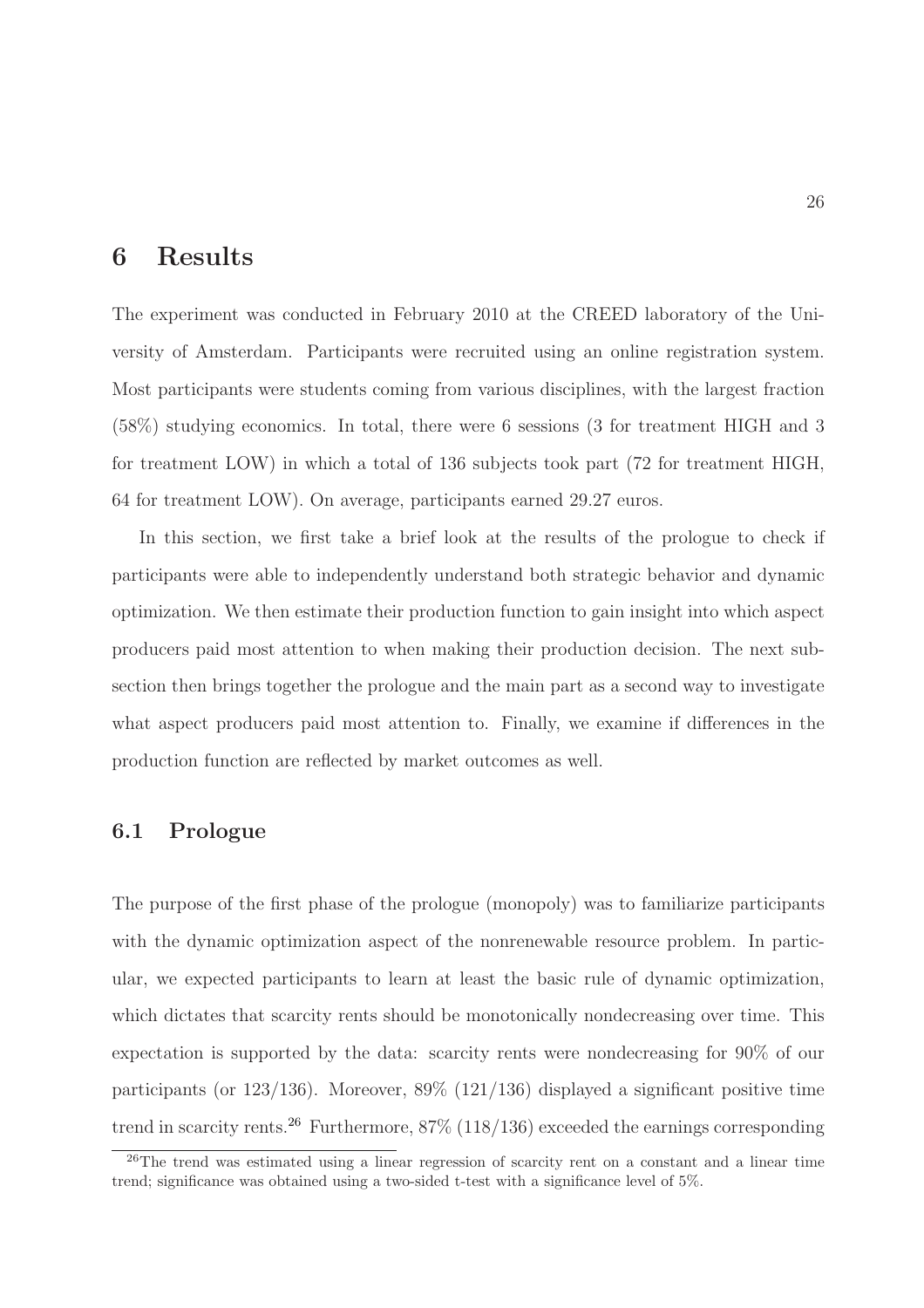

<span id="page-28-0"></span>

Notes. The top panel of the figure plots the time series of the average observed scarcity rent and the optimal scarcity rent conditional on the average remaining resource stock. The lower panel plots the smoothed density of the deviation from the optimal scarcity rent divided by the optimal quantity  $\frac{\lambda_t - \lambda_t^o}{q_t^o}$ (Epanechnikov kernel, bandwidth = .028). We use deviations from the optimal scarcity rent since the optimal scarcity rent differs depending on the period and the remaining resource stock. Deviations are weighted by the optimal quantity to take into account that a unit deviation from the optimum should be given more weight in periods where the expected optimal production is already quite low.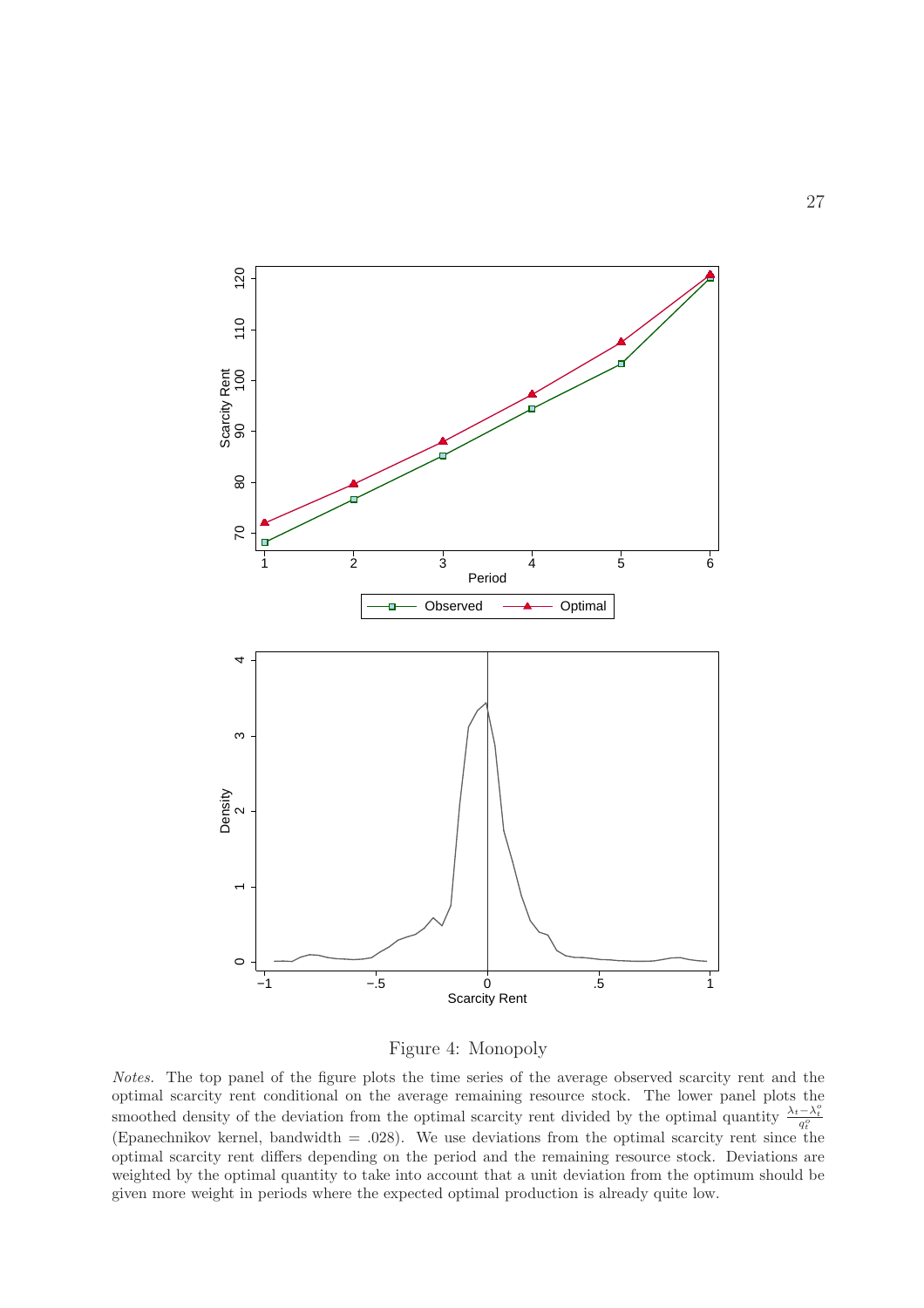

<span id="page-29-0"></span>Figure 5: Unconstrained Oligopoly

Notes. The top panel of the figure plots the time series of the average observed market quantities as well as the three benchmarks. The middle and lower panels plot the smoothed density of observed market (Epanechnikov kernel, bandwidth  $= 4$ ) and individual quantities (bandwidth=2) over all periods respectively. C, N and W represent the Cournot, Nash and Walras quantities.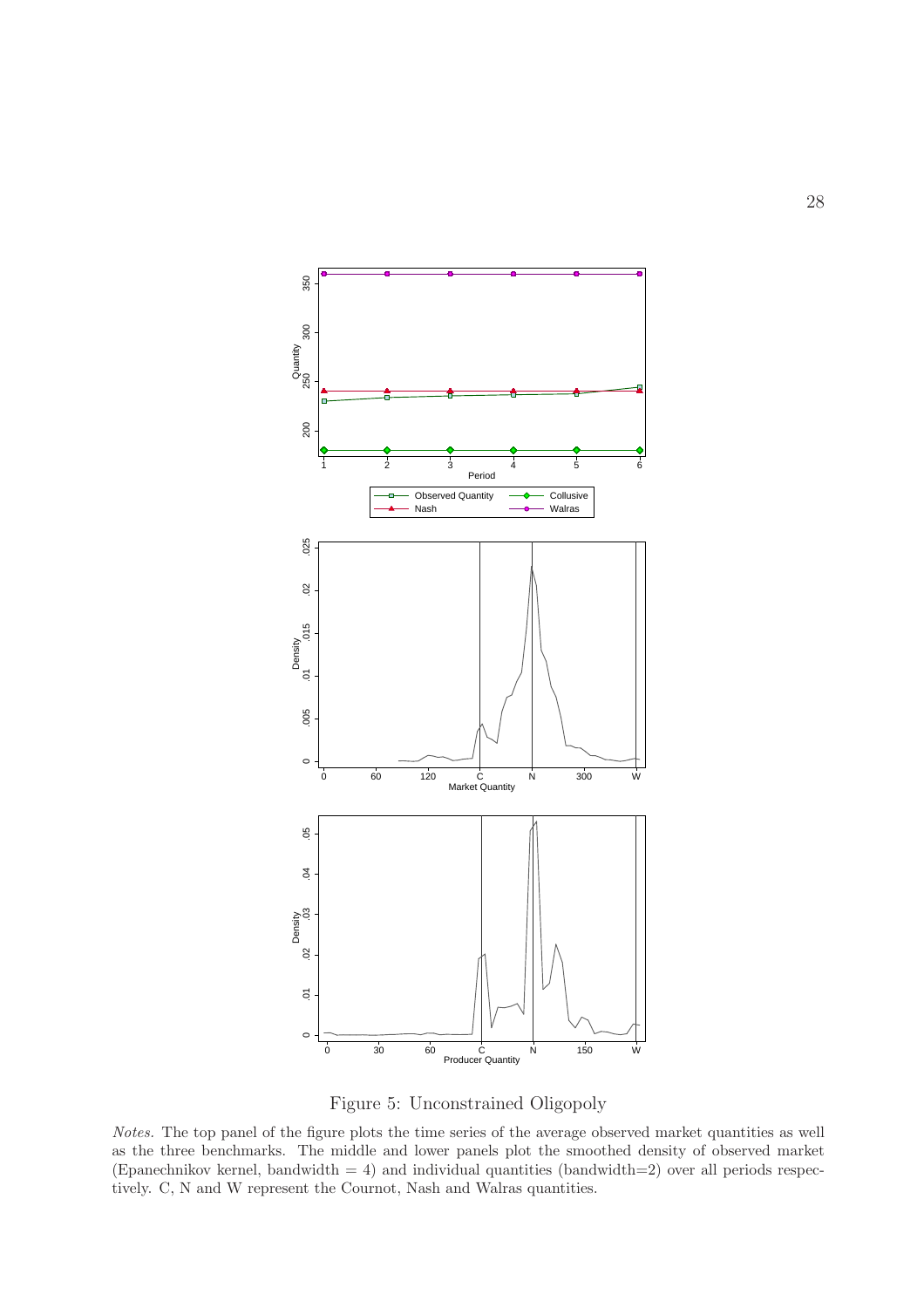<span id="page-30-0"></span>

|                                      | Dependent Variable:    |
|--------------------------------------|------------------------|
|                                      | Quantity in period $t$ |
| Other producer quantity in $t-1$     | $.1512***$             |
|                                      | (.0386)                |
| Observations                         | 2040                   |
| Adj. $\mathbb{R}^2$                  | .1640                  |
| * p<0.1\%; ** P<0.05\%; *** p<0.01\% |                        |

Table II: Unconstrained Oligopoly Production Function

*Notes.* This table displays a fixed effects regression of period  $t$  quantity on other producer quantity in period  $t - 1$ . Fixed effects are included for both individuals and time periods; time-individual fixed effects are omitted because of possible multicollinearity. Standard errors are clustered by individual and reported in parentheses below the associated coefficient. P-values are calculated using two-sided t-tests. The regression uses data from all three rounds; in every round the first period is omitted since lagged quantities are only available from period two onwards.

to a constant production schedule.<sup>27</sup> In fact, the median participant was within 5 cents (or  $4\%$  $4\%$ ) of the maximum (theoretical) pay-off. However, as figure 4 shows, participants display a small tendency to exhaust the resource prematurely: on average the scarcity rent was 4.80% lower than the optimal level  $(t(136)=1.95, p<0.1)$ . This echoes the findings of [Brown, Chua, and Camerer](#page-44-4) [\(2009](#page-44-4)) who find that in a dynamic savings experiment, participants also tend to save too little. On the whole, however, most producers were very close to the optimum, suggesting that they managed to achieve at least a basic understanding of dynamic optimization.

The purpose of phase two of the prologue (unconstrained oligopoly) was to familiarize participants with the strategic behavior aspect. As the top panel of figure [5](#page-29-0) shows, market production levels were quite close to the Nash benchmark on average.<sup>28</sup> In terms of the distribution, there is also a small peak at the collusive quantity; moreover at the producer level, production levels are more dispersed than at the market level. On the whole this is not unlike what is commonly observed in oligopoly experiments (see e.g. [Engel](#page-45-3), [2010\)](#page-45-3). To

 $27$ More accurately, their earnings exceeded the earnings corresponding to the extraction of 47,47,47,47,46,46 in periods 1 to 6 respectively.

<sup>&</sup>lt;sup>28</sup>At the market level, production levels were not significantly different from the Nash benchmark either overall or in any individual period. At the producer level the average quantity over all periods was slightly lower than Nash  $(F(1,135)=4.10, p<0.05)$ . The average quantity was also significantly lower in period 1  $(p<.01)$ , period 2 (p $<.01$ ) and period 3 (p $<.1$ ), whilst being significantly higher in period 6 (p $<.05$ ).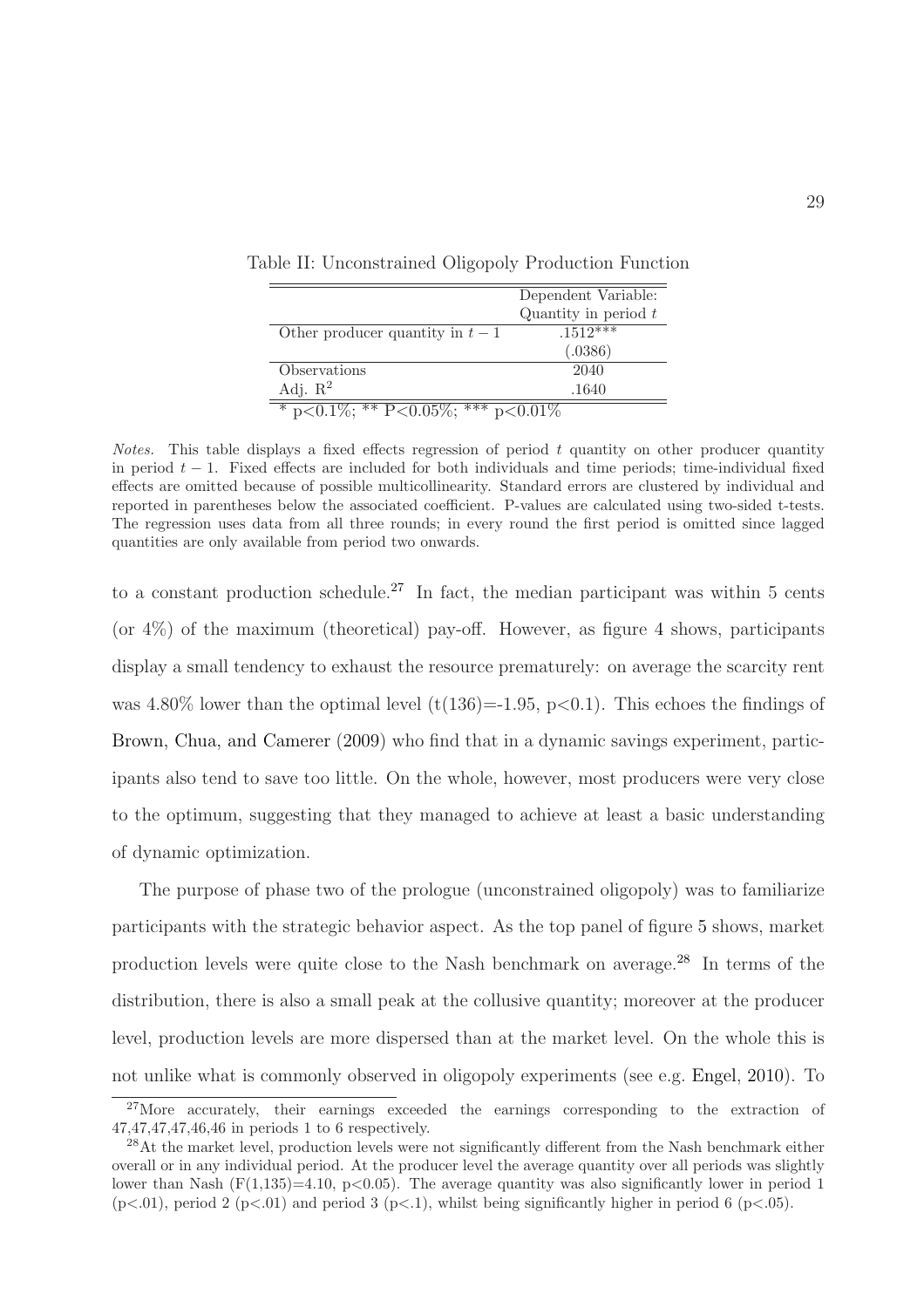check if participants understood the strategic behavior aspect, we use a panel regression to estimate their production function. Producers display evidence of strategic behavior if they condition their production strategy on the expected production strategy of the other producer. Since we did not elicit expectations in the prologue, we proxy for expectations using last period's other producer quantity.<sup>29</sup> Table [II](#page-30-0) documents the results of the regression. On average, participants increased their production if their rival previously produced a high quantity. All in all, the finding that average production levels are close to the Nash level and that participants production decisions are correlated to last period's other producer quantity suggest that most participants also gained some understanding of the strategic behavior aspect.

### 6.2 Producer Focus in the Main Part

We now turn to producer focus in the main part, where both strategic behavior and dynamic optimization were possible. We investigate the degree to which producers pay attention to either dynamic optimization or strategic behavior by estimating their production function. For this purpose we estimate the following panel regression:

$$
q_{rit} = \beta * E[q_{rjt}] + \gamma_1 * S_{rit} + \gamma_2 * S_{rjt} + T_t + \delta_i + \epsilon_{rit}
$$
\n(3)

This equation posits that producer i's quantity in period t of round  $r$  is a function of both strategic and dynamic optimization variables.  $E[q_{rit}]$  is producer i's prediction for the quantity of producer  $j$  (the other producer); this variable represents the degree to which producer i pays attention to the strategic behavior aspect.<sup>30</sup>  $S_{rit}$  is the producer i's stock,

 $^{29}$ This is a good proxy to the extent that participants based their expectations on what the other firm produced in the previous period. See appendix A for evidence that suggests that this is indeed the case.

<sup>&</sup>lt;sup>30</sup>Since producers were asked to make predictions and production decisions simultaneously, there are legit concerns that predictions may be endogenous. This issue is addressed in appendix A both using an Instrumental Variables approach and using lagged other producer quantity as an indirect measure of expectations.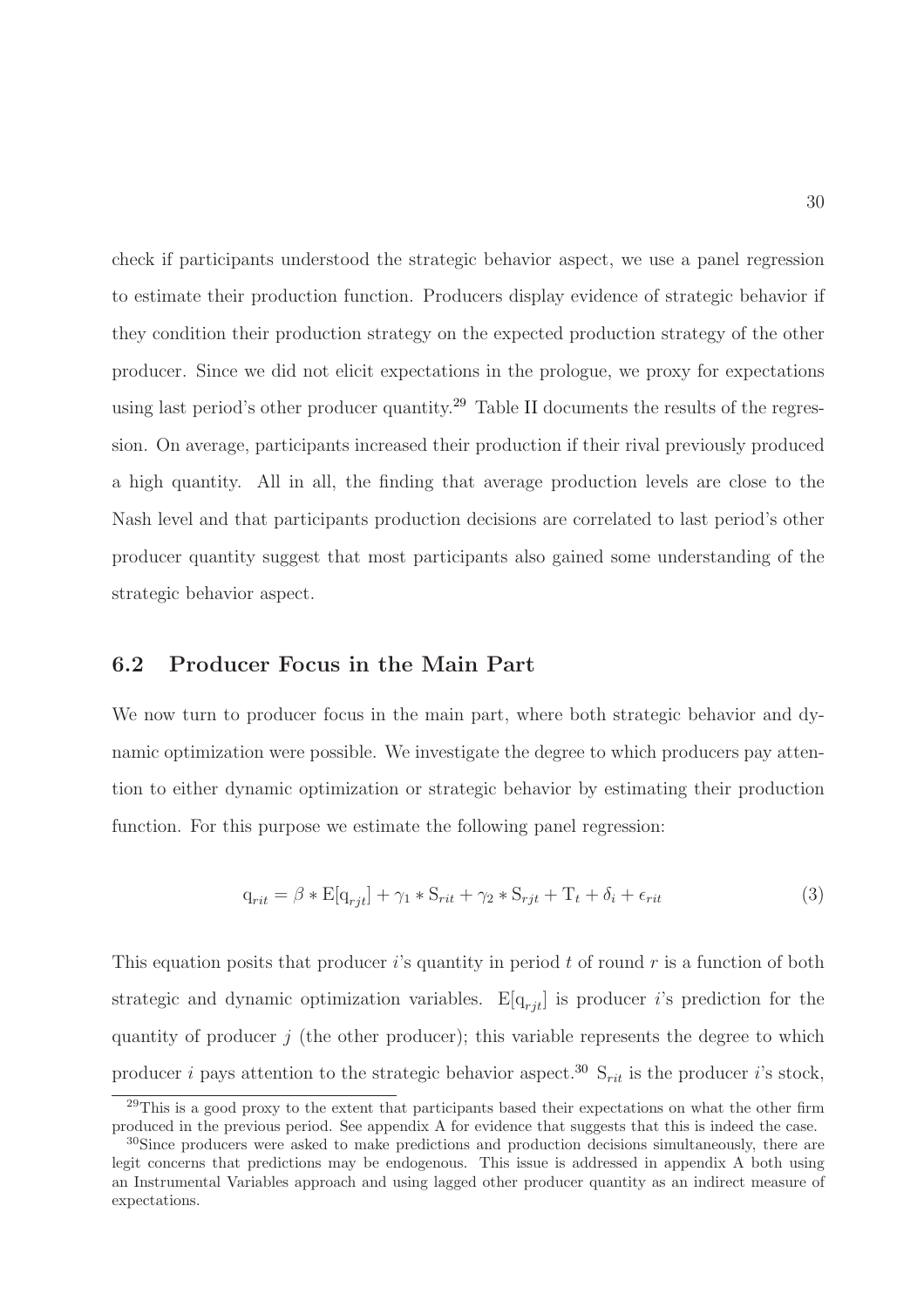which represents the dynamic optimization aspect.  $S_{rjt}$  is the other producer's stock; this variable is relevant only if both dynamic optimization and strategic behavior play a role, as in the dynamic Nash benchmark. Finally, the regression also includes time fixed effects  $(T_t)$  and individual fixed effects  $(\delta_i)$  to correct for differences between people and periods.<sup>31</sup> Throughout the analysis, standard errors are clustered by producer.<sup>32</sup> Note also that the inclusion of the prediction variable means that the analysis will only use data from rounds where predictions were requested (i.e. all even rounds).<sup>33</sup>

Table [III](#page-33-0) displays the results of the regression for both treatments. For the dynamic optimization variable stock, the results are in line with hypothesis 1A. In particular, the coefficient for stock is larger for treatment LOW in absolute size and has a lower p-value. The difference in coefficients is significant at the  $1\%$  level.<sup>34</sup> Moreover, the coefficient for stock is not significantly different from the Nash coefficient for stock in treatment LOW, whereas it is significantly lower at the 1% level for treatment HIGH (the optimal coefficients are .37 and .33 respectively). All in all, these results suggest that producers were indeed less mindful of the dynamic optimization aspect in treatment HIGH, in line with hypothesis 1A.

When it comes to the strategic behavior variable "predicted other producer quantity",

<sup>&</sup>lt;sup>31</sup>We do not include individual specific time fixed effects since that would greatly increase the number of parameters per individual, which would put too much strain on the data. It is possible to include round fixed effects, but these are never significant in any treatment and including them does not affect the coefficient estimates; hence we do not include them here.

 $32$ It would have also been possible to do the clustering by matching groups. However, the resulting standard errors are lower and perhaps less reliable because of the relatively small number of matching groups per treatment. Hence we stick to the more conservative estimate.

<sup>&</sup>lt;sup>33</sup>Another feasible regressor would have been lagged quantity, since it is not infeasible that a producer's production decision would be partially influenced by his previous production decision even after correcting for the other variables. However, including lagged quantity as a regressor would have made the the model dynamic, which would have made unbiased inference very difficult. For the same reason we also excluded lagged predictions (which may be endogenous to lagged production, see appendix A). We also excluded lagged other producer quantity, since its p-value always exceeds .2 and including would have resulted in the removal of the first period of every round from the analysis.

<sup>&</sup>lt;sup>34</sup>All comparisons between coefficients in table [III](#page-33-0) are based on a pooled regression with data from all treatments, that includes all the variables (and fixed effects) of table [III](#page-33-0) as well as interaction terms between a treatment dummy and these variables. The difference in coefficients between treatments is significant only if the interaction terms are.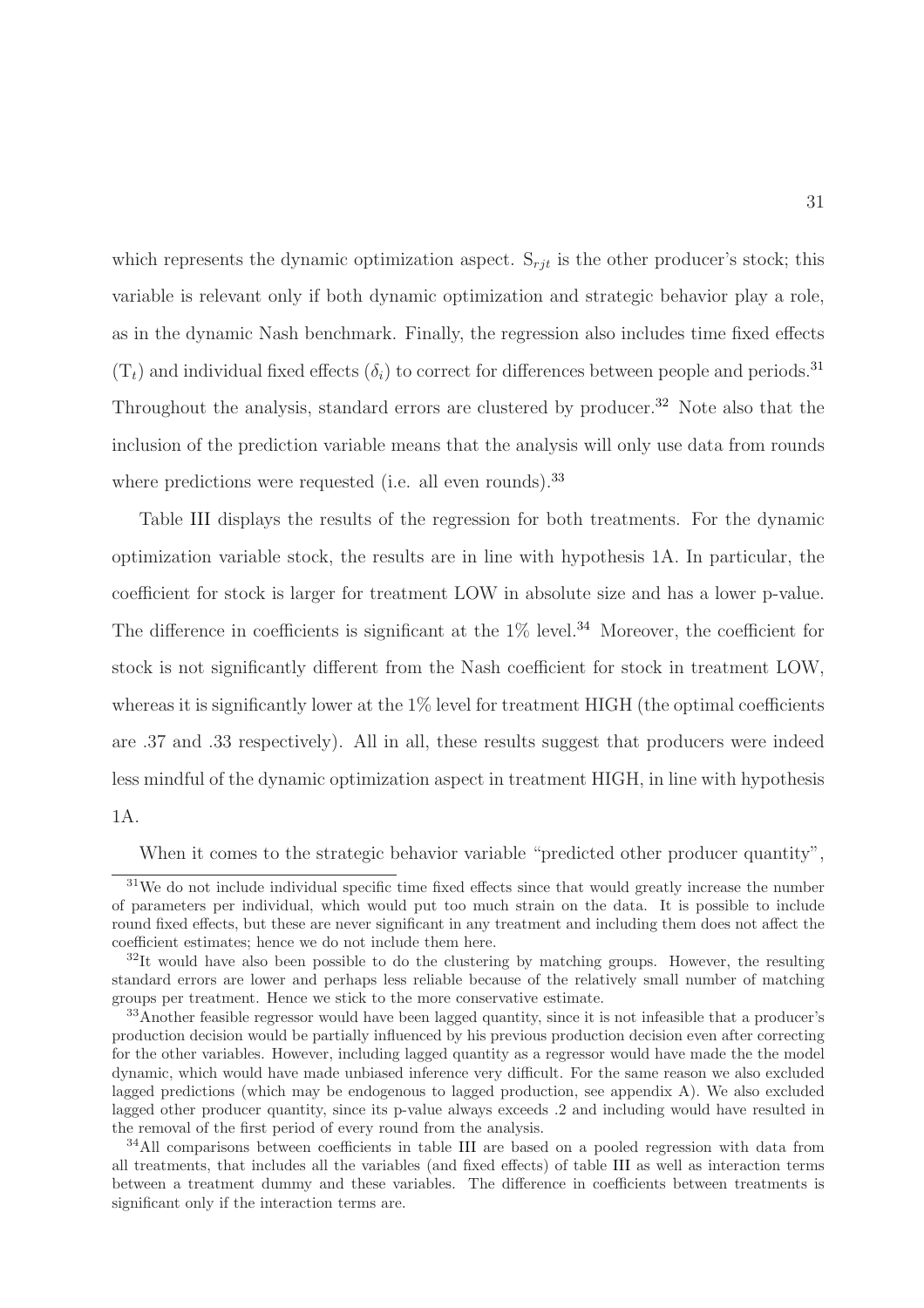|                                   | Dependent Variable: Quantity |          |             |          |  |
|-----------------------------------|------------------------------|----------|-------------|----------|--|
|                                   | LOW                          |          | <b>HIGH</b> |          |  |
|                                   | Coeff.                       | Std Err. | Coeff.      | Std Err. |  |
| Predicted other producer quantity | $.3050***$                   | .0809    | $.3340***$  | .0632    |  |
| Stock                             | $.4269***$                   | .0422    | $.1890***$  | .0629    |  |
| Other producer stock              | $-.0884***$                  | .0250    | $-.0189$    | .0157    |  |
| Observations                      | 1600                         |          | 1800        |          |  |
| Adj. $\mathbb{R}^2$               | .7436                        |          | .4766       |          |  |

<span id="page-33-0"></span>Table III: Main Part Production Function

\* significant at  $10\%$ ; \*\* significant at  $5\%$ ; \*\*\* significant at  $1\%$ 

Notes. This table contains the results of a panel regression of quantity on the predicted quantity of the other producer, stock and the stock of the other producer. Period and producer fixed effects are also included but not reported; standard errors are clustered at the producer level. Predictions were only elicited in even rounds; moreover, the final period is omitted from the analysis since all benchmarks are trivially equal to the remaining resource stock in the final period. Thus, the number of observations per individual in all treatments is equal to 25, 5 rounds with 5 observations each. P-values are calculated using two-sided t-tests.

results are less clear cut. On the one hand, the results are in the direction predicted by hypothesis 1B: a change in predicted other producer quantity had a larger effect in treatment HIGH than in treatment LOW. On the other hand, the difference between treatments is small and not significant at conventional levels.<sup>35</sup>

The final variable -the other producer's stock- should only be significant for producers who adopt a dynamic Nash strategy that incorporates both dynamic optimization and strategic behavior. This variable is significant only in treatment LOW (in the direction predicted by the Nash benchmark), which suggests that producers in treatment LOW were more likely to adopt a dynamic Nash strategy. This is in line with the finding that dynamic optimization behavior appears more strongly in treatment LOW whereas there is little evidence for differences in the level of strategic behavior.

<sup>35</sup>We also ran two separate sessions where production in the main part was unconstrained. Repeating the regression of table [III](#page-33-0) for these sessions gives a higher coefficient (.3941, with S.E. .0793) for predicted other producer quantity, although the difference in coefficients with treatment LOW and treatment HIGH was also not significant.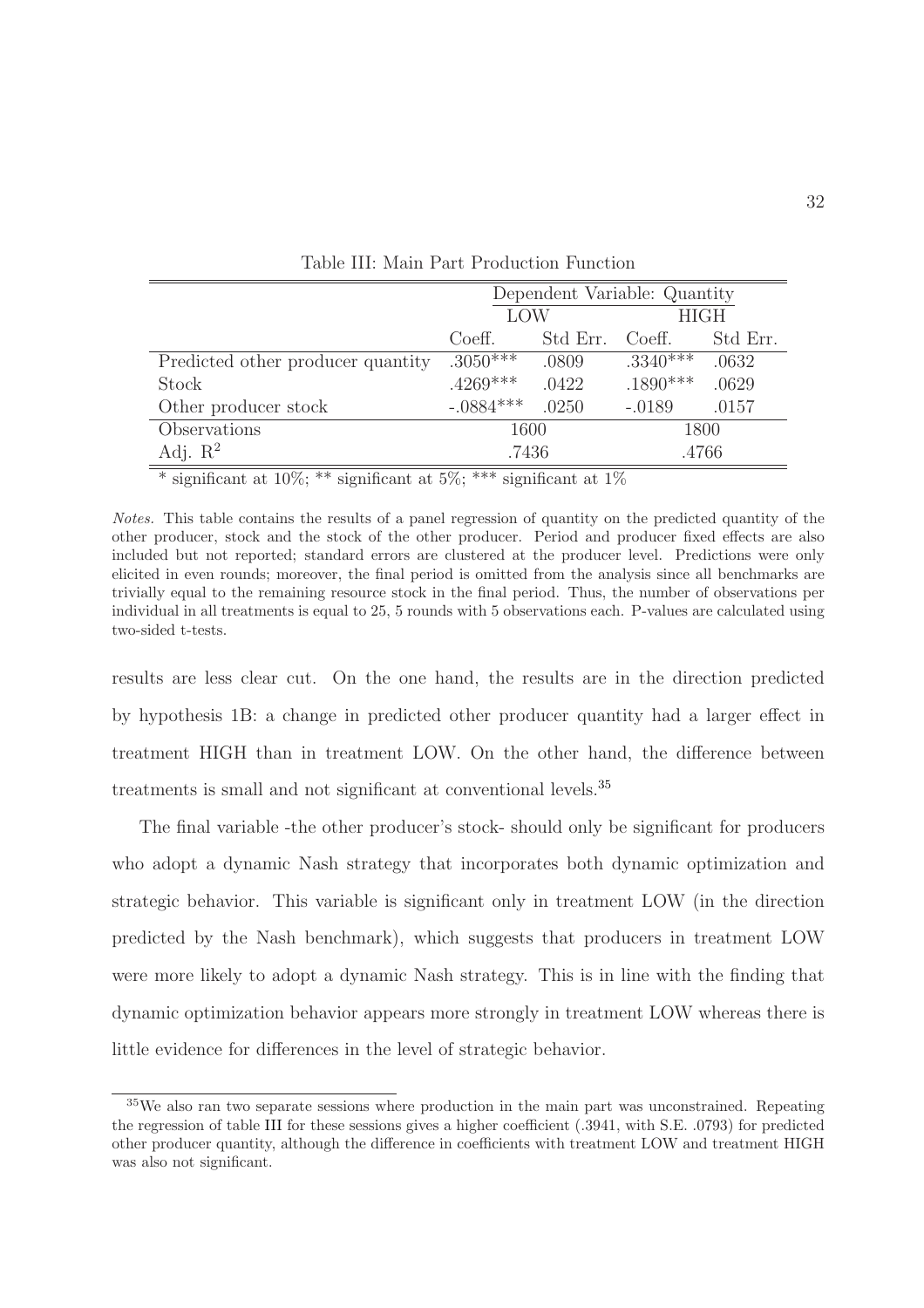## 6.3 Comparing the Prologue and the Main Part

Thus we have seen that in terms of the production function, the dynamic optimization aspect seemed to be more important in treatment LOW, whereas there was no pronounced pattern for the strategic behavior aspect. Another way to examine producer focus in the main part is to correlate behavior in the main part to behavior in the prologue. Specifically, if hypotheses 1A and 1B are correct, the degree to which behavior correlates between the prologue and the main part could also depend on the treatment. Behavior in treatment LOW should then be most correlated to behavior in the monopoly phase of the prologue, whereas behavior in treatment HIGH should be most correlated to the unconstrained oligopoly phase.

To test this idea we regressed indicators of behavior and success in the main part on similar indicators from the prologue. From the monopoly part of the prologue we take the difference between the first period scarcity rent and last period scarcity rent (or dispersion) as an indicator of dynamic optimization. For the unconstrained oligopoly part of the prologue we take first period production quantity as a measure of the intention to produce cooperatively. Moreover we take a measure of income in both parts and correlate that with main part income to see if success is also correlated between the prologue and the main part.<sup>36</sup>

Table [IV](#page-35-0) shows the result of these regressions. Firstly, participants with a high dispersion in the monopoly part of the prologue also had a high dispersion in the main part,

<sup>36</sup>In comparing the unconstrained oligopoly with the main part we correlated overall income in the unconstrained oligopoly to overall income in the main part. However, for the monopoly part there are several complications: (a) because of practice almost all participants were able to do well in the monopoly part of the prologue; as a result there was little variation in the production schedule used in the incentivized round. Moreover, (b) starting from round two participants in the main part could also adopt the production schedule they learned from the other producer in a preceding round. To solve the first problem, we constructed a dummy variable which was equal to one only if the participant managed to run a profit in at least one of his first three practice rounds (the results are similar if we take the first four, five or six practice rounds instead). This split the sample roughly in half, since 57% of participants managed to run a positive profit in one of the first three practice rounds. To adress possible learning considerations we used only the first round of the main part.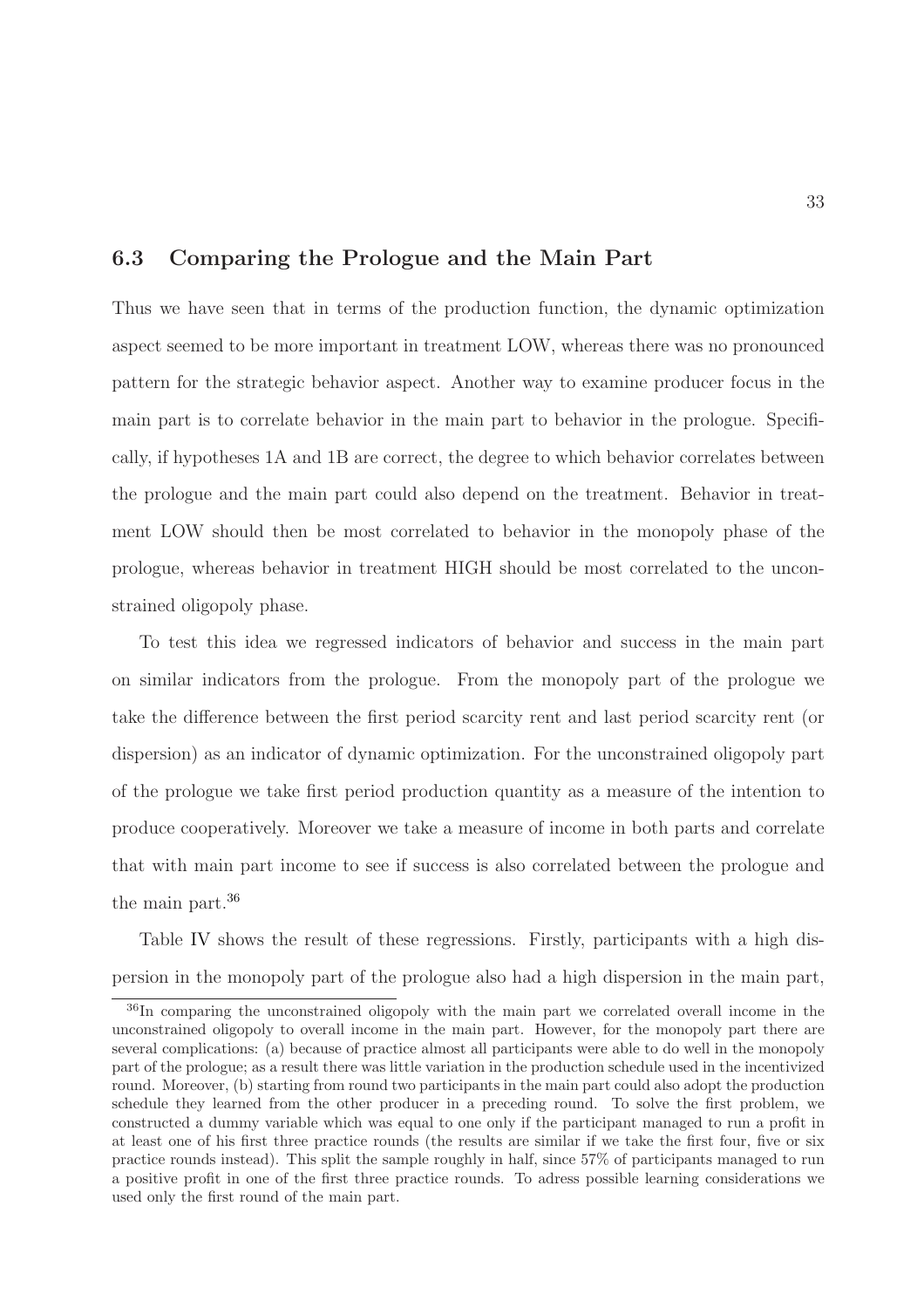|                                                                                                                                                                                                                                                                                                                                                                                                              | LOW                                      | <b>HIGH</b>                                         |
|--------------------------------------------------------------------------------------------------------------------------------------------------------------------------------------------------------------------------------------------------------------------------------------------------------------------------------------------------------------------------------------------------------------|------------------------------------------|-----------------------------------------------------|
|                                                                                                                                                                                                                                                                                                                                                                                                              |                                          | Dependent Variable: main part dispersion            |
| Monopoly dispersion                                                                                                                                                                                                                                                                                                                                                                                          | $.6469****$                              | .1589                                               |
|                                                                                                                                                                                                                                                                                                                                                                                                              | (.2121)                                  | (.3823)                                             |
|                                                                                                                                                                                                                                                                                                                                                                                                              |                                          | Dependent Variable: main part first period quantity |
| Unconstrained Oligopoly first period quantity                                                                                                                                                                                                                                                                                                                                                                | $-.0365$                                 | .0930                                               |
|                                                                                                                                                                                                                                                                                                                                                                                                              | (.2227)                                  | (.1180)                                             |
|                                                                                                                                                                                                                                                                                                                                                                                                              |                                          | Dependent Variable: main part income                |
| Monopoly income                                                                                                                                                                                                                                                                                                                                                                                              | $.5940**$                                | .2463                                               |
|                                                                                                                                                                                                                                                                                                                                                                                                              | (.2274)                                  | (.1554)                                             |
| Unconstrained Oligopoly income                                                                                                                                                                                                                                                                                                                                                                               | .0287                                    | .0441                                               |
|                                                                                                                                                                                                                                                                                                                                                                                                              | (.0478)                                  | (.1338)                                             |
| Observations                                                                                                                                                                                                                                                                                                                                                                                                 | 64                                       | 72                                                  |
| 1.1007<br>不不<br>$\overline{H}$<br>$\frac{1}{2}$ $\frac{1}{2}$ $\frac{1}{2}$ $\frac{1}{2}$ $\frac{1}{2}$ $\frac{1}{2}$ $\frac{1}{2}$ $\frac{1}{2}$ $\frac{1}{2}$ $\frac{1}{2}$ $\frac{1}{2}$ $\frac{1}{2}$ $\frac{1}{2}$ $\frac{1}{2}$ $\frac{1}{2}$ $\frac{1}{2}$ $\frac{1}{2}$ $\frac{1}{2}$ $\frac{1}{2}$ $\frac{1}{2}$ $\frac{1}{2}$ $\frac{1}{2}$<br>$\overline{\cdot}$<br>$\overline{\cdot}$<br>$\cdot$ | <b>不不不</b> •<br>$\overline{\phantom{a}}$ | 1, 1, 1                                             |

<span id="page-35-0"></span>Table IV: Comparing the Prologue and the Main Part

\* significant at  $10\%$ ; \*\* significant at  $5\%$ ; \*\*\* significant at  $1\%$ 

Notes. This table displays the results of four separate regressions. Dependent (and independent) variables are main part income (phase one income), main part income (phase two income), main part dispersion (phase one dispersion) and main part first period quantity (phase two first period quantity) respectively. Standard errors are reported in parentheses below the associated coefficient; p-values are calculated using two-sided t-tests.

but only in treatment LOW.<sup>37</sup> Participants who were successful in the monopoly part of the prologue were more successful in treatment LOW in terms of income as well. On the other hand, there is no significant correlation for either the intention to behave cooperatively (first period quantity) or for succes in the second part of the prologue (oligopoly) for either treatment. Thus there seems to be some evidence that behavior and success in the monopoly phase are correlated to behavior and success in treatment LOW (but not treatment HIGH); however there is no correlation between the unconstrained oligopoly phase and treatment HIGH (or treatment LOW). Overall, these findings are in line with the results of the previous section; there appears to be a difference between treatments for the importance of the dynamic optimization aspect, but not for the strategic behavior aspect.

<sup>&</sup>lt;sup>37</sup>The results are identical if we use the differential between the highest and lowest scarcity rent instead.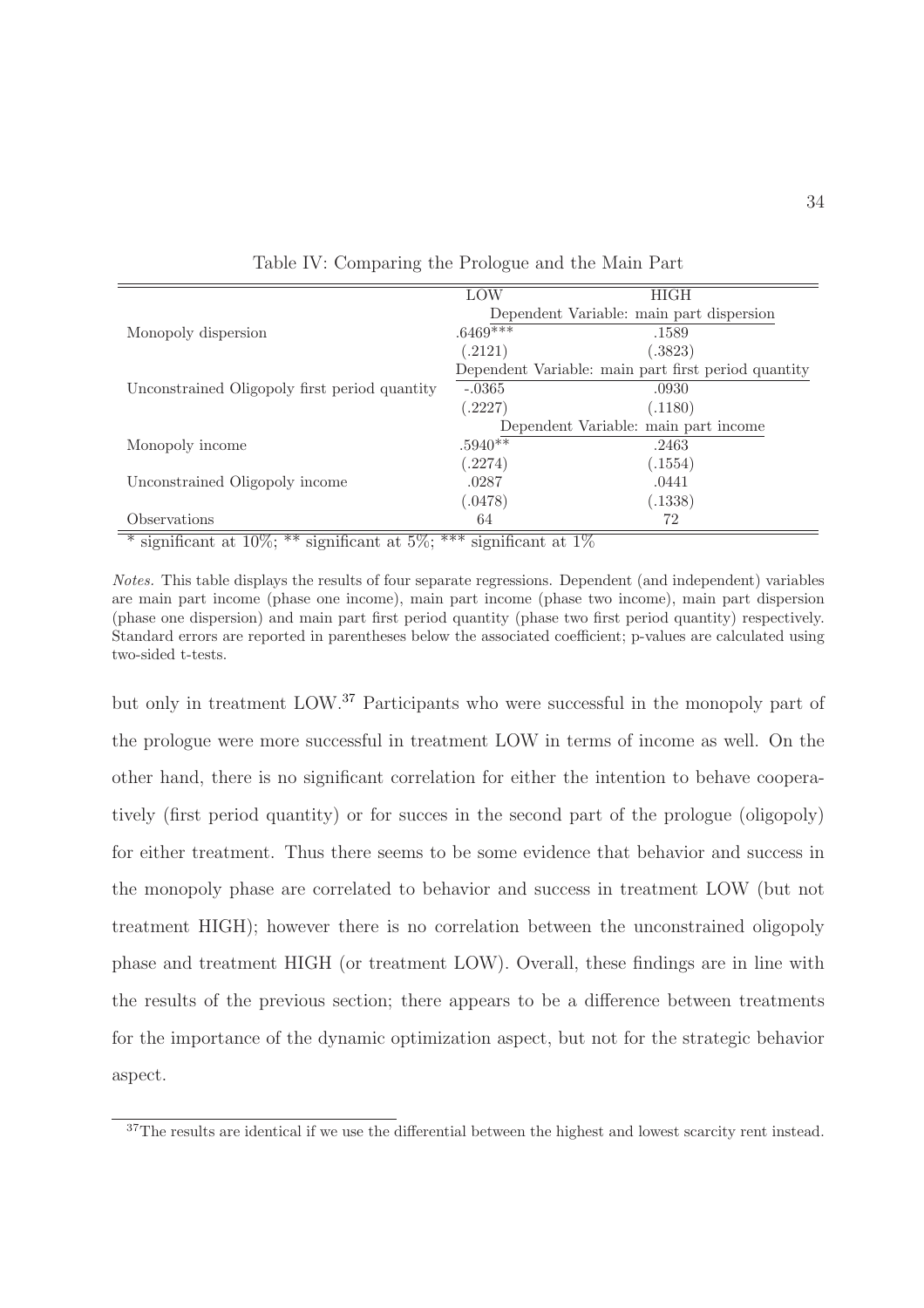

<span id="page-36-0"></span>Figure 6: Treatment LOW Scarcity Rents

Notes. The figure plots the time series of the average observed scarcity rent as well as the benchmark Nash, Collusive and Walras scarcity rent with respect to the unconstrained Nash price. This is equivalent to subtracting a fixed number  $(p_U^N = 124)$  from the observed and benchmark prices respectively (i.e.  $p^{i} - p_{U}^{N}$ , where  $p^{i}$  is the observed, Nash, Collusive or Walras price respectively). Here we use the dynamic benchmarks that depend on the current state of the market.

### 6.4 Market Outcomes in the Main Part

In the previous sections we saw that the dynamic optimization aspect seemed to be less important in treatment HIGH. If hypothesis 2 is true, producers in treatment HIGH should then be more likely to overproduce relative to the Nash benchmark.<sup>38</sup> Figures [6](#page-36-0) to [9](#page-40-0) and table [V](#page-38-0) give an overview of scarcity rents and production levels in the main part. For treatment HIGH, average production levels are higher than the Nash level in all periods; as a result the average scarcity rents are lower.<sup>39</sup> For treatment LOW, the scarcity rent is

<sup>38</sup>It is important to restate that when we refer to the Nash, Walras or Collusive benchmarks in this section, we refer to the dynamic benchmarks that depend on the current state of the market (i.e. the period/stock level combination). In particular, since in a given period, different markets will in general produce different quantities, stock levels will differ between markets from period 2 onwards. As a consequence, each market will in general have a different Nash, Collusive and Walras benchmarks from period 2 onwards as well.

<sup>&</sup>lt;sup>39</sup>Since scarcity rents and prices are an affine transformation of market quantities, the test statistics for market quantities, prices and scarcity rents are identical.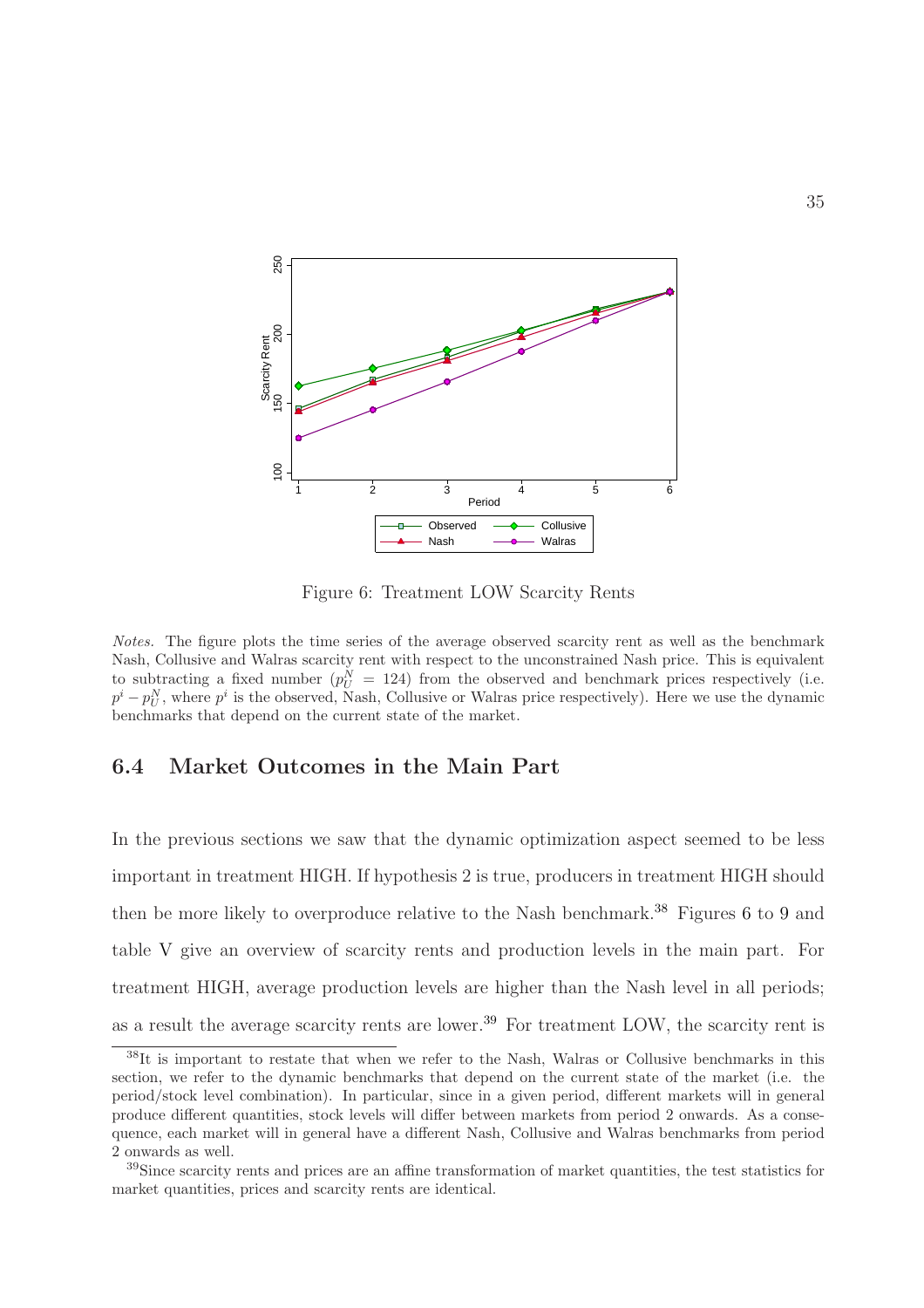

<span id="page-37-0"></span>Figure 7: Treatment LOW Density Plots

*Notes.* The top panel plots the smoothed density (Epanechnikov kernel, bandwidth  $= .26$ ) of the deviation from the Nash quantity weighted by the distance between the Collusive quantity and the Nash quantity (i.e.  $\frac{q_t - q_t^N}{q_t^N - q_t^C}$ ) in periods one to five. The lower panel does similarly but then for producer quantity  $(\text{bandwidth} = .28)$ . We look at deviations since from period two onwards the three benchmarks are different for every market; we use weights since a unit deviation from the Nash quantity means more in periods where the three benchmarks are closer together. C, N and W represent Cournot, Nash and Walras levels respectively; the Cournot and Nash levels are -1 and 0 by the normalization whereas the Walras level differs between markets (average =1.91, always bigger than zero). Period 6 is omitted since all benchmarks are equal to the resource stock in this period.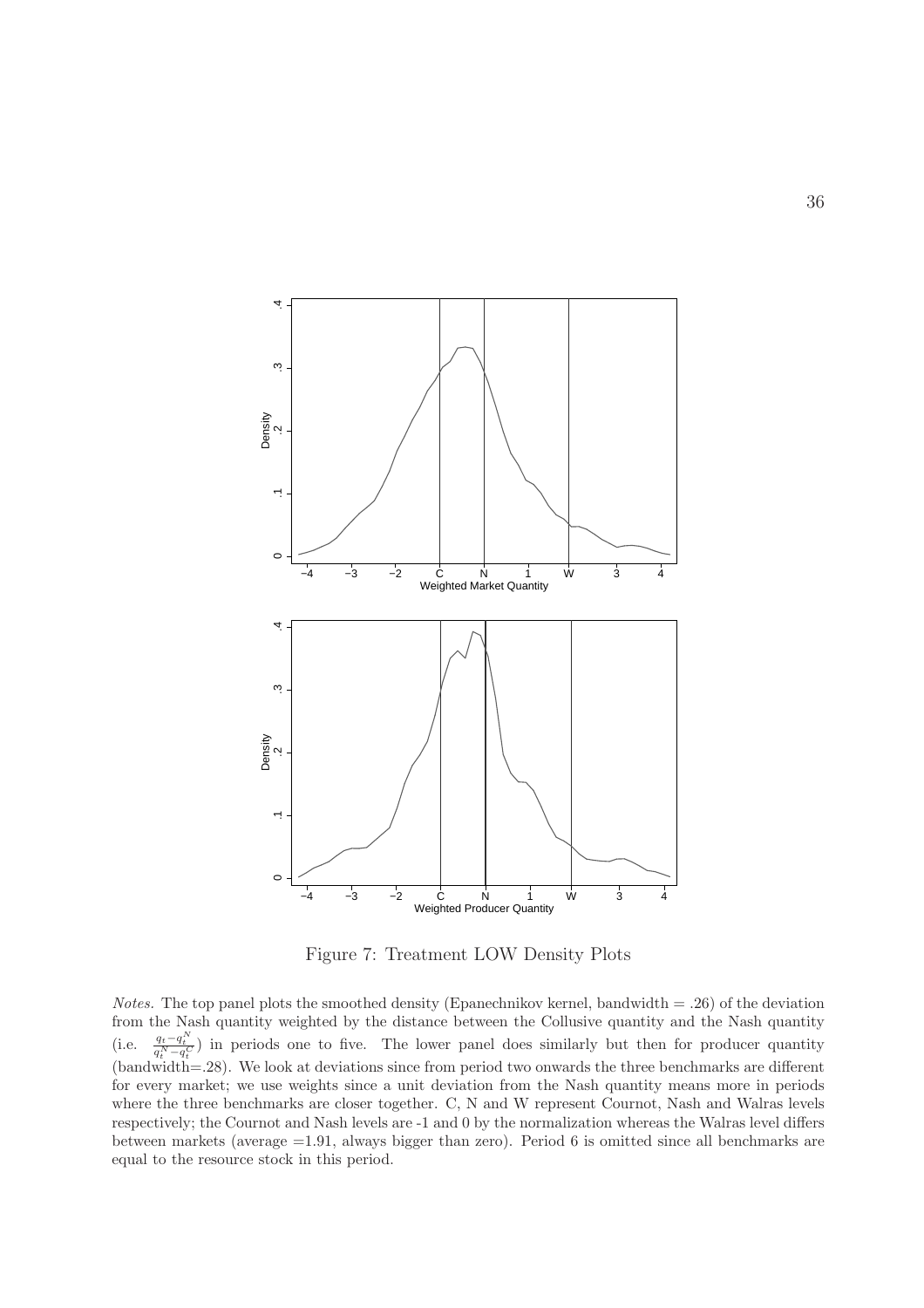| Treatment LOW $(N=320)$ |                                                                            |                          |             |             |  |  |  |  |
|-------------------------|----------------------------------------------------------------------------|--------------------------|-------------|-------------|--|--|--|--|
| Period                  | Average Quantity                                                           | Nash                     | Collusive   | Walras      |  |  |  |  |
| $\mathbf{1}$            | 101.70                                                                     | 100                      | 85***       | $123***$    |  |  |  |  |
|                         | (2.192)                                                                    | (2.192)                  | (2.192)     | (2.192)     |  |  |  |  |
| $\overline{2}$          | 80.75                                                                      | $83.04\,$                | $72.70**$   | $102.69***$ |  |  |  |  |
|                         | (2.322)                                                                    | (2.691)                  | (2.596)     | (2.692)     |  |  |  |  |
| 3                       | 64.65                                                                      | 67.23                    | $59.62*$    | 82.32***    |  |  |  |  |
|                         | (1.338)                                                                    | (2.184)                  | (2.149)     | (2.476)     |  |  |  |  |
| 4                       | 45.975                                                                     | $50.28**$                | 45.31       | $60.40***$  |  |  |  |  |
|                         | (1.149)                                                                    | (1.270)                  | (1.146)     | (1.595)     |  |  |  |  |
| 5                       | 29.67                                                                      | $32.97***$               | $30.77*$    | $38.14***$  |  |  |  |  |
|                         | (1.924)                                                                    | (.737)                   | (.494)      | (1.029)     |  |  |  |  |
| 6                       | 17.21                                                                      | 17.27                    | 17.27       | 17.27       |  |  |  |  |
|                         | (2.646)                                                                    | (.037)                   | (.037)      | (.037)      |  |  |  |  |
|                         |                                                                            | Treatment High $(N=360)$ |             |             |  |  |  |  |
| Period                  | Average Quantity                                                           | $\operatorname{Nash}$    | Collusive   | Walras      |  |  |  |  |
| $\mathbf{1}$            | 192.22                                                                     | $180***$                 | 166***      | $207***$    |  |  |  |  |
|                         | (3.686)                                                                    | (3.686)                  | (3.686)     | (3.686)     |  |  |  |  |
| $\overline{2}$          | 178.74                                                                     | $168.79***$              | $159.43***$ | $193.10***$ |  |  |  |  |
|                         | (1.940)                                                                    | (2.448)                  | (2.510)     | (2.510)     |  |  |  |  |
| 3                       | $170.30\,$                                                                 | $160.44**$               | $152.46***$ | $178.15***$ |  |  |  |  |
|                         | (2.070)                                                                    | (3.138)                  | (3.186)     | (3.186)     |  |  |  |  |
| 4                       | 158.11                                                                     | 149.40***                | $143.71***$ | 161.13      |  |  |  |  |
|                         | (1.567)                                                                    | (2.004)                  | (2.022)     | (2.022)     |  |  |  |  |
| 5                       | 141.96                                                                     | $135.46***$              | 132.63***   | 141.49      |  |  |  |  |
|                         | (2.492)                                                                    | (1.318)                  | (1.219)     | (1.219)     |  |  |  |  |
| 6                       | 117.03                                                                     | $117.97**$               | 117.97**    | 117.97**    |  |  |  |  |
|                         | (4.571)                                                                    | (.357)                   | (.357)      | (.357)      |  |  |  |  |
|                         | significant at $10\%$ ; ** significant at $5\%$ ; *** significant at $1\%$ |                          |             |             |  |  |  |  |

<span id="page-38-0"></span>Table V: Main Part Market Quantity and Benchmarks

Notes. This table compares the observed average market quantity per period to the Nash, Collusive and Walras benchmark for every treatment. Here we use the dynamic benchmarks that depend on the current state of the market. For this purpose, all three benchmarks are calculated for every data point conditional on period, producer stock and other producer stock and then summed over both producers on the market. In the first period, all benchmark quantities are integers since all producers have the same resource stock and only integer amounts can be produced. In the final period, fully exhausting the resource is always the optimal strategy regardless of benchmark and treatment. Standard errors are clustered at the matching group level. Significance is determined using two-sided t-tests.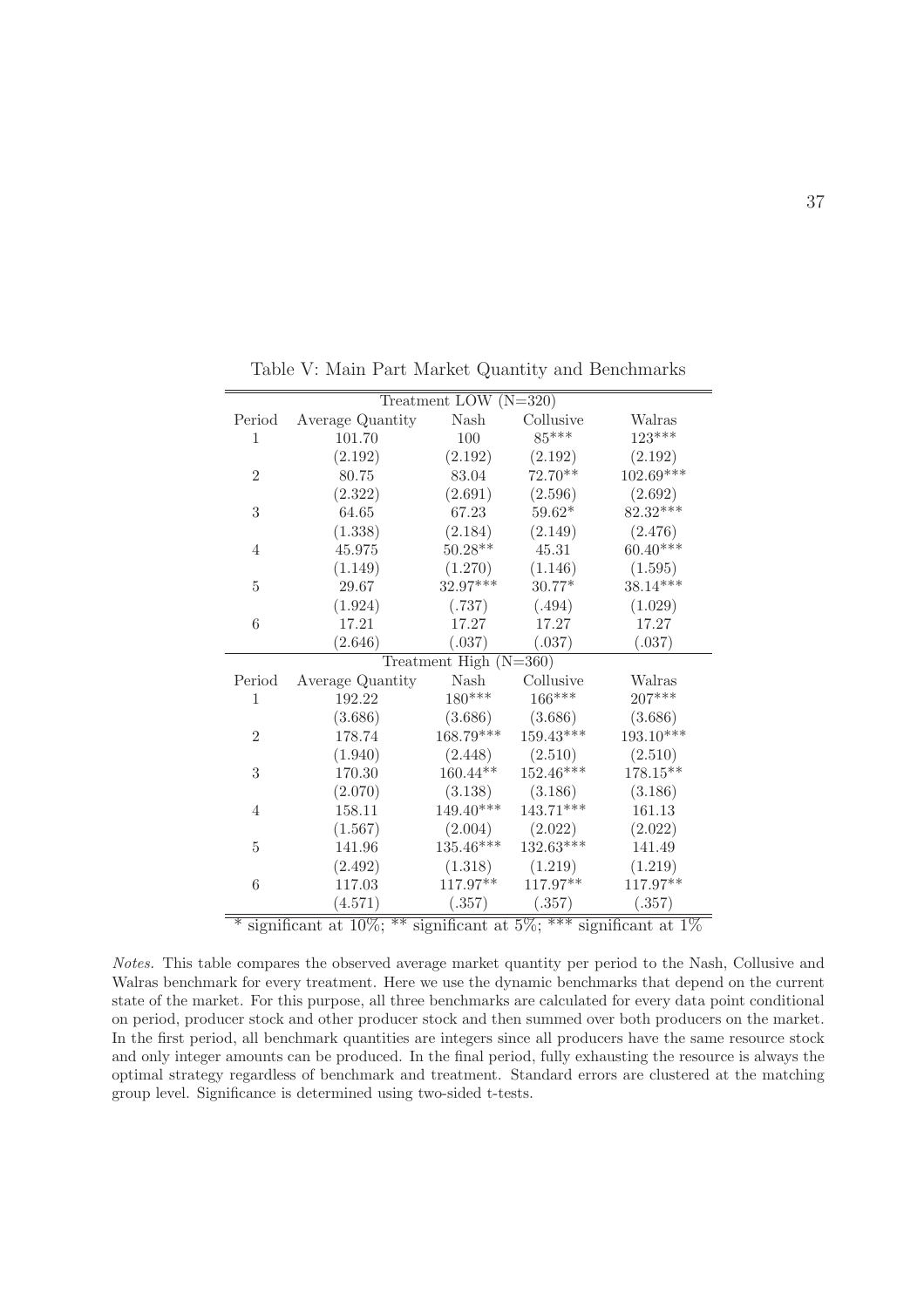

<span id="page-39-0"></span>Figure 8: Treatment HIGH Scarcity Rents

Notes. The figure plots the time series of the average observed scarcity rent as well as the benchmark Nash, Collusive and Walras scarcity rent with respect to the unconstrained Nash price. This is equivalent to subtracting a fixed number  $(p_U^N = 124)$  from the observed and benchmark prices respectively (i.e.  $p^{i} - p_{U}^{N}$ , where  $p^{i}$  is the observed, Nash, Collusive or Walras price respectively). Here we use the dynamic benchmarks that depend on the current state of the market.

indistinguishable from the Nash level in the first three periods; in periods 4 and 5 scarcity rents are actually higher than Nash and indistinguishable from the Collusive level.<sup>40</sup> All in all, the Nash Hotelling rule consistently fails in treatment HIGH because of overproduction, whereas in treatment LOW it describes the data quite well. This is exactly what one would expect if producers paid less attention to the dynamic optimization aspect in treatment HIGH (hypothesis 2).

Thus producers in treatment LOW are closer to the Nash benchmark than producers in treatment HIGH on average. Figures [7](#page-37-0) and [9](#page-40-0) show that a similar pattern holds for the distribution as a whole. The peak of the distribution of both treatments lies close to the Nash level both at the producer level and at the market level, but it falls slightly towards the Collusive side of the Nash level in treatment LOW and towards overproduction in

<sup>&</sup>lt;sup>40</sup>Note also that Collusive benchmark can be a very good dynamic strategy especially if both producers adhere to it.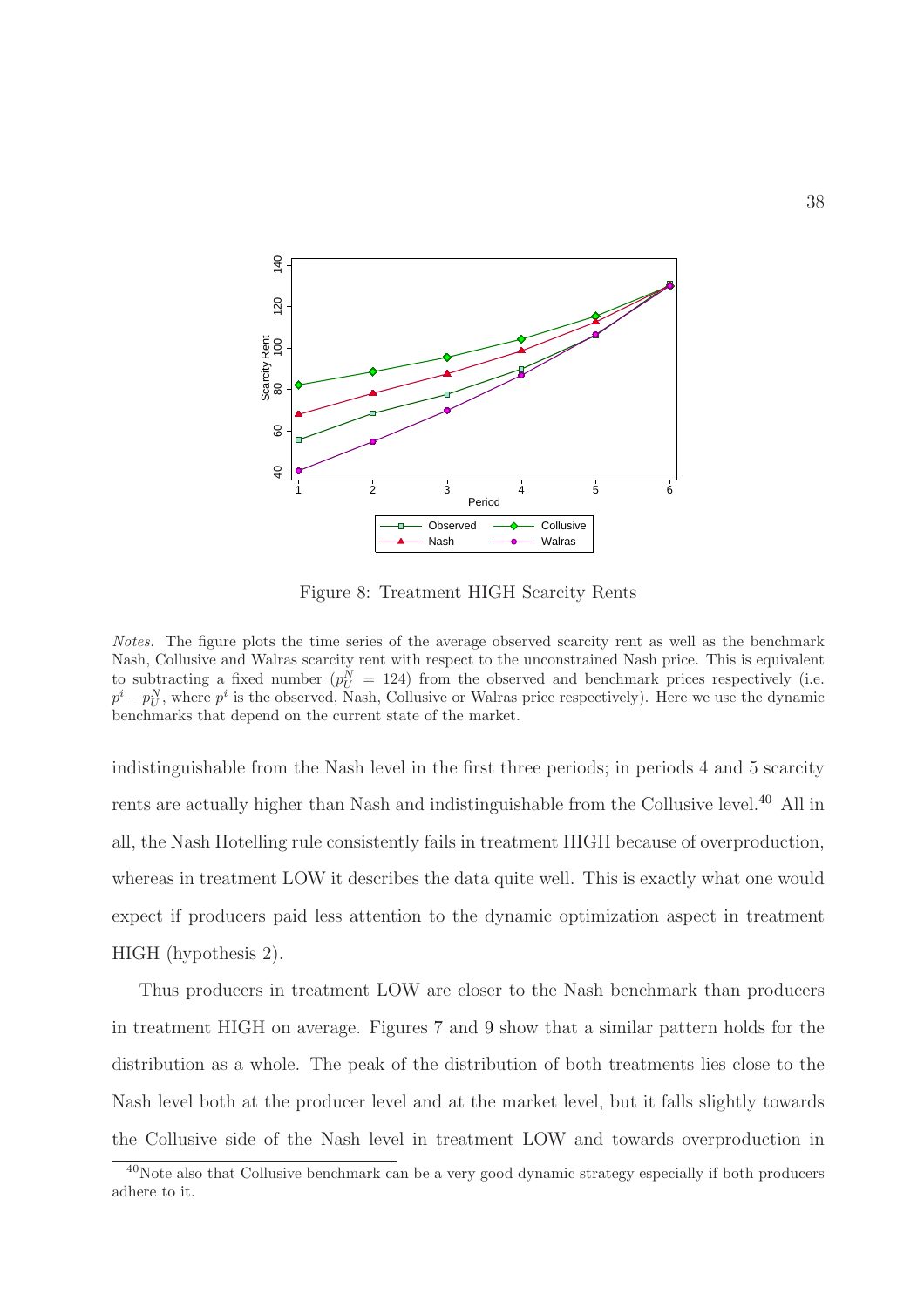

<span id="page-40-0"></span>Figure 9: Treatment HIGH Density Plots

*Notes.* The top panel plots the smoothed density (Epanechnikov kernel, bandwidth  $= .22$ ) of the deviation from the Nash quantity weighted by the distance between the Collusive quantity and the Nash quantity (i.e.  $\frac{q_t - q_t^N}{q_t^N - q_t^C}$ ) in periods one to five. The lower panel does similarly but then for producer quantity  $(\text{bandwidth} = .19)$ . We look at deviations since from period two onwards the three benchmarks are different for every market; we use weights since a unit deviation from the Nash quantity means more in periods where the three benchmarks are closer together. C, N and W represent Cournot, Nash and Walras levels respectively; the Cournot and Nash levels are -1 and 0 by the normalization whereas the Walras level differs between markets (average =2.11, always bigger than zero). Period 6 is omitted since all benchmarks are equal to the resource stock in this period.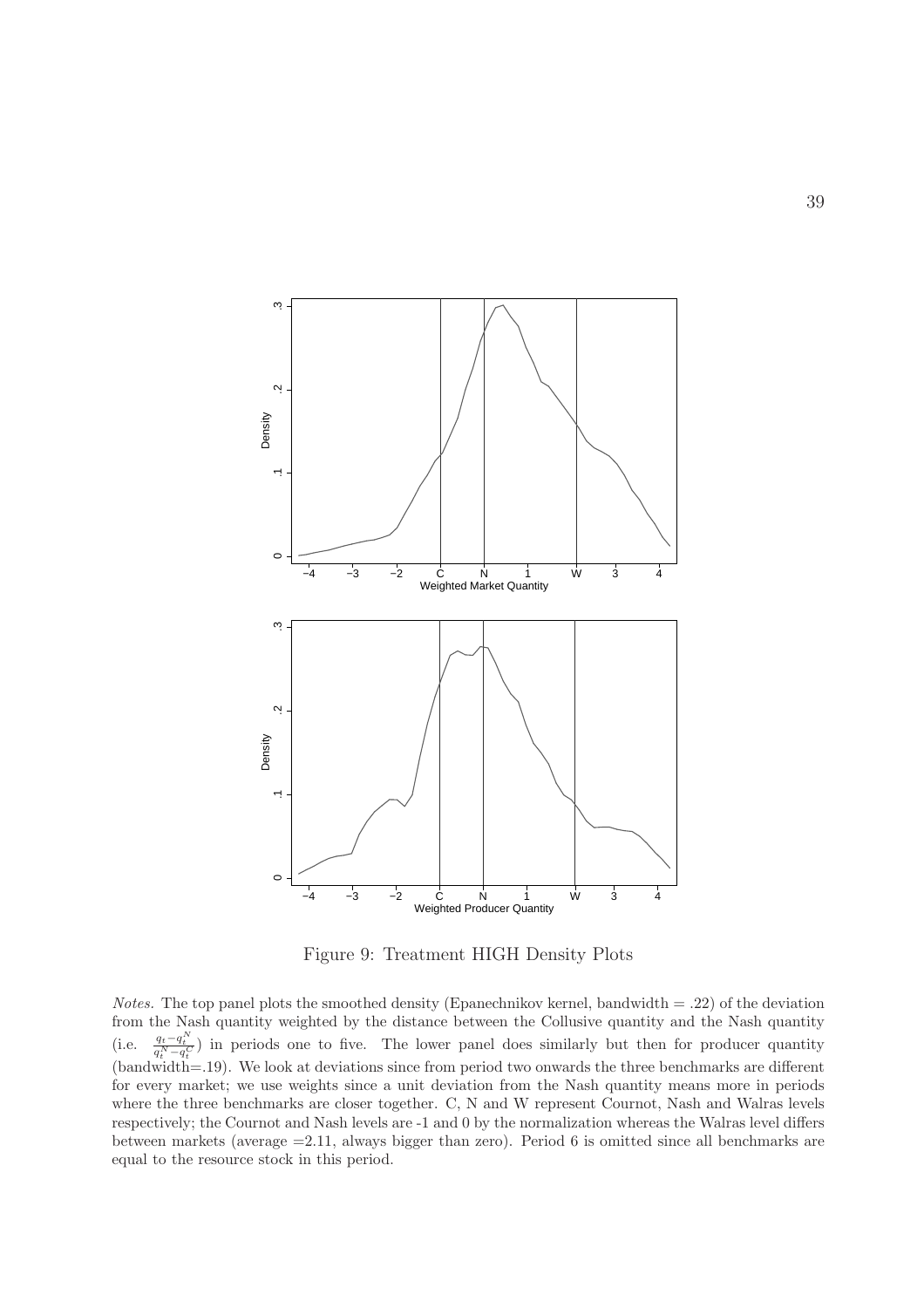treatment HIGH. In terms of market (producer) production levels, 70.5% (62.4%) of all production levels are larger than the Nash benchmark in treatment HIGH, whereas the respective percentages are 28.3% (30.5%) for treatment LOW.

Thus, the evidence so far seems to suggest that -in terms of benchmarks- subjects produced more aggressively in treatment HIGH. To see if this is also reflected by their earnings, we compare average realized earnings to potential earnings in the Nash benchmark and weigh this using the distance between the Nash benchmark and the Collusive benchmark. This results in the normalized earnings index  $Y_{norm} = \frac{Y - Y_N}{Y_O - Y_N}$  $\frac{Y-Y_N}{Y_C-Y_N}$ , where  $Y_N$  is the theoretical Nash profit,  $Y_C$  is the theoretical Collusive profit and Y is actual income.<sup>41</sup> The average index is equal to -6.70 for treatment HIGH and -1.72 for treatment LOW, the difference is significant at the  $1\%$  level (Mann-Whitney,  $z(64,72)=6.422$ ). In other words, in terms of the index earnings were significantly lower in treatment HIGH. This is in line with the finding that producers were more likely to overproduce with respect to Nash in treatment  $HIGH.<sup>42</sup>$ 

In summary, we have seen that producers paid more attention to the dynamic optimization aspect in treatment LOW and that this induced them to produce closer to the Nash benchmark than producers in treatment HIGH. At the same time, it is worthwhile to point out that on average producer behavior was quite close to the Nash level in both treatments. As a result, scarcity rents are actually increasing in both treatments, in line with the Hotelling rule and contrary to the findings of most previous empirical studies. Importantly, however, producers in treatment HIGH deviate most from the Nash benchmark and do so in the direction predicted by hypothesis 2. Thus, even producers who -based

<sup>&</sup>lt;sup>41</sup>It is not possible to compare realized earnings levels directly because of difference in stock levels, fixed costs and conversion rates.

<sup>&</sup>lt;sup>42</sup>Interestingly, average earnings were below the Nash level in both treatment HIGH and treatment LOW, despite the finding that in treatment LOW average scarcity rents were never significantly below the Nash level. A likely explanation is that although on average the Nash scarcity rent was quite well approximated by the data, many individual producers still overproduced or underproduced, which resulted in lower earnings. This idea is supported by the right and lower panels of figures [6](#page-36-0) and [8,](#page-39-0) which shows substantial heterogeneity in observed production levels.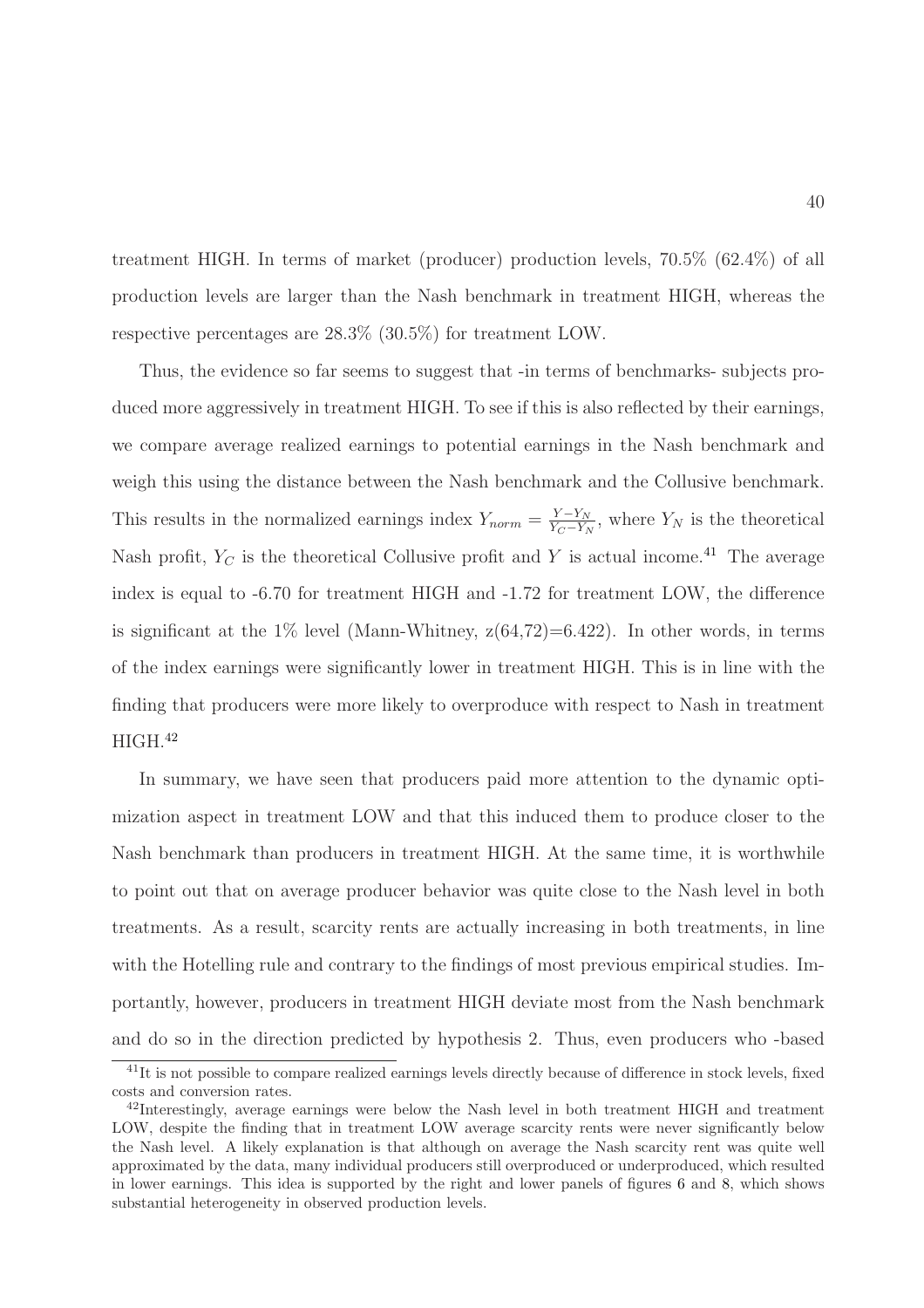on the evidence of treatment LOW- should be able to approximate the Nash time path almost perfectly still overproduce if their stock levels are relatively high.

# 7 Conclusion

The most important theoretical result in the field of nonrenewable resource economics is the Hotelling rule, which states that scarcity rents should increase over time at the rate of interest. However, the Hotelling rule has received little empirical support. In this study, we propose that the failure of the Hotelling rule can be explained by the multifacetedness of the Hotelling framework. We argue that the nonrenewable resource problem consists of many different aspects (e.g. exploration, strategic behavior, technological developments, dynamic optimization etc.) and that in practice, producers may not be willing or able to take every aspect fully into account. Moreover we argue that the degree to which a nonrenewable resource producer pays attention to a given aspect of the resource problem depends on the size or longevity of her resource stock. In particular, we argue that for a relatively scarce resource it pays off for producers to compute a dynamically optimal production path. However, for a more abundant resource, computing a dynamically optimal production path may be infeasible, non-salient or suboptimal from a cost-benefit perspective. Indeed, we argue that producers with a relatively large stock should focus more on other aspects of the decision problem, such as strategic behavior. These producers will then (partially) ignore the dynamic consequences of their extraction decision, which results in suboptimally low prices and the failure of the Hotelling rule.

This argument is supported by the results of a nonrenewable resource duopoly experiment. In a treatment where resources are relatively scarce (treatment LOW), producers put more weight on dynamic optimization variables in their production function compared to a treatment where resources are relatively abundant (treatment HIGH). Similarly, behavior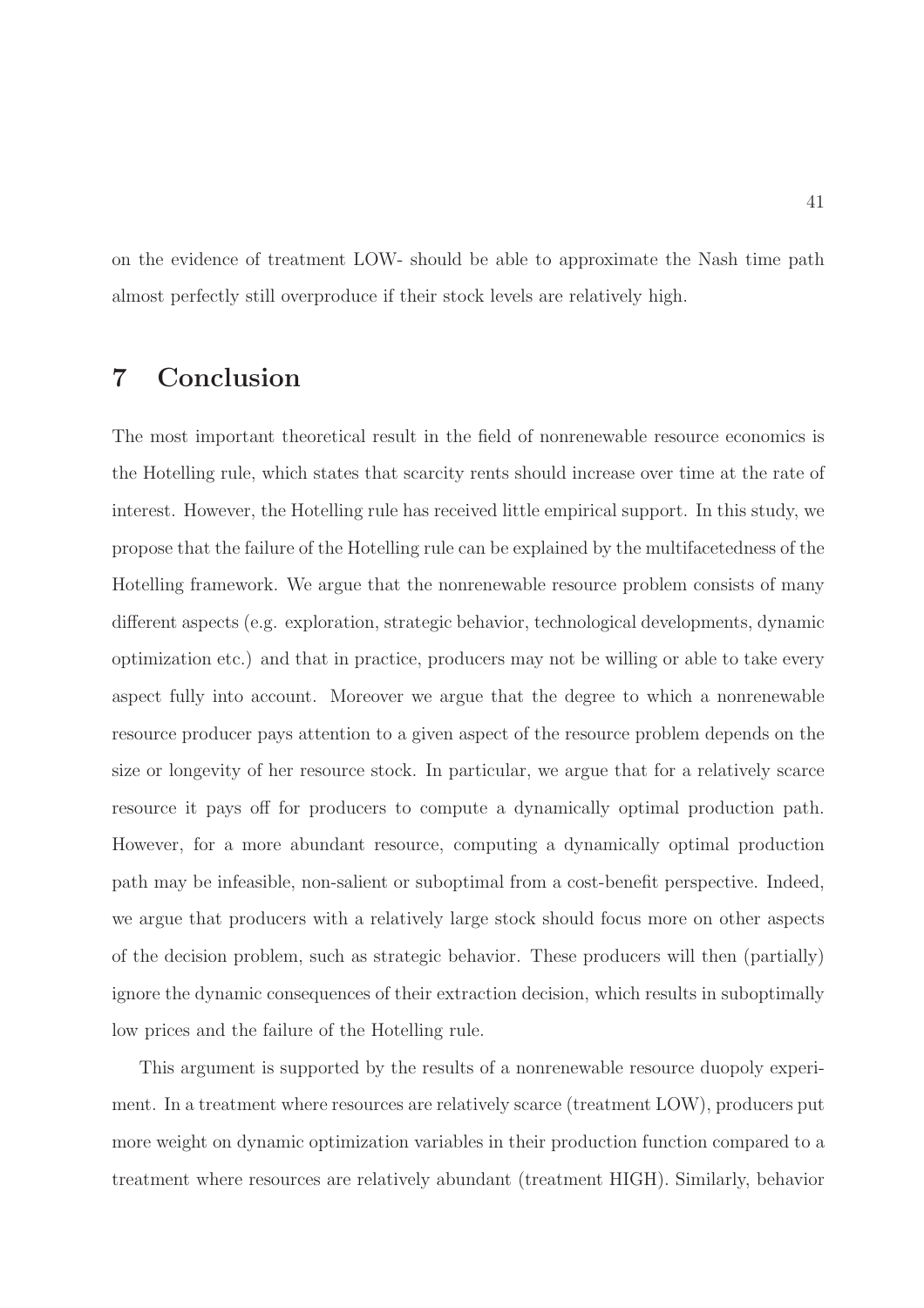and earnings in treatment LOW are correlated to behavior and earnings in a preceding part of the experiment where only dynamic optimization is relevant; for treatment HIGH there is no such correlation. At the same time, there is little evidence that suggests that producers pay less attention to strategic behavior in treatment HIGH. The differences in the estimated production function are reflected by market outcomes, however. In treatment HIGH, scarcity rents are persistently lower than the Nash level because producers focus less on dynamic optimization, making them produce closer to the unconstrained levels. On the other hand, in treatment LOW scarcity rents are very close to the Nash level.

In terms of real world markets, the relative abundance of many non-renewable resources may have induced producers to overextract, leading to the failure of the Hotelling rule. At the same time, we do not believe that this is the whole story; indeed in the experiment scarcity rents are still increasing over time in both treatments. A full explanation of the failure of the Hotelling rule may also require other elements, including for example the discovery of new deposits, capacity constraints or technological progress. In future work, it could be worthwhile to use the experimental approach to try to disentangle the relative explanatory power of these elements. Indeed, we believe that experimental data can serve as a complement to field data to aid the profession in gaining a better grasp of the mechanisms driving the behavior of producers on nonrenewable resource markets.

# References

<span id="page-43-0"></span>Abbink, K. and J. Brandts. 2008. "Pricing in Bertrand Competition with Increasing Marginal Costs." Games and Economic Behavior 63 (1):1–31.

<span id="page-43-1"></span>———. 2009. "Collusion in Growing and Shrinking Markets: Empirical Evidence from Experimental Duopolies;." In Experiments and Competition Policy, edited by J. Hinloopen and H.-T. Normann. Cambridge University Press, 34–60.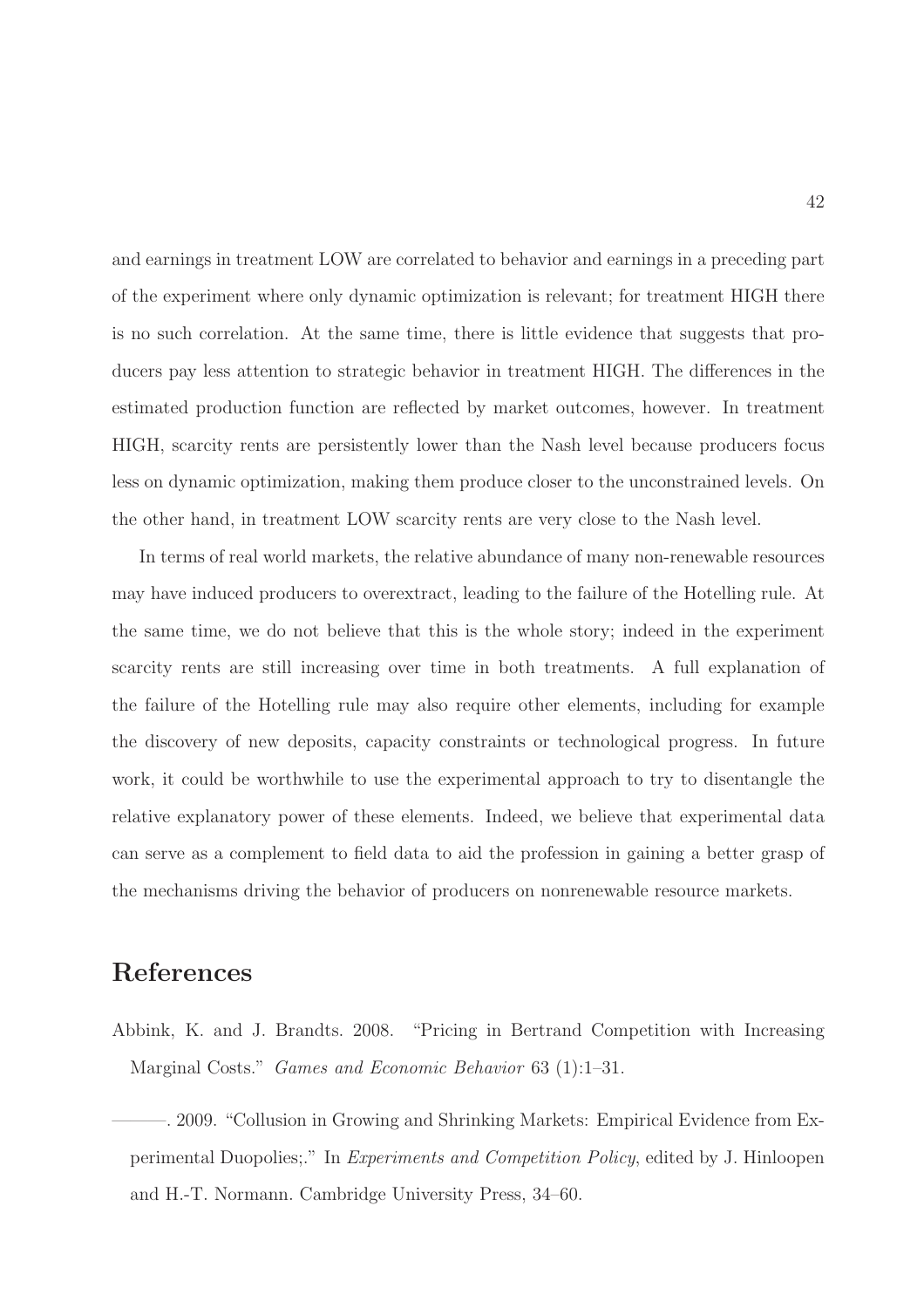- <span id="page-44-0"></span>Adelman, M.A. 2002. "World Oil Production and Prices 1947-2000." The Quarterly Review of Economics and Finance 42:169–91.
- <span id="page-44-5"></span>Arrow, K. J. and S. Chang. 1978. "Optimal Pricing, Use and Exploration of Uncertain Natural Resource Stocks." Journal of Environmental Economics and Management  $9(1):1-10.$
- <span id="page-44-7"></span>Başar, T. and G.J. Olsder. 1999. Dynamic Noncooperative Game Theory. Philadelphia: Society for Industrial and Applied Mathematics.
- <span id="page-44-2"></span>BP, British Petroleum. 2010. "British Petroleum Statistical Review 2010." Available from http://www.bp.com/ (accessed August 24th, 2010).
- <span id="page-44-4"></span>Brown, A.L., Z.E. Chua, and C.F. Camerer. 2009. "Learning and Visceral Temptation in Dynamic Savings Experiments." Quarterly Journal of Economics 124 (1):197–231.
- <span id="page-44-8"></span>Brown, M., C.J. Flinn, and A. Schotter. 2011. "Real-Time Search in the Laboratory and the Market." American Economic Review 101 (2):948–57.
- Bulletin, Energy. 2006. "Clinton: not briefed on peak oil." http://www.energybulletin.net/node/18138 (accessed December 14th, 2010).
- <span id="page-44-1"></span>Cairns, R.D. 1986. "More on Depletion in the Nickel Industry." Journal of Environmental Economics and Management 13:93–8.
- <span id="page-44-6"></span>Cairns, R.D. and G.A. Davis. 1998. "On Using Current Information to Value Hard-Rock Mineral Properties." The Review of Economics and Statistics 80 (4):123–40.
- <span id="page-44-3"></span>Chermak, J.M. and K. Krause. 2002. "Individual Response, Information, and Intergenerational Common Pool Problems." Journal of Environmental Economics and Management 43:47–70.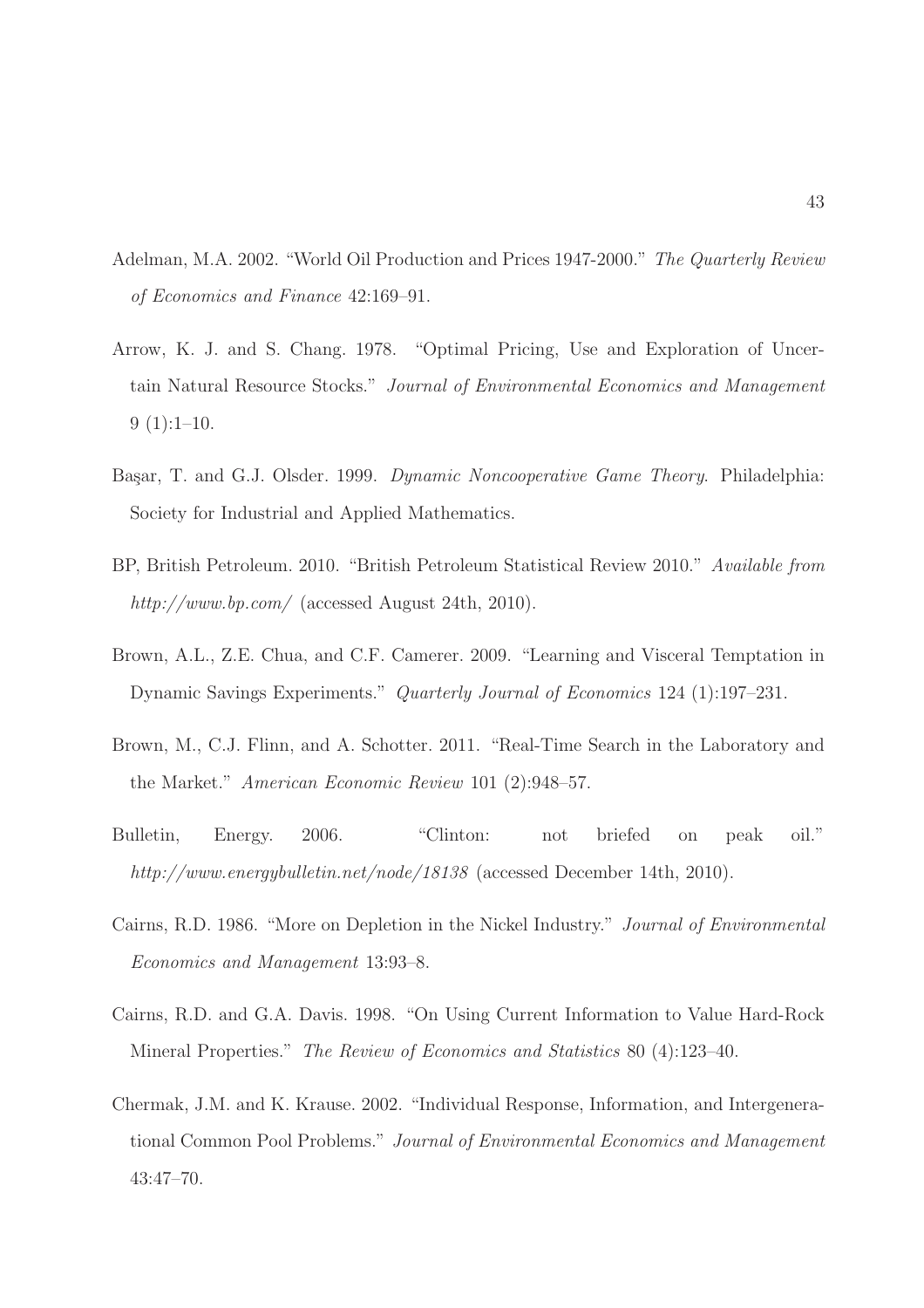- <span id="page-45-6"></span>Cox, J. and J. Kennedy. 2005. "How Much More Rent Could Have Been Extracted From Nauru's Phosphate Deposits?" In MODSIM 2005 International Congress on Modelling and Simulation, edited by A. Zerger and R.M. Argent. Modelling and Simulation Society of Australia and New Zealand, 170–6.
- <span id="page-45-8"></span>Croson, R. 2000. "Thinking like a Game Theorist: Factors Affecting the Frequency of Equilibrium Play." Journal of Economic Behavior and Organization 41:299–314.
- <span id="page-45-7"></span>D'Alessio, M., A. Gurarion, V. De Pascalis, and P.G. Zimbardo. 2003. "Testing Zimbardo's Stanford Time Perspective Inventory (STPI) -Short Form: An Italian Study." Time and Society 12:333–47.
- <span id="page-45-1"></span>Deffeyes, K. S. 2005. *Beyond Oil: The View from Hubbert's Peak.* New York: Hill and Wang.
- <span id="page-45-0"></span>Déry, P. and B. Anderson. 2007. "Peak Phosphorus." http://www.energybulletin.net/node/33164 (accessed December 14th, 2010).
- <span id="page-45-4"></span>Devarajan, S. and A.C. Fisher. 1981. "Hotelling's Economics of Exhaustible Resources: Fifty Years Later." Journal of Economic Literature 19 (1):65–73.
- <span id="page-45-3"></span>Engel, C. 2010. "How Much Collustion? A Meta-Analysis of Oligopoly Experiments." Journal of Competition Law and Economics 3 (4):491–549.
- <span id="page-45-5"></span>Ezzati, A. 1976. "Future OPEC Price and Production Strategies as Affected by its Capacity to Absorb Oil Revenues." European Economic Review 8 (2):107–138.
- <span id="page-45-2"></span>Farrow, S. 1985. "Testing the Efficiency of Extraction from a Stock Resource." *Journal of* Political Economy 93 (3):452–87.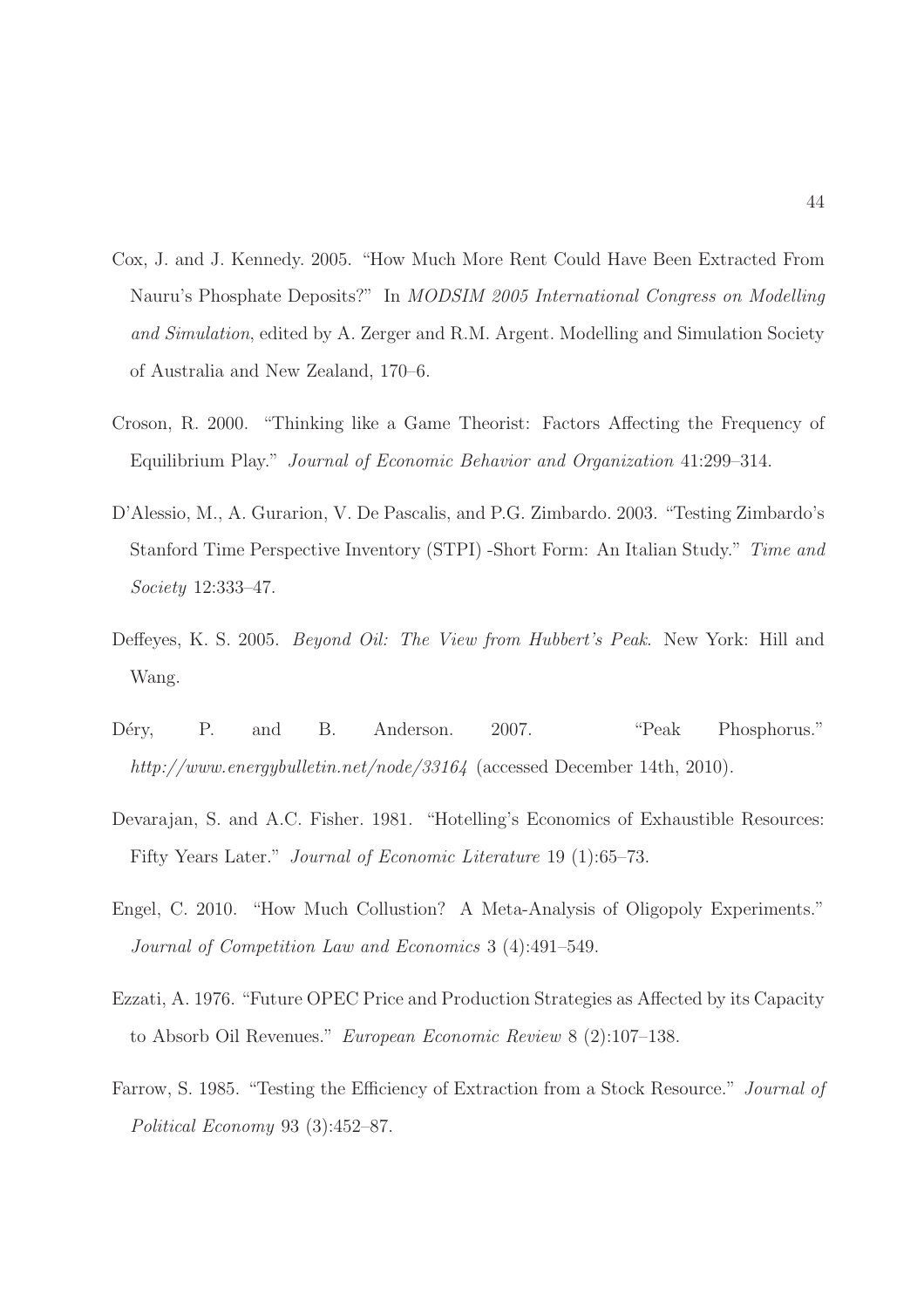- <span id="page-46-5"></span>Fischer, M.E., B. Irlenbusch, and A. Sadrieh. 2004. "An Intergenerational Common Pool Resource Experiment." Journal of Environmental Economics and Management 48:811– 36.
- <span id="page-46-8"></span>Gächter, S. and E. Renner. 2010. "The Effects of (Incentivized) Belief Elicitation in Public Good Experiments." Experimental Economics 13 (3):364-77.
- Gaudet, G. 2007. "Natural Resource Economics under the Rule of Hotelling." Canadian Journal of Economics 40:1033–59.
- <span id="page-46-4"></span>Gerlagh, R. and M. Liski. 2011. "Strategic Resource Dependence." Journal of Economic Theory 146 (2):699–727.
- <span id="page-46-6"></span>Gray, L.C. 1914. "Rent under the Assumption of Exhaustibility." Quarterly Journal of Economics 28:466–89.
- <span id="page-46-2"></span>Griffin, J.M. 1985. "OPEC Behavior: a Test of Alternative Hypotheses." American Economic Review 75 (5):954–63.
- <span id="page-46-1"></span>Groot, F., C. Withagen, and A. de Zeeuw. 2003. "Strong Time-Consistency in the Cartelversus-Fringe Model." Journal of Economic Dynamics and Control 28 (2):287–306.
- <span id="page-46-0"></span>Hall, D.C. and J.V. Hall. 1984. "Concepts and Measures of Natural Resource Scarcity with a Summary of Recent Trends." Journal of Environmental Economics and Management 11 (4):363–79.
- <span id="page-46-7"></span>Halvorsen, R. and T.R. Smith. 1991. "A Test of the Theory of Exhaustible Resources." The Quarterly Journal of Economics 106 (1):123–140.
- <span id="page-46-3"></span>Hamilton, J.L. 2009. "Understanding Crude Oil Prices." Energy Journal 30 (2):179–206.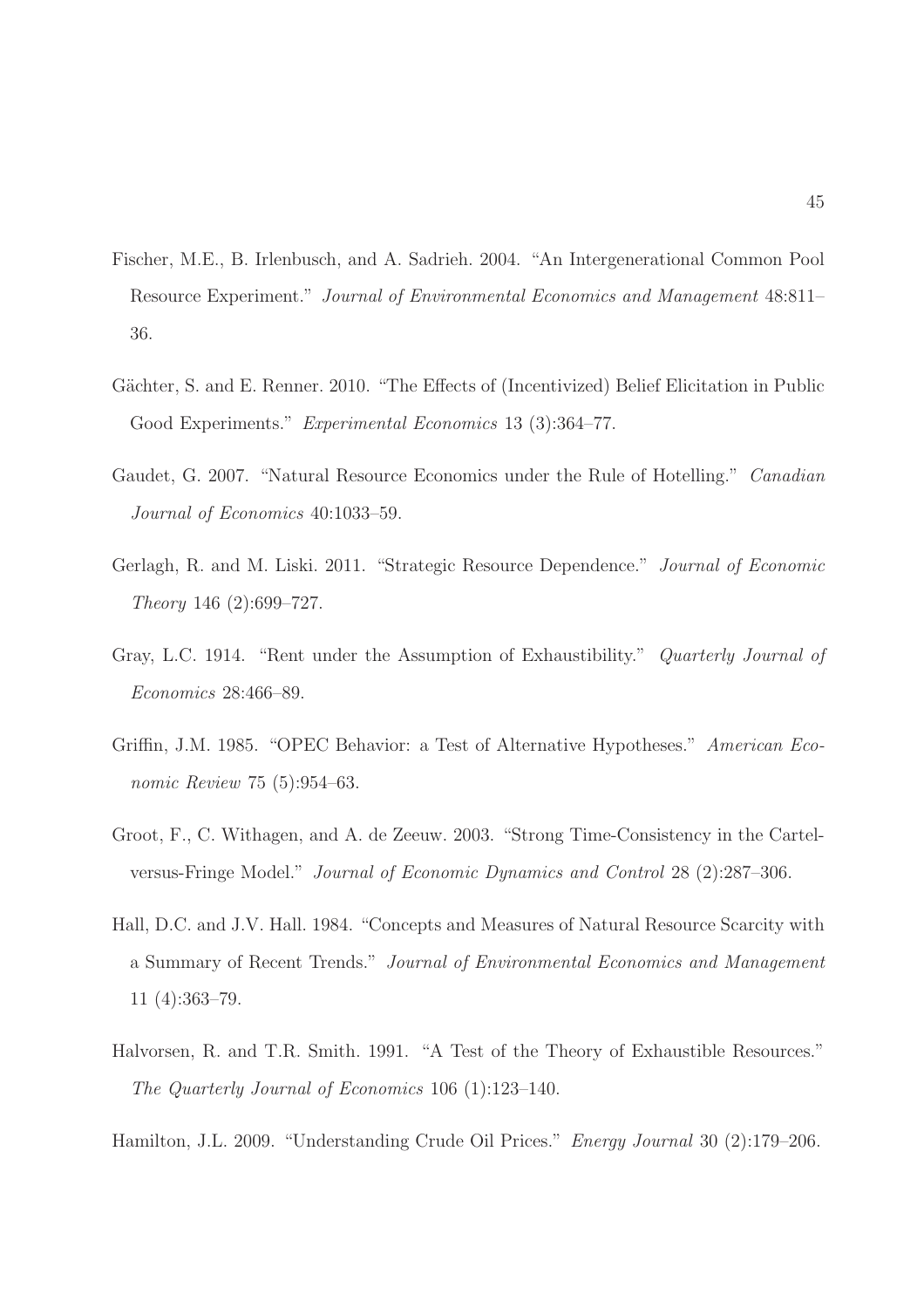- <span id="page-47-2"></span>Heaps, T. 1985. "The Taxation of Nonreplenishable Natural Resources Revisited." Journal of Environmental Economics and Management 12 (1):14–27.
- <span id="page-47-0"></span>Heinberg, R. 2007. "Peak Coal: Sooner than you Think." http://www.energybulletin.net/29919.html (accessed December 15th, 2010).
- <span id="page-47-1"></span>Hotelling, H. 1931. "The Economics of Exhaustible Resources." Journal of Political Economy 39:137–75.
- <span id="page-47-7"></span>Huck, S., H.-T. Normann, and J. Oechssler. 1999. "Learning in Cournot Oligopoly an Experiment." Economic Journal 109:80–95.
- <span id="page-47-8"></span>———. 2000. "Does Information about Competitors' Actions Increase or Decrease Competition in Experimental Oligopoly Markets?" International Journal of Industrial Organization 18:39–57.
- <span id="page-47-3"></span>Krautkraemer, J.A. 1998. "Nonrenewable Resource Scarcity." Journal of Economic Literature 36 (4):2065–107.
- <span id="page-47-4"></span>Kronenberg, T. 2008. "Should We Worry About the Failure of the Hotelling Rule." Journal of Economic Surveys 22 (4):774–93.
- <span id="page-47-6"></span>Lewis, T. and R. Schmalensee. 1980. "On Oligopolistic Markets for Non-Renewable Natural Resources." Quarterly Journal of Economics 95 (3):475–91.
- <span id="page-47-5"></span>Livernois, J. 2009. "On the Empirical Significance of the Hotelling Rule." Review of Environmental Economics and Policy 3 (1):22–41.
- <span id="page-47-9"></span>Livernois, J. and P. Martin. 2001. "Price, Scarcity Rent and a Modified r per Cent Rule for Non-Renewable Resources." The Canadian Journal of Economics 34 (3):827–45.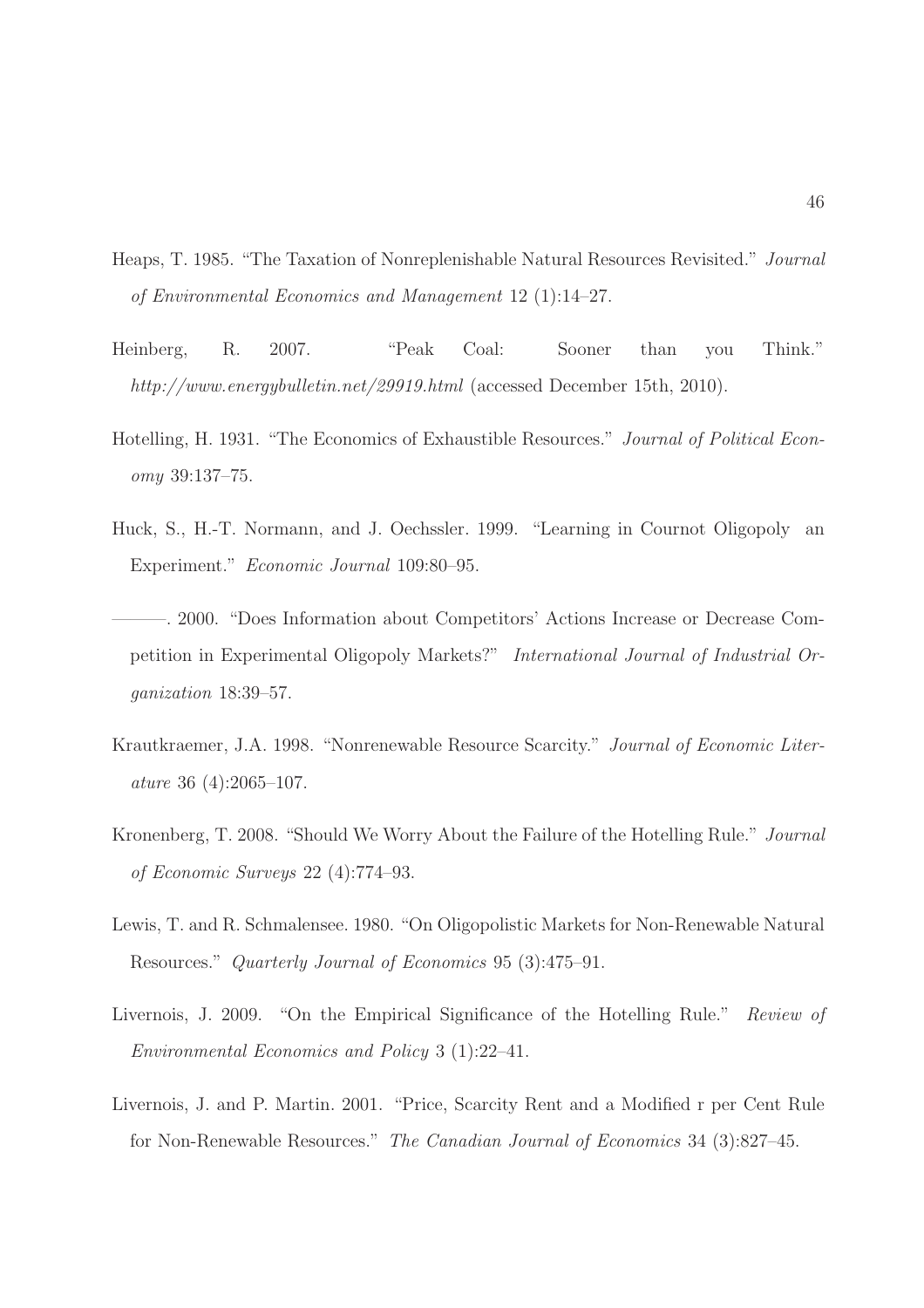- <span id="page-48-3"></span>Loury, G.C. 1986. "A Theory of 'Oil'igopoly: Cournot Equilibrium in Exhaustible Resource Markets with Fixed Supplies." International Economic Review 27 (2):285–301.
- <span id="page-48-7"></span>Mead, W.J. 1979. "The Performance of Government Energy Regulations." American Economic Review 69 (2):352–6.
- <span id="page-48-0"></span>Mouawad, J. 2008. "Oil hits \$ 104 as OPEC rebuffs Bush." http://www.nytimes.com/2008/03/05/business/worldbusiness/05cnd-opec.html (accessed January 18th, 2011).
- <span id="page-48-2"></span>Newbery, D.M. 1981. "Oil Prices, Cartels, and the Problem of Dynamic Consistency." Economic Journal 91:617–46.
- Offerman, T., J. Potters, and J. Sonnemans. 2002. "Imitation and Belief Learning in an Oligopoly Experiment." Review of Economic Studies 69:973–97.
- <span id="page-48-5"></span>Pindyck, R.S. 1978. "The Optimal Exploration and Production of Nonrenewable Resources." Journal of Political Economy 86 (5):841–61.
- <span id="page-48-6"></span>———. 1980. "Uncertainty and Exhaustible Resource Markets." Journal of Political Economy 88 (6):1203–25.
- <span id="page-48-1"></span>———. 1981. "Models of Resource Markets and the Explanation of Resource Price Behavior." *Energy Economics* 3:130–9.
- <span id="page-48-8"></span>Polasky, S. 1992. "Do Oil Producers Act as 'Oil'igopolists?" Journal of Environmental Economics and Management 23 (3):216–47.
- <span id="page-48-4"></span>Sadrieh, A. 2003. "Equity versus Warm Glow in Intergenerational Giving." CentEr Discussion Paper 2003-35.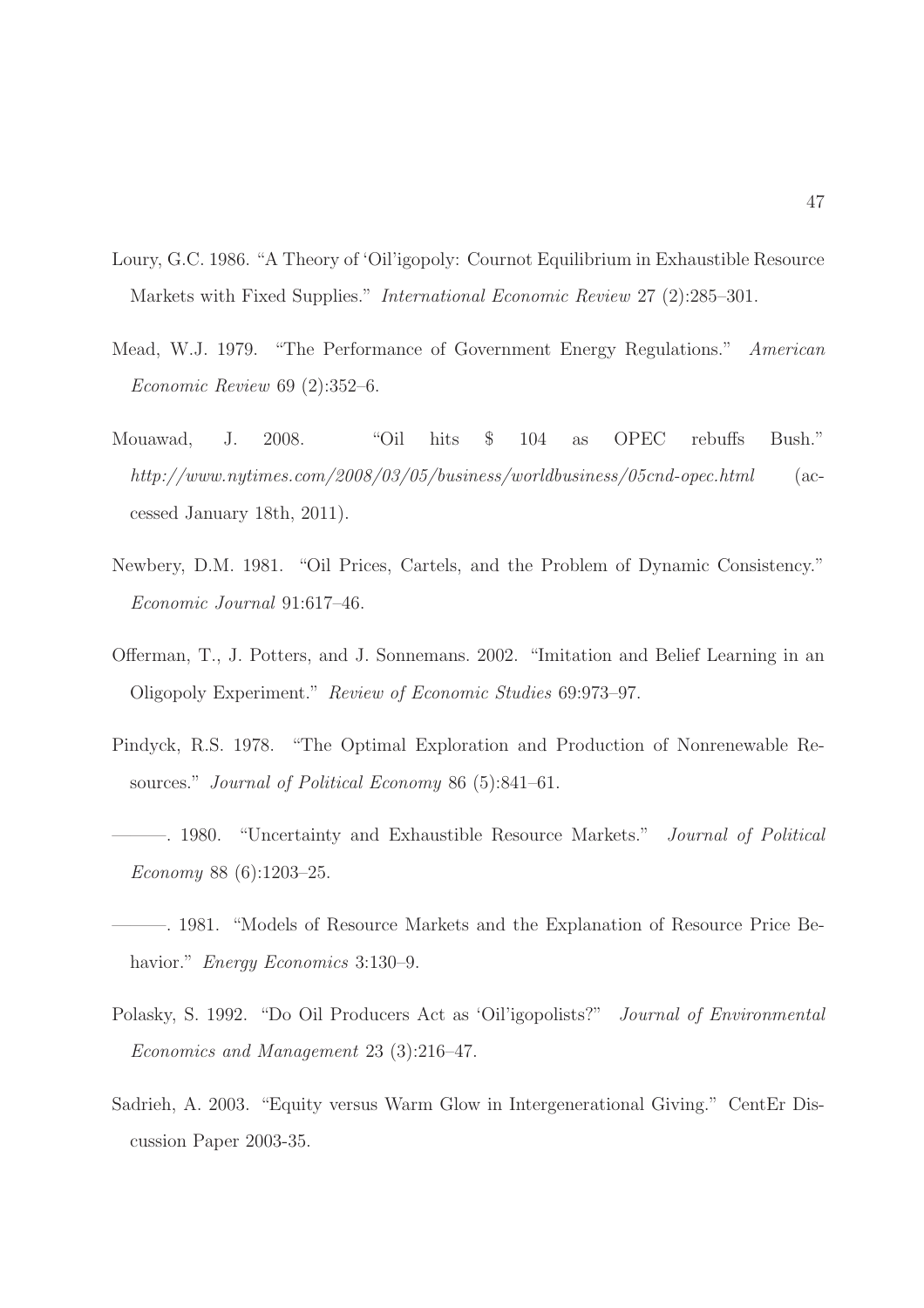- <span id="page-49-4"></span>Salo, S. and O. Tahvonen. 2001. "Oligopoly Equilibria in Nonrenewable Resource Markets." Journal of Economic Dynamics and Control 25:671–702.
- <span id="page-49-5"></span>Slade, M.E. 1982. "Trends in Natural-Resource Commodity Prices: An Analysis of the Time Domain." Journal of Environmental Economics and Management 9 (2):122–37.
- <span id="page-49-6"></span>———. 1988. "Grade Selection under Uncertainty: Least-Cost Last and Other Anomalies." Journal of Environmental Economics and Management 15 (2):189–205.
- <span id="page-49-0"></span>Smith, G.O. 1920. "Where the World Gets Its Oil." The National Geographic Magazine 37 (2):181–202.
- <span id="page-49-2"></span>Smith, J.L. 2005. "Inscrutable OPEC? Behavioral Tests of the Cartel Hypothesis." The Energy Journal 26 (1):51–82.
- <span id="page-49-1"></span>Solow, R.M. 1974. "The Economics of Resources or the Resources of Economics." American Economic Review 64 (2):1–14.
- <span id="page-49-7"></span>Teece, J. 1982. "A Behavioral Analysis of OPEC: An Economic and Political Synthesis." Journal of Business Administration 13:127–59.
- <span id="page-49-8"></span>Terrel, D. 1994. "A Test of the Gambler's Fallacy: Evidence from Pari-mutuel Games." Journal of Risk and Uncertainty 8 (3):309–17.
- Van Veldhuizen, R. 2009. Strategic Behavior on a Natural Resource Market: An Experiment. Master's thesis, Tinbergen Institute.
- Williams, J.L. 2009. "Oil Price History and Analysis (Updating)." http://www.wtrg.com/prices.htm (accessed April 22nd, 2010).
- <span id="page-49-3"></span>Zwanenburg, M. 2010. "Europe's Energy Portal: Depletion." http://www.energy.eu/#depletion (accessed December 2nd, 2010).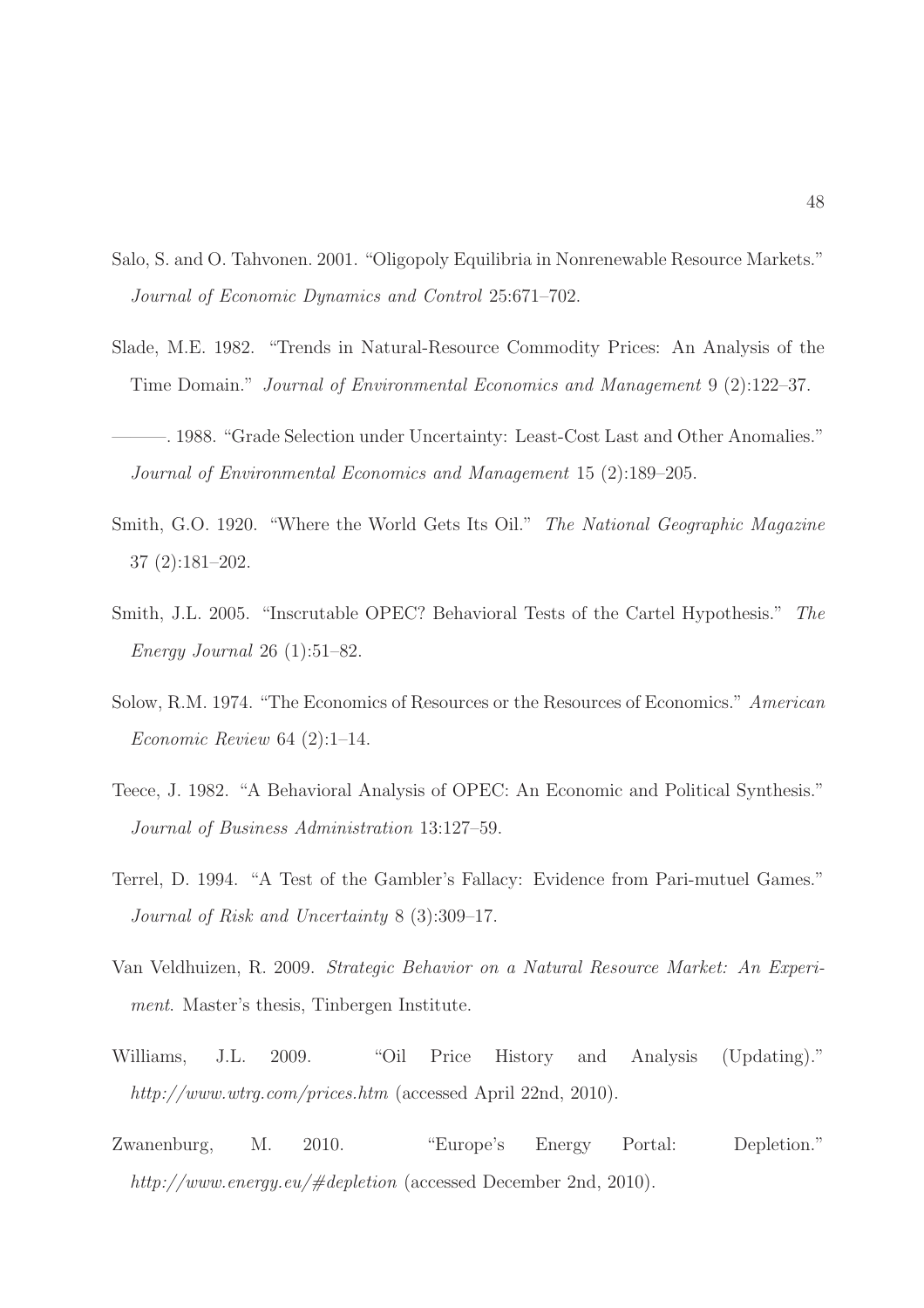|                                        |                                           |                     |            | Dependent Variable: Prediction in $t$ (IV 1st stage) |  |
|----------------------------------------|-------------------------------------------|---------------------|------------|------------------------------------------------------|--|
|                                        | <b>LOW</b>                                |                     |            | HIGH                                                 |  |
|                                        | Coeff.                                    | Std Err.            | Coeff.     | Std Err.                                             |  |
| Stock in $t$                           | $-.0285$                                  | .0173               | $.0446***$ | .0126                                                |  |
| Other producer stock in t              | $.3097***$                                | .0143               | $.1461***$ | .0123                                                |  |
| Other producer quantity in $t-1$       | $.4048***$                                | .0216               | $.5721***$ | .0249                                                |  |
|                                        |                                           | Dependent Variable: |            | Quantity in $t$ (IV 2nd stage)                       |  |
| Predicted other producer quantity in t | $.1397*$                                  | .0743               | .1349      | .0991                                                |  |
| Stock in $t$                           | $.3131***$                                | .031                | $.1337***$ | .0471                                                |  |
| Other producer stock in $t$            | $-.0430*$                                 | .0221               | $-.0122$   | .0138                                                |  |
|                                        | Dependent Variable: Quantity in $t$ (OLS) |                     |            |                                                      |  |
| Predicted other producer quantity $t$  | $.2224***$                                | .0562               | $.2791***$ | .0601                                                |  |
| Stock in t                             | $.3130***$                                | .0318               | $.1283***$ | .0481                                                |  |
| Other producer stock in t              | $-.0584***$                               | .0179               | $-.0101$   | .0133                                                |  |
| Observations                           | 1280                                      |                     | 1440       |                                                      |  |
| Adj. R-Squared (IV stage 1)            | .7437                                     |                     | .5820      |                                                      |  |
| R-Squared (IV stage 2)                 | .6949                                     |                     | .3763      |                                                      |  |
| Adj. R-Squared (OLS)                   | .6797                                     |                     | .3512      |                                                      |  |

<span id="page-50-0"></span>Table VI: Main Part Production Function with Instrumental Variables

significant at  $10\%;$ <sup>\*\*</sup> significant at  $5\%;$ <sup>\*\*\*</sup> significant at  $1\%$ 

Notes. This table provides the result of an instrumental variables or two stage least squares approach as well as OLS. The first stage of IV consists of a regression of predicted other producer quantity on stock, other producer stock and lagged other firm quantity (the instrument). The second stage of IV is a regression of quantity on the predicted other producer quantity, stock and the stock of the other producer. Both stages also contain period and producer fixed effects; standard errors are clustered at the producer level. For OLS, we repeat the regression of table [VI](#page-50-0) with period 1 removed. Predictions were only elicited in even rounds; moreover the first period is omitted because of the use of a lagged variable. The final period is omitted from the analysis since all benchmarks are trivially equal to the remaining resource stock in the final period. Thus, the number of observations per individual in all treatments is equal to 20, 5 rounds with 4 observations each. P-values are calculated using two-sided t-tests.

# Appendix A: Re-Examining Predictions

In this section we take a closer look at the expectations ellicitation procedure we used in the experiment. Recall that in every even round participants were asked in every period to indicate to predict how much the other firm to produce in that period. Directly asking participants what they expect the other producer to extract gives rise to at least two possible concerns. For one, asking for predictions directly may lead to a false consensus effect (see e.g. [Croson,](#page-45-8) [2000\)](#page-45-8). In the context of this experiment, participants might base their expectation of the other firm's production on their own production level. Since we are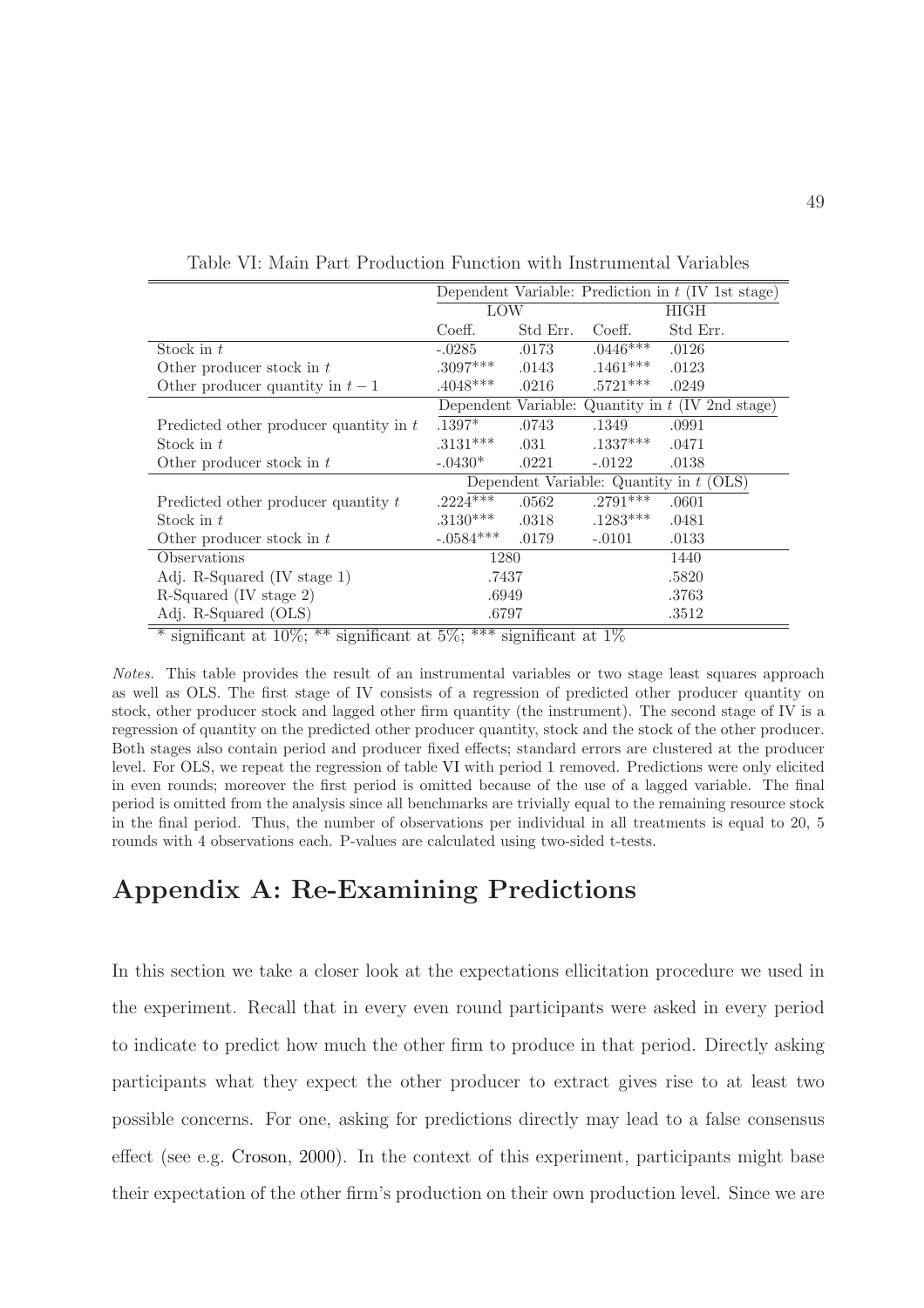Table VII: Main Part Production Function in Rounds with and without Expectation Ellicitation

<span id="page-51-0"></span>

|                                                 | Dependent Variable: Quantity in $t$ |          |            |          |
|-------------------------------------------------|-------------------------------------|----------|------------|----------|
|                                                 | LOW                                 |          | HIGH       |          |
|                                                 | Coeff.                              | Std Err. | Coeff.     | Std Err. |
| Other producer quantity in $t-1$                | .0122                               | .0324    | .0277      | .0412    |
| Stock in $t$                                    | $.2815***$                          | .0217    | $.1795***$ | .0281    |
| Other producer stock in $t$                     | .0019                               | .0111    | $-.0144$   | .0189    |
| Predictround x other producer quantity in $t-1$ | .0452                               | .0481    | .0537      | .0717    |
| Predictround x stock                            | .0210                               | .0151    | $-.0490$   | .0334    |
| Predictround x other producer stock             | $-.0014$                            | .0171    | .0285      | .0242    |
| Observations                                    | 2560                                |          | 2880       |          |
| R-Squared                                       | .6676                               |          | .3347      |          |

\* significant at  $10\%;$  \*\* significant at  $5\%;$  \*\*\* significant at  $1\%$ 

Notes. This table provides the result of a regression of quantity on lagged other producer quantity, stock and the stock of the other producer as well as the same variables interacted with a dummy (predictround) which is equal to one for all rounds where predictions were made. The regression also contains period and producer fixed effects (the former are also interacted with the predictround dummy); standard errors are clustered at the producer level. The first period is omitted because of the use of a lagged variable; the final period is omitted since all benchmarks are then trivially equal to the remaining resource stock. Thus, the number of observations per individual in all treatments is equal to 40, 10 rounds with 4 observations each. P-values are calculated using two-sided t-tests.

interested in the opposite effect, this means that we have to take possible reverse causality into account when investigating producer dynamics by means of expectations. Moreover, another problem with eliciting expectations directly is that the elicitation procedure itself may change behavior in a round (see e.g. Gächter and Renner, [2010](#page-46-8)).

With field data, reverse causality issues tend to be addressed using an instrumental variables (IV) approach. A good instruments should (a) have a causal impact on the instrumented variable (period  $t$  predictions) and (b) be uncorrelated to the dependent variable (period  $t$  production). We can exploit the panel structure of the data and use lagged variables as instruments. One variable variable that meets this criteria is lagged other producer quantity.<sup>43</sup>

<sup>&</sup>lt;sup>43</sup>There is a correlation between producer quantity and lagged other producer quantity, but it dissapears if corrected for current period prediction. This suggests that any effect lagged other producer quantity has on current production runs through predictions, which makes it a good instrument. Also, the impact of lagged other producer quantity on current prediction is credibly causal, since it is unlikely for a producer to base his on the other producer's next period prediction, especially since predictions were never made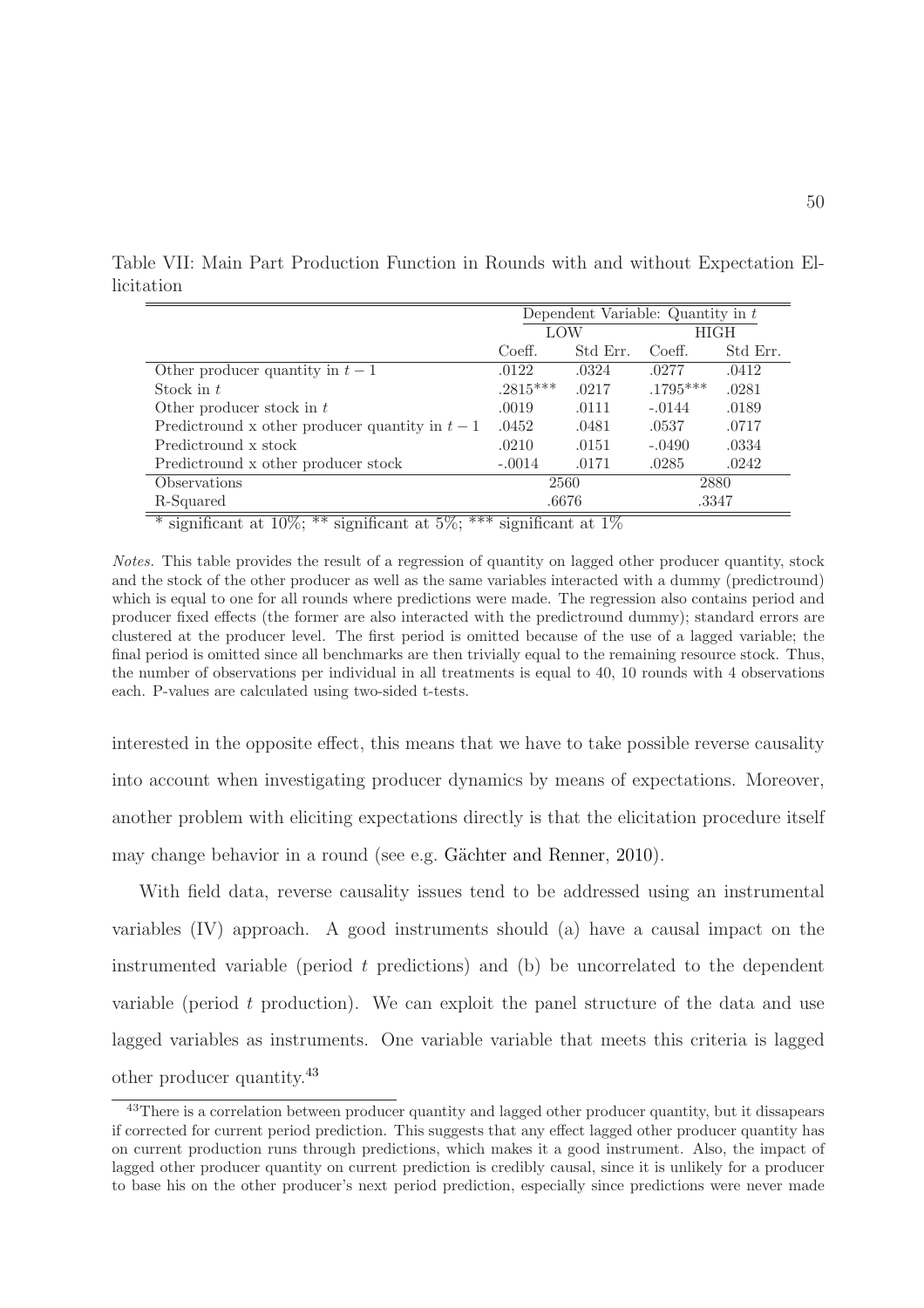Table [VI](#page-50-0) gives the results of the IV approach; we also repeat the regression of table [III](#page-33-0) without period one to make sure that any differences are not due to to the removal of the first period. The first stage estimates show that last period's other producer quantity is indeed strongly correlated to this period's prediction in all three treatments. The estimated coefficients for the prediction variable in stage 2 are approximately half the size of the coefficients for OLS. As a consequence, they are no longer significantly different from zero at the 5% level. This suggests that the false consensus effects may have had a sizable impact on the predictions that participants made. At the same time, using the IV approach does not affect the conclusions with respect to hypotheses 1A and 1B; hypothesis 1B still does not receive any support from the data, whereas hypothesis 1A strongly does. Indeed, for the dynamic optimization variables stock and other producer stock the coefficient estimates of stage 2 are very close to the results of OLS.

To examine if the elicitation procedure itself also influenced behavior in the experiment, we can compare rounds with expectations to rounds where expectations were not elicited. For this purpose we repeat the regression of table [III](#page-33-0) but include a dummy for prediction rounds and interact this dummy with all regressors. Since we have no data on predictions for rounds where predictions were not asked, we use last period's other firm quantity as a proxy. The first stage regression in table [VI](#page-50-0) showed that this variable is highly correlated to the prediction variable and may as such be a useful proxy. Table [VII](#page-51-0) gives the results of this regression. The most important thing to note is that none of the interaction terms are significant. This suggests that the elicitation procedure itself did not significantly affect producer behavior in this experiment.<sup>44</sup>

public.

<sup>&</sup>lt;sup>44</sup>We also examined if the distribution of quantities differed between rounds with and without predictions; however we found no differences.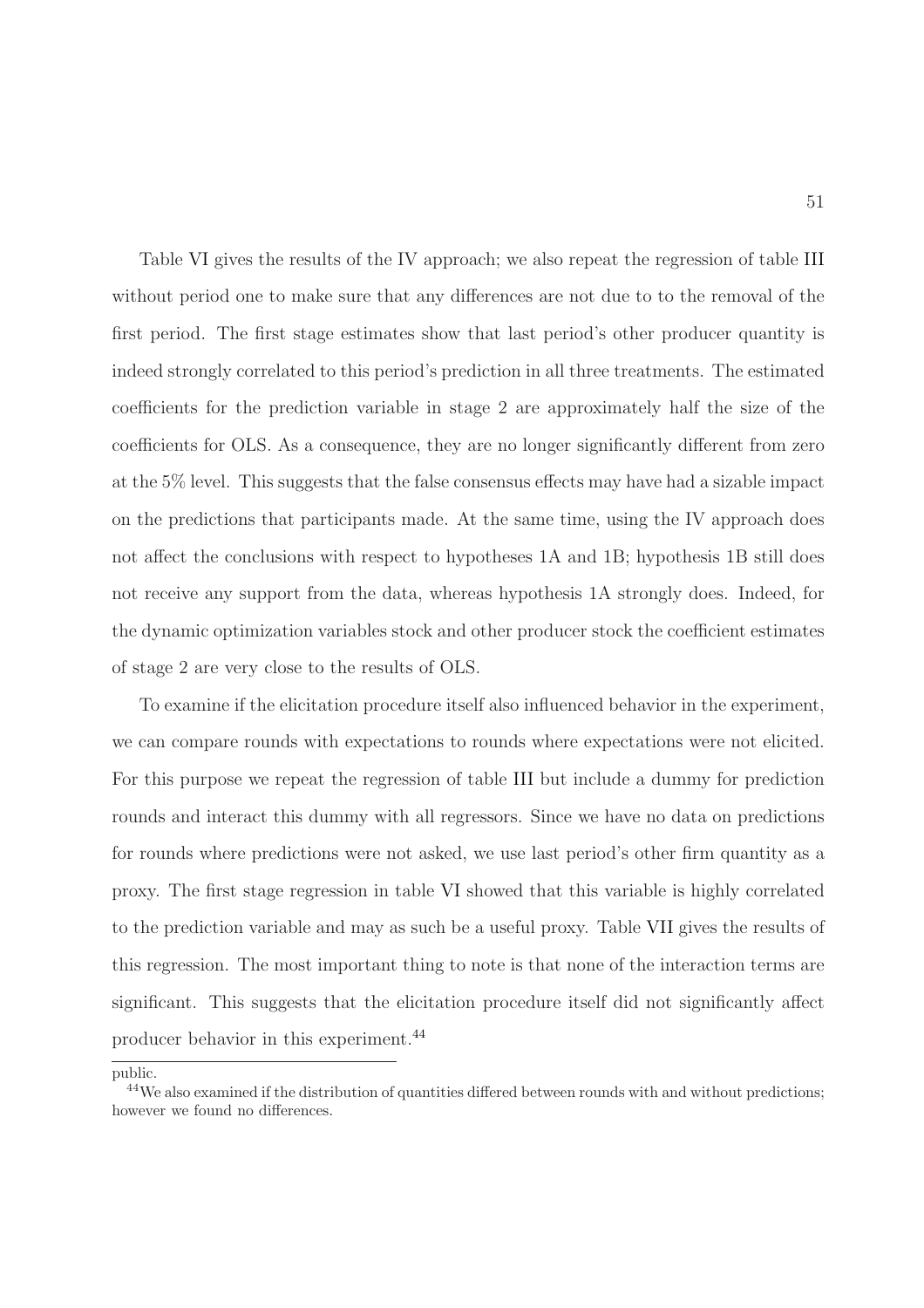# Appendix B: Experimental Instructions

This section contains the instructions and questions used in treatment HIGH of the experiment for both the prologue and the main part. Part I and part II refer to phase one and phase two of the prologue respectively, whereas part III refers to the main part. The instructions for treatment LOW were identical except that stock, fixed costs and the conversion rate were different in the main part (part III). An example of a decision screen is provided at the end of this appendix.

# Introduction Part I

In part 1 of this experiment, you are the manager of a firm. In particular, you will have to decide on the quantity that your firm is going to produce. Your firm is the only active firm on the market (i.e. it is a monopolist) and as such only your decision determines the market price. In this part of the experiment, the minimum market price is 0 and the maximum market price is 372. Moreover, increasing your quantity by 1 will lower the price by 2. Quantity and price in turn determine revenue according to the following formula:

#### $Revenue = Price X$  Quantity

The payment you receive at the end of the experiment will be based on total revenue. This part of the experiment consists of several rounds. Each round in turn consists of 6 periods. In each period you have to decide what quantity your firm is going to produce. After 6 periods, the round will end and your pay-off over the round will be determined. After this a new round will start, which will again have 6 periods.

You may have noticed that there is a calculator at the bottom of the screen. It can be used to calculate what will be the price and revenue level if you pick a certain quantity. You can now go to the next page of the instructions. Note that you can always return to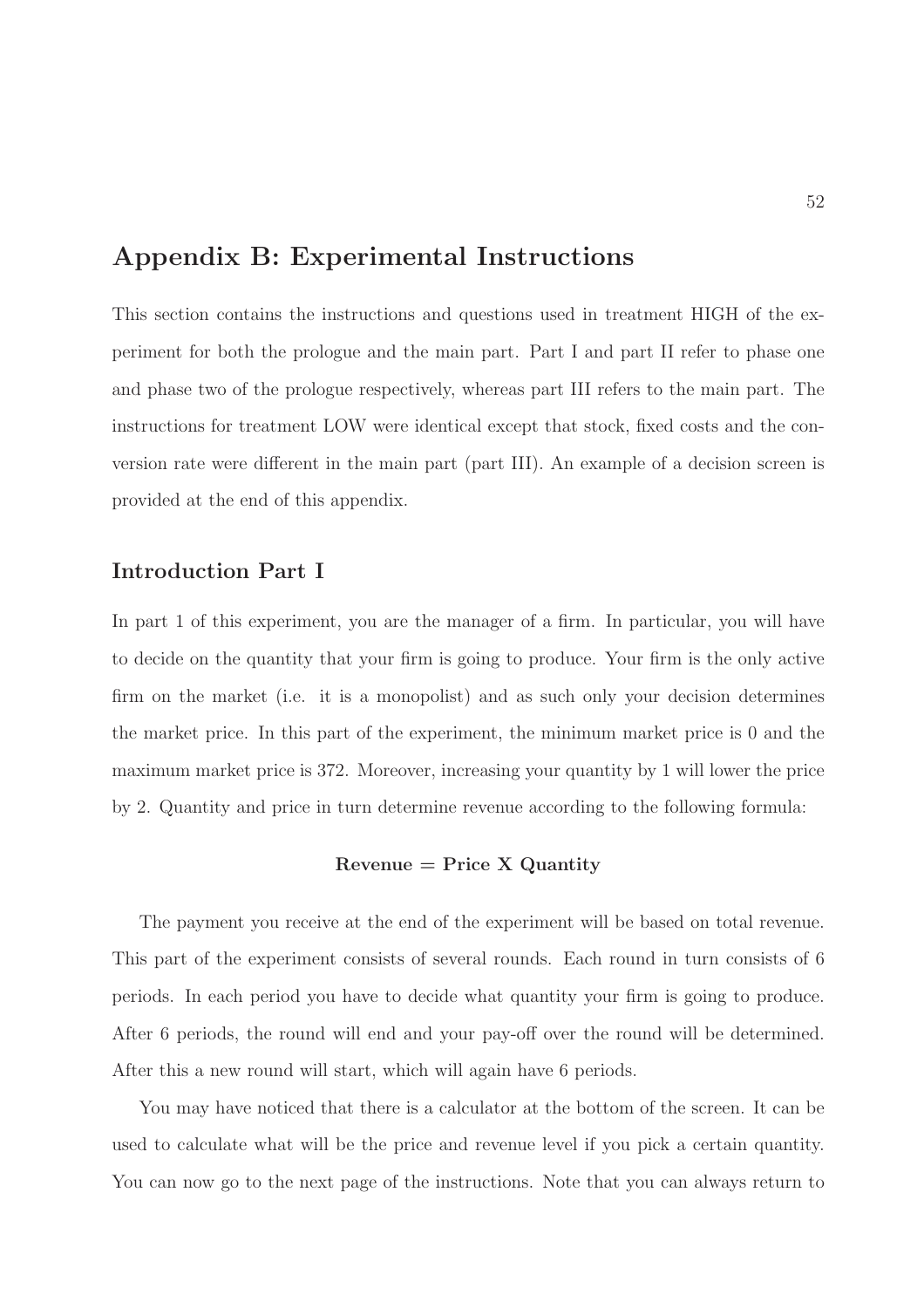this page later by clicking on the blue headers at the top of this page (only the pages you have already been to can be accessed).

### The Payment Mechanism

In this experiment, revenue earned in earlier periods is more valuable than revenue earned in later periods. One way to think about this is that your revenue will be put on a bank account, where it will earn 10 % interest per period. The final column in the calculator describes exactly how much a given level of revenue earned in a certain period will be worth in terms of End Income. For example, a quantity of 54 produced in period 1 yields a revenue of 14256, which will yield an end income of 22959 at the end of the round. The same numbers can also be accessed using the calculator by filling in 54 for first period quantity.

At the end of every round, your firm will calculate its total end income by adding up end income levels of all 6 periods. However, your firm also has a fixed cost equal to 98000, which will have to be paid at the end of every round. This fixed cost is unavoidable and will have to be paid regardless of the amount you produced over the round. Think of this amount as the total cost of maintaining a factory over the whole round. As a result, your payment at the end of a round will be determined according to the following formula:

#### Payment = Total End Income - Fixed Cost

At the end of the experiment, the points from all rounds will be converted into euros at a rate of 2000 points per euro, such that 1000 points are worth 0,50 euros. Be assured though that over the whole experiment it will not be possible to lose money. A negative pay-off over a round can be compensated by a positive pay-out in another round, in another part of the experiment, or by the show-up fee (7 euros), with a miminimum possible pay-off of zero over the whole experiment. Note, however, that this is very unlikely to happen.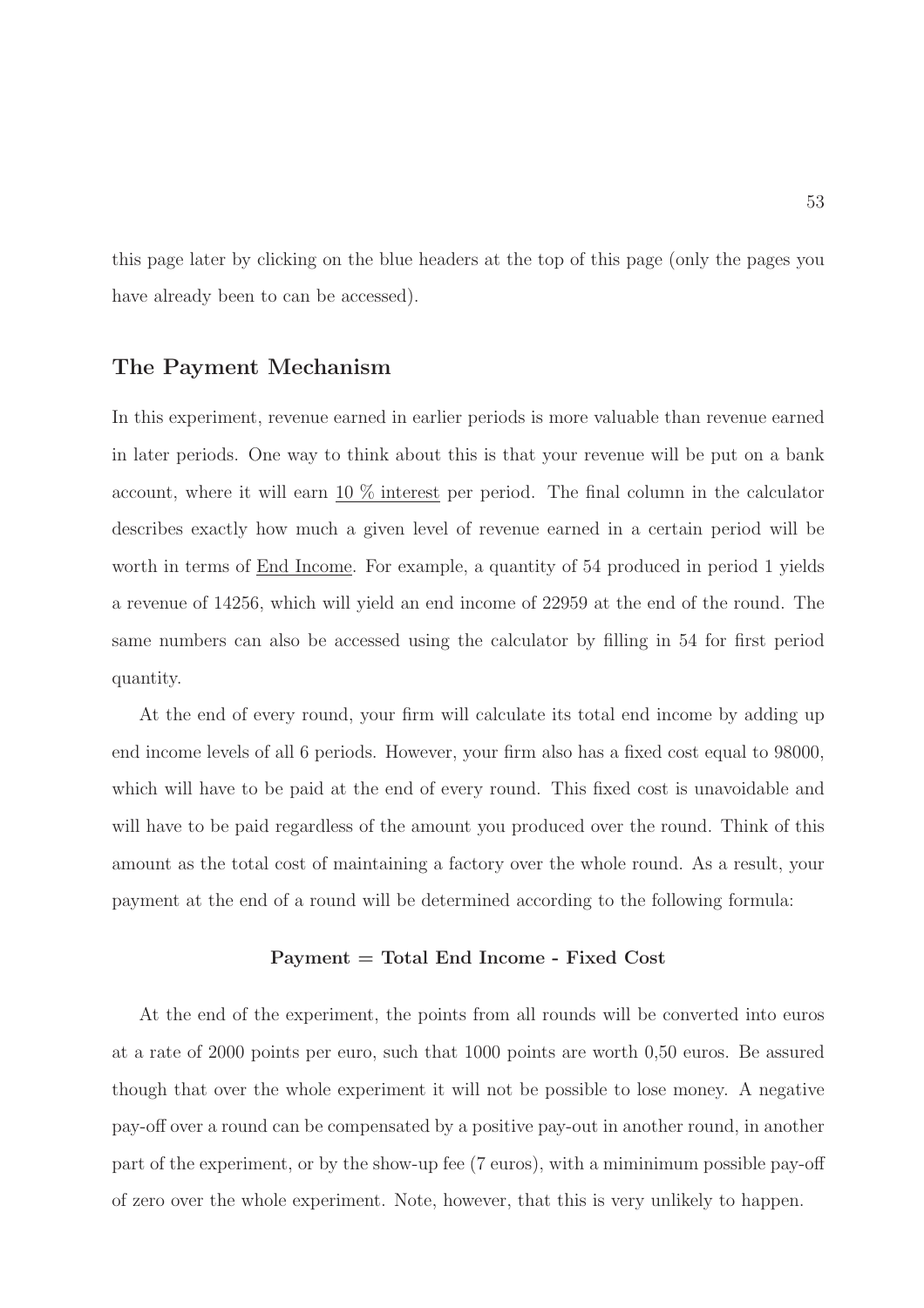### Resource Stocks

One thing we have neglected so far is the production process. Producing one unit of your firm's good will require one unit of resource. Over each round, only 280 units of resource are available, so that at most 280 units can be produced. Thus, consuming one unit of resource in the first period means that you will not be able to use it in any of the following periods. At the start of each new round, your resource stock will be replenished.

One thing to note about the resource stock is that you do not have to use it all. Likewise, it is not necessary to produce in every single period. At the same time, it is also very well possible to use up your whole resource stock and produce in all periods. Before we start the actual experiment, you will have some time to practice to familiarize yourself with this set-up.

As a final comment, be sure that you understand the difference between period and round, and also between revenue, end income and payment. One round consists of 6 periods. Similarly, revenue is what your firm earns every period, end income is what your firm's revenue of a period will be worth at the end of the round (i.e. after taking interest into account) and payment is the total amount of points you get at the end of a round.

To make sure you understand these ideas, we have a few questions for you.

# Question 1

The first question is about the price mechanism. Suppose your firm is going to produce 58. What will be the market price? (Integer between 0 and 372). Tip: use the calculator (any period will do, since the price does not depend on the period)!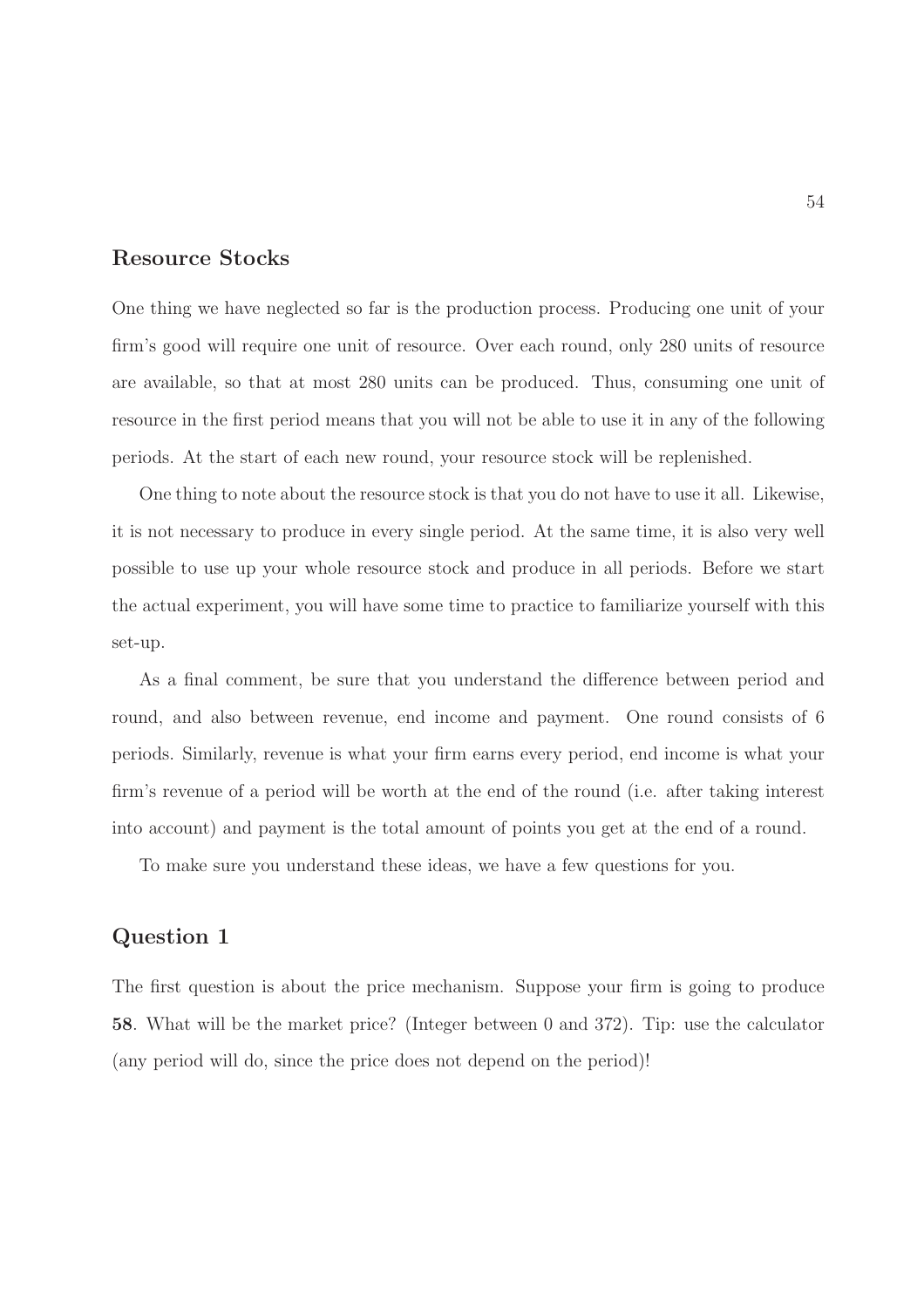# Question 2

Which of the following statements is true? If you produce 55 in both period 2 and period 3, you will have...

- 1. Different prices, revenues and end incomes in both periods
- 2. The same price and end income in both periods and a higher revenue in period 3
- 3. The same price and end income in both periods and a higher revenue in period 2
- 4. The same price and revenue in both periods and a higher end income in period 2
- 5. The same price and revenue in both periods and a higher end income in period 3
- 6. The same price, revenue and end income in both periods

# Question 3

Which of the following statements is false? It is possible to...

- 1. Produce zero in some periods
- 2. Produce something in all periods
- 3. Over all periods produce less than your stock
- 4. Over all periods produce as much as your stock
- 5. Over all periods produce more than your stock

# Question 4a

Now suppose your firm has arrived in period 5 (out of 6) and still has a stock of 26. However, you are doubting between two different options. Option A entails producing 19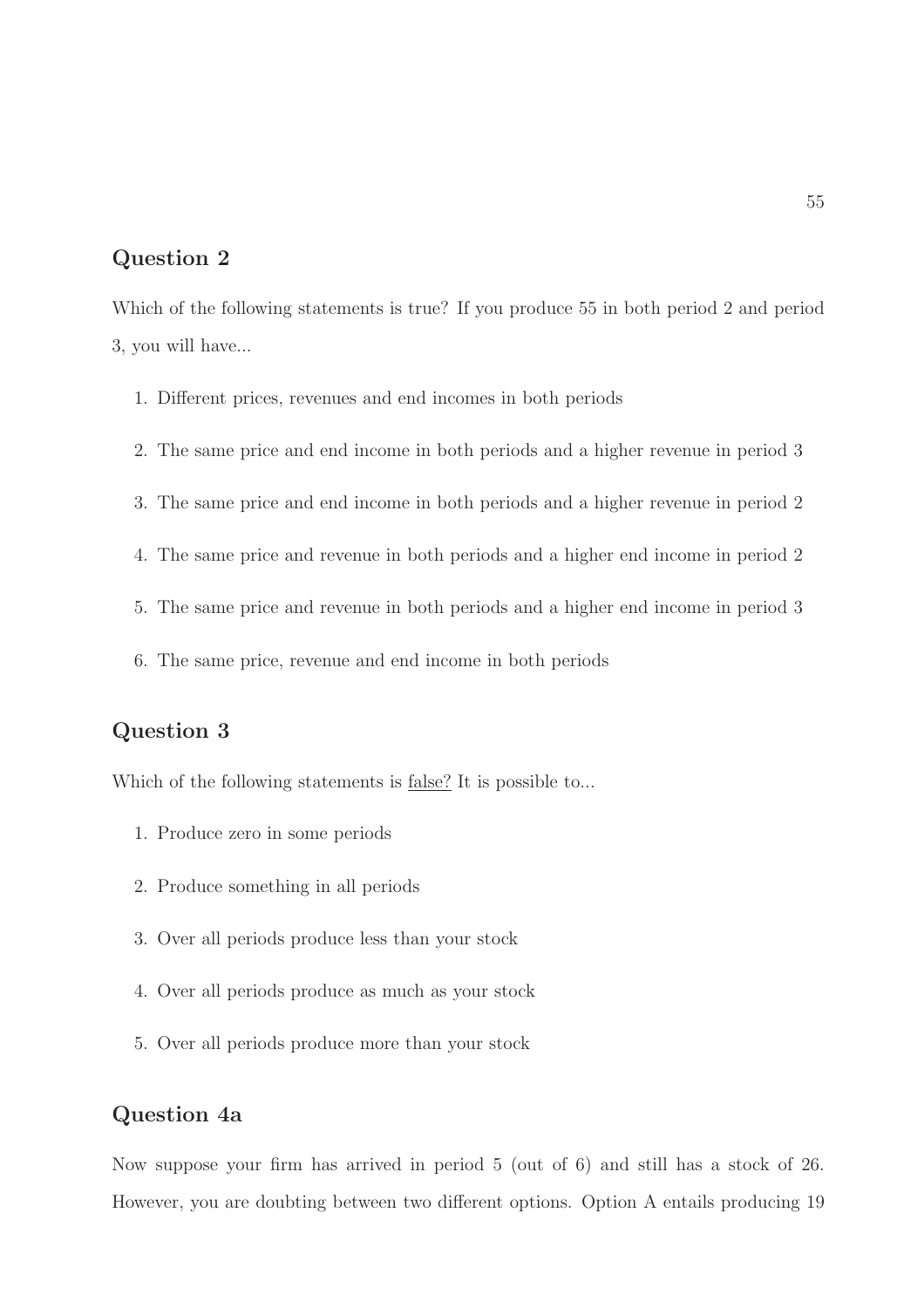in period 5 and 7 in period 6. Option B would be to produce 7 in period 5 and 19 in period 6. What option would yield the highest end income?

# Question 4b

Suppose you have indeed decided to produce 19 in period 5 and 7 in period 6. What end income is your firm going to earn?

# End of Instructions

You are now ready to start the experiment. By clicking on the next link, you will go to a practice session as soon as everyone has finished the instructions. The results you obtain during practice will not count towards your pay-out at the end of the experiment. Practice time will last for approximately 10 minutes; during this time you can work through as many rounds as you like. After the practice session has ended you will move on to the part where earnings will be paid out. This part is identical to practice, except that there will be only 1 round. All results obtained in the practice session will be saved and made available during the real experiment, so use practice time to familiarize yourself as well as possible with the set-up.

One more thing to note is that the bottom right corner of the screen will show a timer. You can see an example of the timer in the bottom of right of this screen. The timer indicates the amount of time you have left to make a decision in the current period. In this part of the experiment, you will have a maximum of 40 seconds to make your decision. If you fail to make your decision in time, you will automatically produce zero and move on to the next period. The timer is reset in every period, regardless of how much time you spent in the preceding period. Finally, note that it in many cases only a small fraction of the required time might be needed to make a decision.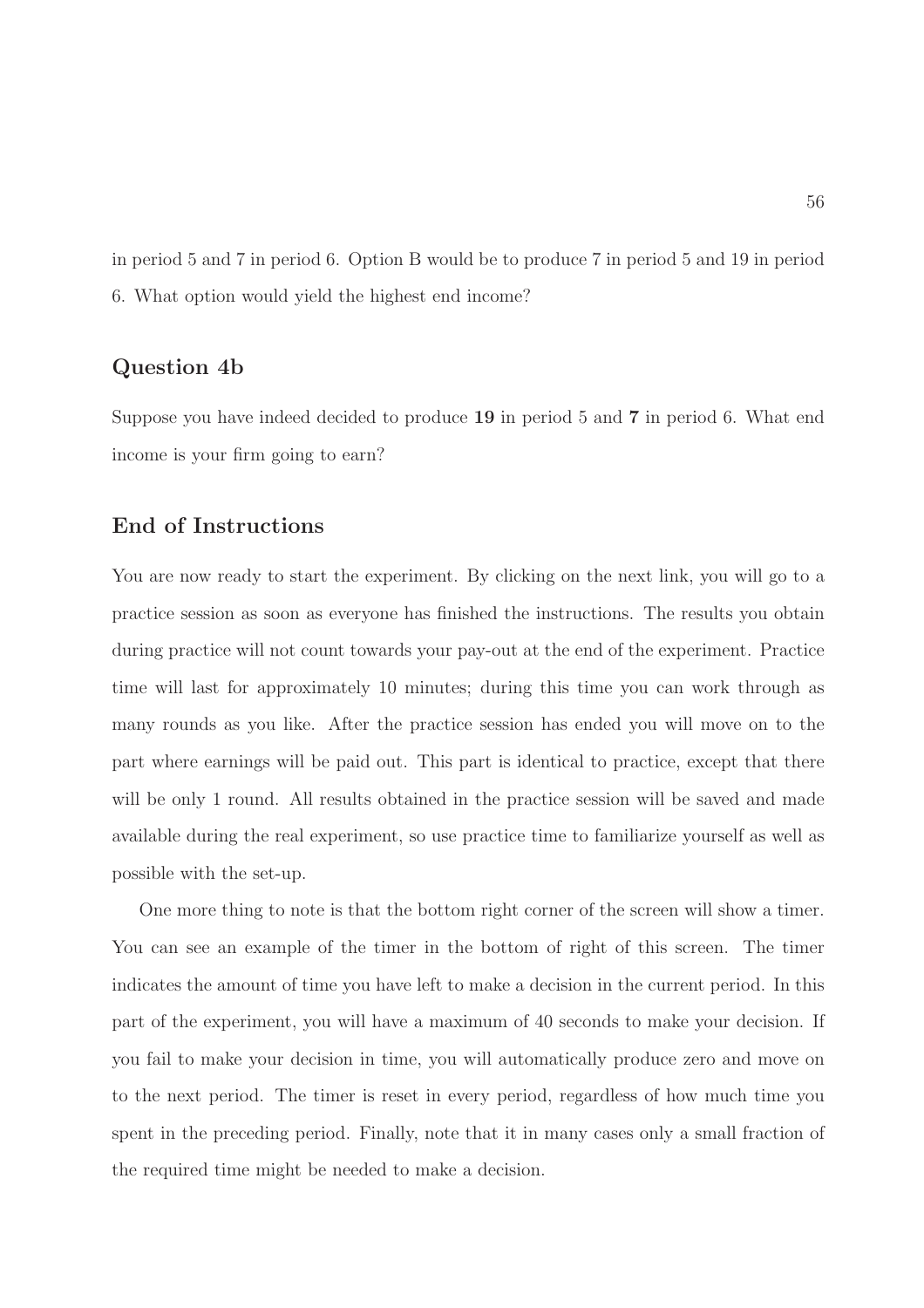### Instructions Part II

We will now start with the second part of this experiment. In this part of the experiment, you will be the manager of a firm, like in part I. However, several other aspects have changed. For one, you now face competition from one other firm. For another, you will have an unlimited amount of resources to produce with. Moreover, fixed costs will be slightly higher. These changes will be explained in greater detail below and on the next page.

#### Dealing with other firms

Firstly, you will now face competition from another firm. The decisions for the other firm will be made by another participant of this experiment. The other firm you face will be the same in every period of the same round but will change in each new round. Moreover, decisions will be made simultaneously, so that you will not know the other firm's production level until after the end of the period, just like the other firm will not know your production level. Similarly, you will not know with whom you will be matched, like others will not know with whom they will be matched. Anonymity is ensured.

As a result of the presence of the other firm, the effect of your quantity on market price has changed. In particular, a one unit increase in production by either you or the other firm will now lower the market price by 1. Moreover, the price will now be between 0 and 360. The calculator has been changed and will now be able to also take the decisions of the other firm into account. You will be able to practice with the new situation in one of the exercises.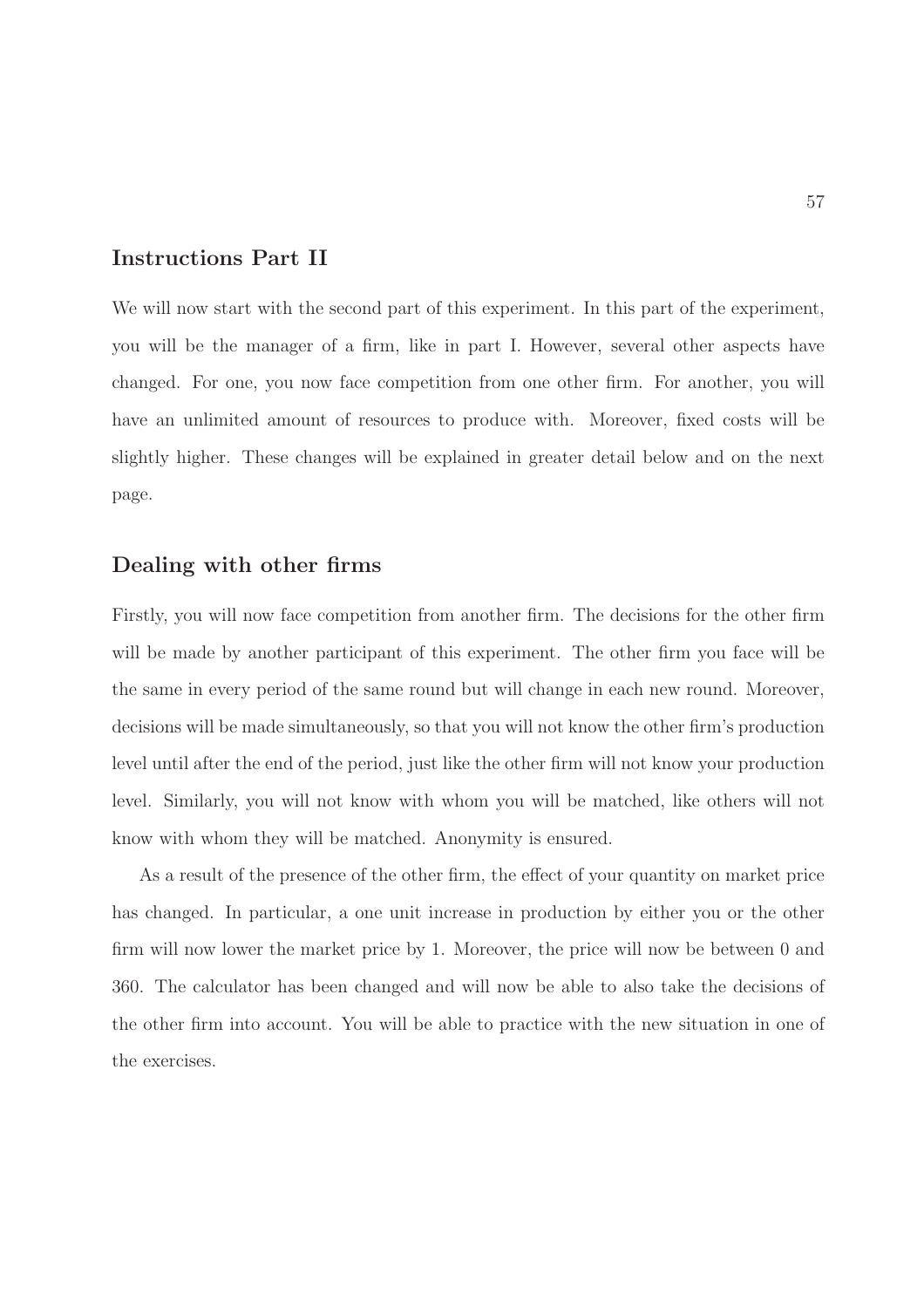### Resources and Earnings

Another difference between part II and part I is that you will no longer have a limited stock of resources. As a result, producing a high amount in an early period will no longer limit your production in later periods. The final difference with the first part is that fixed costs are now equal to 100000. Other than that, the payment mechanism in this part of the experiment is identical to the mechanism used in the first part. Your payment after each round is still determined using the following formula:

#### Payment = Total End Income - Fixed Cost

Your payment will be converted into euros at a rate of 10000 points per euro, such that 1000 points are worth 0,10 euros. Moreover, interest will still be equal to 10%. Before going to the experiment, we would like to ask two checkup questions.

# Question 1

This question will make use of the following table. The table can be read as follows: the left column contains your production decision (in red). The top row contains the production decision of the other firm (in blue). The cells in the table indicate what level of revenue your firm will earn (again in red) for the associated combination of production levels by your firm and the other firm. Moreover, the cells also contain the revenue that the other firm will earn (in blue). For example, to look up your revenue in case the other firm produced 60 and your firm produced 120, you would have to go right from 120 and down from 60, where you would find that you would earn a revenue of 216 and the other firm would get 108.

There are a few more things to note about the table. For one, note that the numbers in the table are revenues, which are equal to end income only in the last period. For another, it is important to note that although the set-up for this question is identical to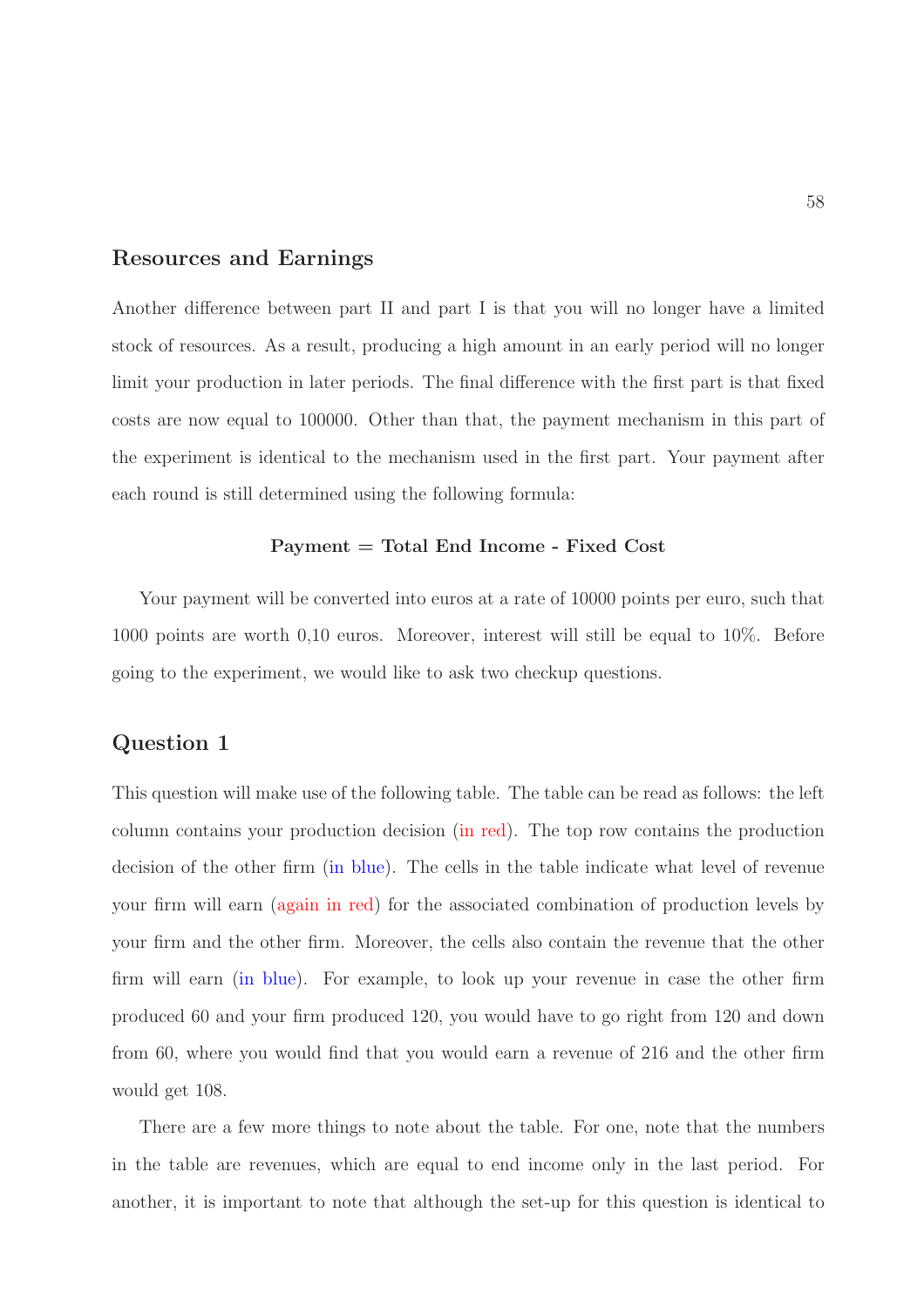the set-up used in the experiment itself, we have chosen only a few values as examples. For example, in the actual experiment you would also be able to produce 119 or 121 (or any other amount). Moreover, we have underlined the quantity that will give you the highest revenue keeping the other firm's production level constant. In some cases, there may be two such quantities in the table; however, this holds in the table only because of the particular values used for this example. Finally and importantly, the last two digits have been removed from the revenue numbers in the table. Thus, for example 180 would actually be 18000, and the latter is what you would have to fill in below.

|      |     |                | Other                              |                     |          |           |           |               |  |
|------|-----|----------------|------------------------------------|---------------------|----------|-----------|-----------|---------------|--|
|      |     | 180            | 150                                | 120                 | 90       | 60        | 30        | 0             |  |
|      | 180 | 0<br>0         | 45<br>54                           | 108 72              | 162 81   | 216 72    | 270 45    | 3240          |  |
|      | 150 | 45 54          | 90<br>90                           | $\parallel$ 135 108 | 180 108  | 225 90    | 270 54    | 3150          |  |
|      |     | $ 120 $ 72 108 | <u>  108</u> 135 <u>   144</u> 144 |                     | 180 135  | 216 108   | 252 63    | 2880          |  |
| Self | 90  | 81 162         |                                    | 108 180 135 180     | 162 162  | 189 126   | 21672     | 2430          |  |
|      | 60  | 72 216         | 90 225                             | 108 216             | 126 189  | 144 144   | 16281     | 1800          |  |
|      | 30  | 45 270         | 54 270                             | 63 252              | 72 216   | 81<br>162 | 90<br>90. | 99 0          |  |
|      | 0   | 324<br>0.      | 315<br>0                           | 288<br>0            | 243<br>0 | 180<br>0  | 99<br>0   | $\theta$<br>0 |  |

Suppose the other firm produced 60. What revenue would you earn if you produced 120?

Now suppose the other firm produced 90. Firstly, what quantity should you produce to get the highest revenue for you? What quantity should you produce to get the highest revenue for the other? And finally, what quantity would yield the highest combined revenue? Hint: sometimes multiple answers may be possible.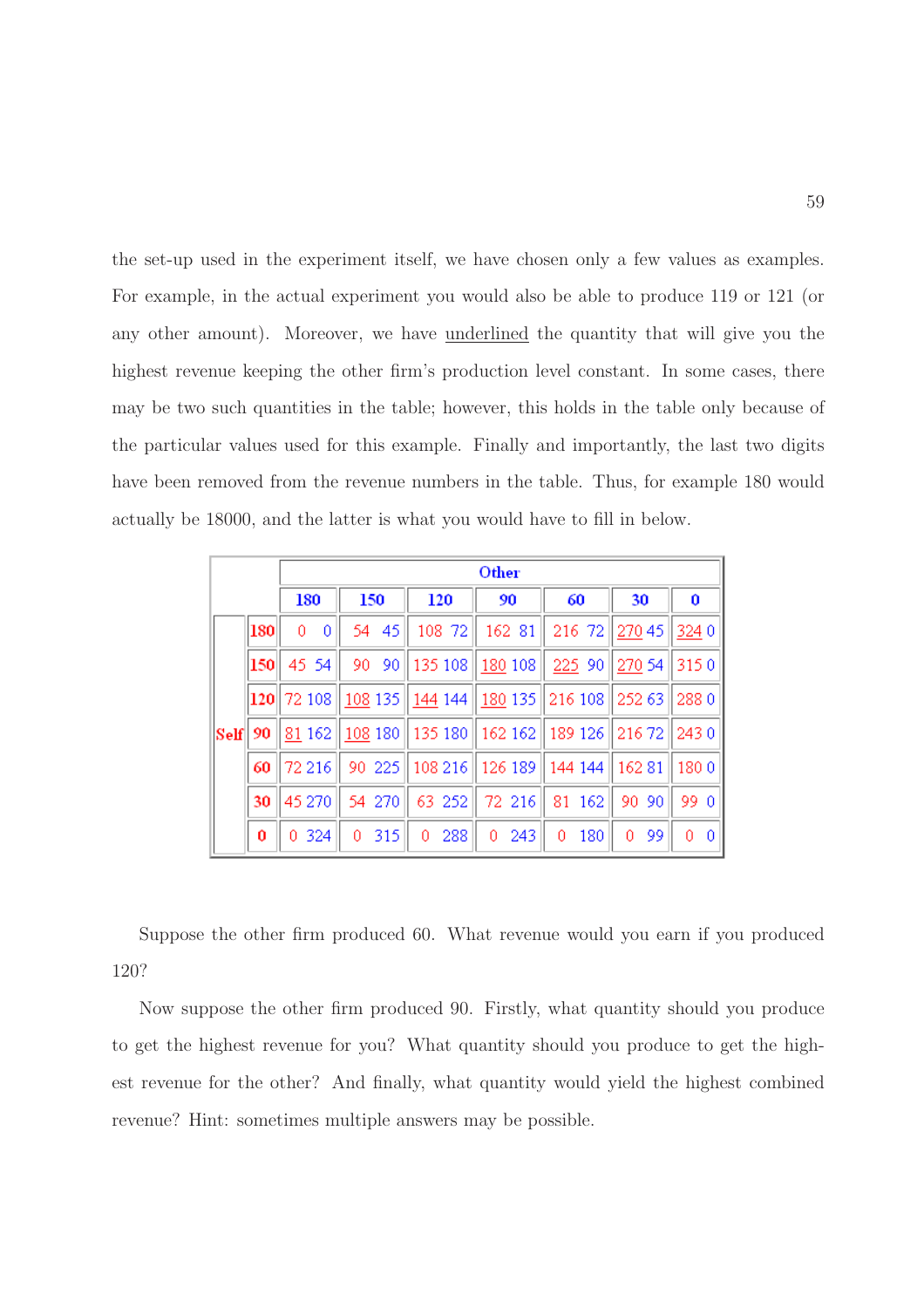# Question 2

In the previous question, you were asked what quantity would yield the highest revenue for your firm if the other firm produced 90. In the table, there were two correct answers: 120 and 150. However, in the experiment itself it will also be possible to pick any integer quantity between 120 and 150. What production level will yield the highest end income for your firm if you are allowed to pick any integer production level? Tip: use the calculator!

# End of Instructions

You are now ready to start the experiment. By clicking on the next link, you will go to the experiment as soon as everyone has finished reading the instructions. In this part of the experiment, there will be no time to practice: you will immediately go on to the part where your earnings will be paid out. In total, there will be 3 rounds. In every round you will be matched with a different firm. Because there are no practice rounds, the timer will be set to 1 minute and 40 seconds per period in the first round and to 40 seconds per period in later rounds. Thus, you will have slightly more time in the first round to make a decision. If you fail to make your decision in time, you will automatically produce zero and move on to the next period. The timer is reset in every period, regardless of how much time you had left after the preceding period. Finally, note that in many cases only a small fraction of the required time might be needed to make a decision.

# Instructions Part III

We will now start with the third and final part of this experiment. In many ways, this part will be a mix between part I and part II. In particular, you will still be the manager of a firm. Moreover, in this part you will have to deal with one other firm, like in part II. At the same time, you will only have a limited stock of resources available for production,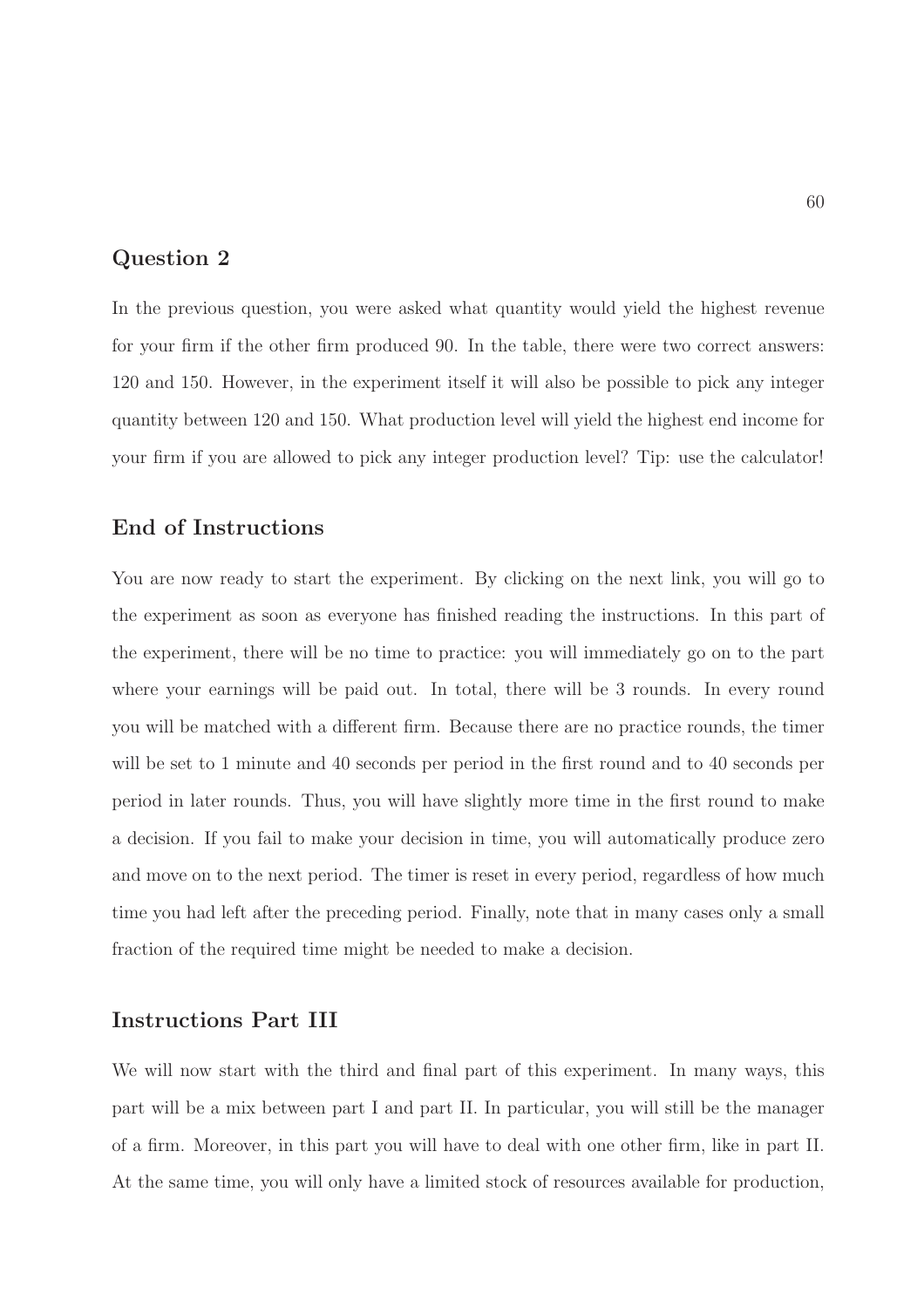like in part I. Finally, fixed costs will be slightly different from either of these parts. These changes will be explained in greater detail below and on the next page.

Firstly, as in part I you will have only a limited stock of resources available for production. To be more precise, you will have a total resource stock of 480 in every round. As in part I, you do not have to use up all your resources. Likewise, it is not necessary to produce in every single period. At the same time, it is also very well possible to use up your whole resource stock and produce in all periods. At the start of each new round, your resource stock will be replenished, as before. In total, this part of the experiment will consist of 10 rounds.

Moreover, there is one other active firm on the market, like in part II. Once again the other firm you face will be the same in every period of the same round but will change in each new round. You will not know with whom you will be matched, like others will not know with whom they will be matched. Anonymity is ensured.

As a result of these changes, the effect of your quantity on market price has changed. Like in part II, a one unit increase in production by either you or the other firm will lower the market price by 1. However, the resulting prices are slighly different; in particular, prices are now between 0 and 372. The calculator has been updated to take this into account.

### Expectations and Earnings

The payment mechanism in this part of the experiment is almost identical to the mechanism used in the first two parts. Your payment after each round is still determined using the following formula:

#### Payment = Total End Income - Fixed Cost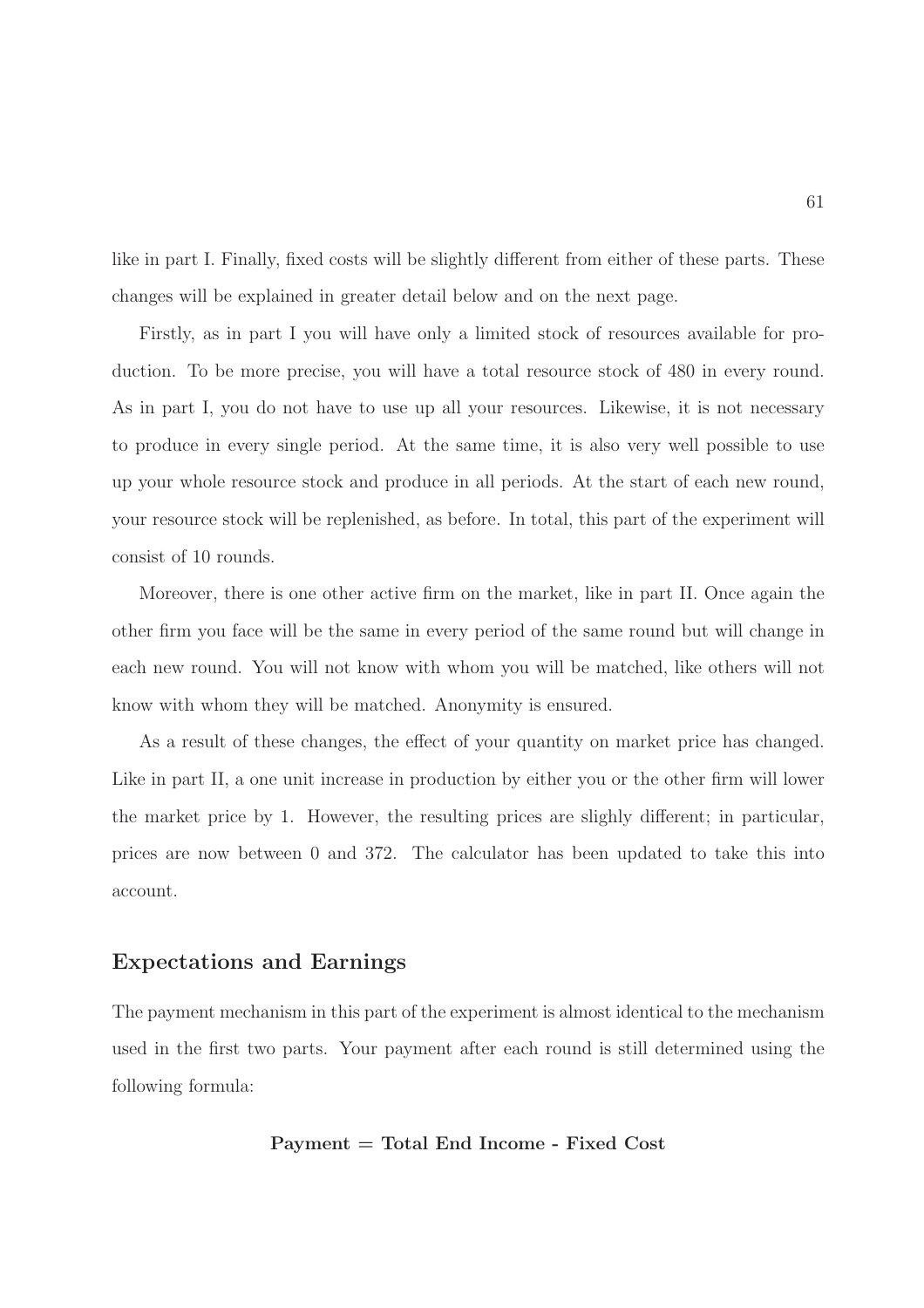Your payment will be converted into euros at a rate of 10000 points per euro, such that 1000 points are worth 0,10 euros. Moreover, the interest rate will still be equal to 10%. The only difference is that fixed costs will be equal to 113000.

There is one new thing about this part of the experiment though. In every even round (2,4, etc.), you are also asked to predict the production of the other firm. It will also be made clear before the start of the round whether or not you have to make predictions during that round and it will also be clear from the decision screen. During rounds where predictions are asked you will have slightly more time to make your decision. Other than that, the decision screen will be very similar to the previous parts of the experiment.

At the end of the experiment, we will randomly pick one prediction you made during the experiment and pay you an additional amount of money based on its accuracy. For a perfect prediction, you will earn 5 euros. If you make an error you will earn 5 euros minus the error times 20 cents. Thus, if you make an error of 25, you will earn 0 (and if you make a bigger error you will still earn 0). Take predictions seriously, since they will earn you extra money at the end of the experiment. Before going to the experiment, we would like to ask you one more check-up question.

### Question 1

Suppose that you still have a stock remaining of 93. Suppose also that you are in period 5 (out of 6). Your goal is to allocate the remaining stock optimally over the two remaining periods. Suppose now that the other firm is going to produce 56 in period 5 and 37 in period 6. You now have to choose between implementing two possible production plans. Plan A will entail producing 40 in period 5 and 53 in period 6, whereas Plan B will entail producing 53 in period 5 and 40 in period 6. How much end income will your firm earn with each plan? What will thus be the optimal plan to implement?